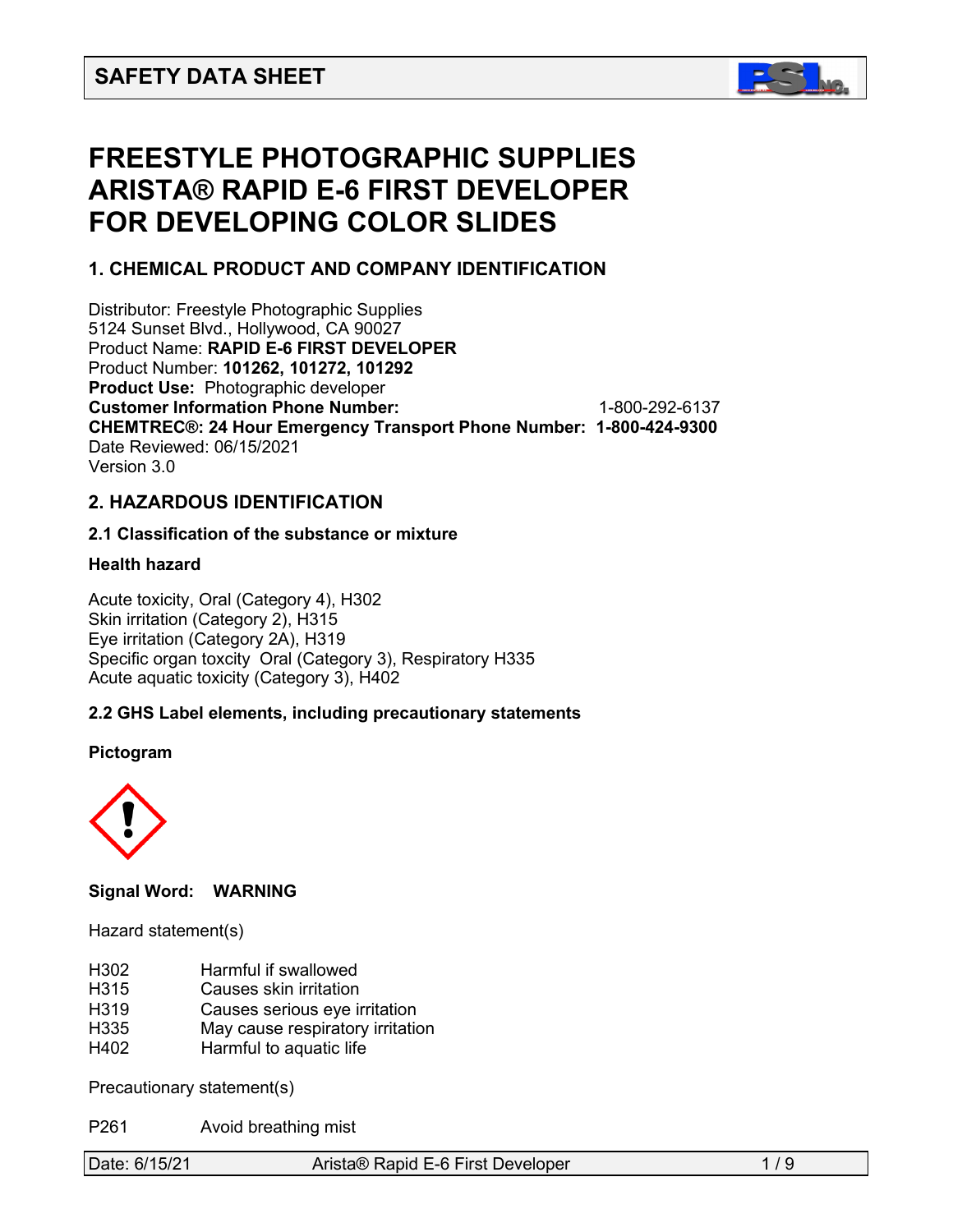

| P264             | Wash skin thoroughly after handling                                                              |
|------------------|--------------------------------------------------------------------------------------------------|
| P270             | Do not eat, drink, or smoke when using this product                                              |
| P273             | Avoid release into the environment                                                               |
| P <sub>280</sub> | Wear protective gloves, eye protection                                                           |
|                  | P301 + P312 IF SWALLOWED; call a POISON CENTER or doctor/physician if you feel unwell            |
|                  | P302 + P352 IF ON SKIN: Wash with plenty of soap                                                 |
|                  | P304 +P340 IF INHALED: remove victim to fresh air and keep at rest in a position comfortable for |
|                  | breathing.                                                                                       |
|                  | P305 + P351 + P338 IF IN EYES: Rinse cautiously with water for several minutes. Remove contact   |
|                  | lenses, if present and easy to do. Continue rinsing.                                             |
| P330             | Rinse mouth.                                                                                     |
|                  | P333 +P313 If skin irritation or rash occurs: Get medical advice/attention.                      |
|                  | P337 + P313 If eye irritation persists: Get medical advice/attention.                            |
| P363             | Wash contaminated clothing before reuse                                                          |
| P391             | Collect spillage                                                                                 |
| P <sub>501</sub> | Dispose of contents to an approved waste disposal plant.                                         |
|                  |                                                                                                  |

# **3. COMPOSITION/INFORMATION ON INGREDIENTS**

| <b>Chemical Name</b>                                              | <b>CAS</b>                   | <b>OHSA PEL</b> | <b>ACGIH TLV</b>      | <b>Weight %</b> |
|-------------------------------------------------------------------|------------------------------|-----------------|-----------------------|-----------------|
| Potassium Hydroquinone Sulfonate 21799-87-1 15 mg/m <sup>3*</sup> |                              |                 | 10 mg/m <sup>3*</sup> | $5 - 10$        |
| Potassium Metabisulfite                                           | 16731-55-8 N.E.              |                 | $5 \text{ mg/m}^3$    | $5 - 10$        |
| Potassium Carbonate                                               | 584-08-7 N.E.                |                 | N.E.                  | $1 - 5$         |
| Potassium Hydroxide                                               | 1310-58-3 $2 \text{ mg/m}^3$ |                 | $2 \text{ mg/m}^3$    | $1 - 5$         |
| Sodium Bicarbonate                                                | 144-55-8 N.E.                |                 | N.E.                  | $1 - 5$         |

# **4. FIRST AID MEASURES**

# **4.1 Description of first aid measures**

- **Eye Contact:** Immediately flush eyes with plenty of water for at least 15 minutes. Get immediate medical attention.
- **Inhalation:** Expected to be a low hazard for recommended handling. If symptomatic, remove to fresh air. If not breathing, give artificial respiration. If breathing is difficult, give oxygen. Get medical attention immediately.
- **Ingestion:** Do not induce vomiting. Only induce vomiting at the instruction of medical personnel. Call a physician or poison control center immediately. Never give anything by mouth to an unconscious person.
- **Skin Contact:** Flush skin with plenty of water and wash with a non-alkaline skin cleaner. Wash contaminated clothes before reuse. Get medical attention if irritation develops.
- **Aggravated Medical Conditions:** Individuals who are under the care of a physician or have chronic ailments, should consult a physician before using this product.

# **5. FIRE FIGHTING MEASURES**

# **5.1 Extinguishing media**

Nonflammable. Use agent appropriate for surrounding fire.

| Date: 6/15/21<br>Arista® Rapid E-6 First Developer |  |
|----------------------------------------------------|--|
|----------------------------------------------------|--|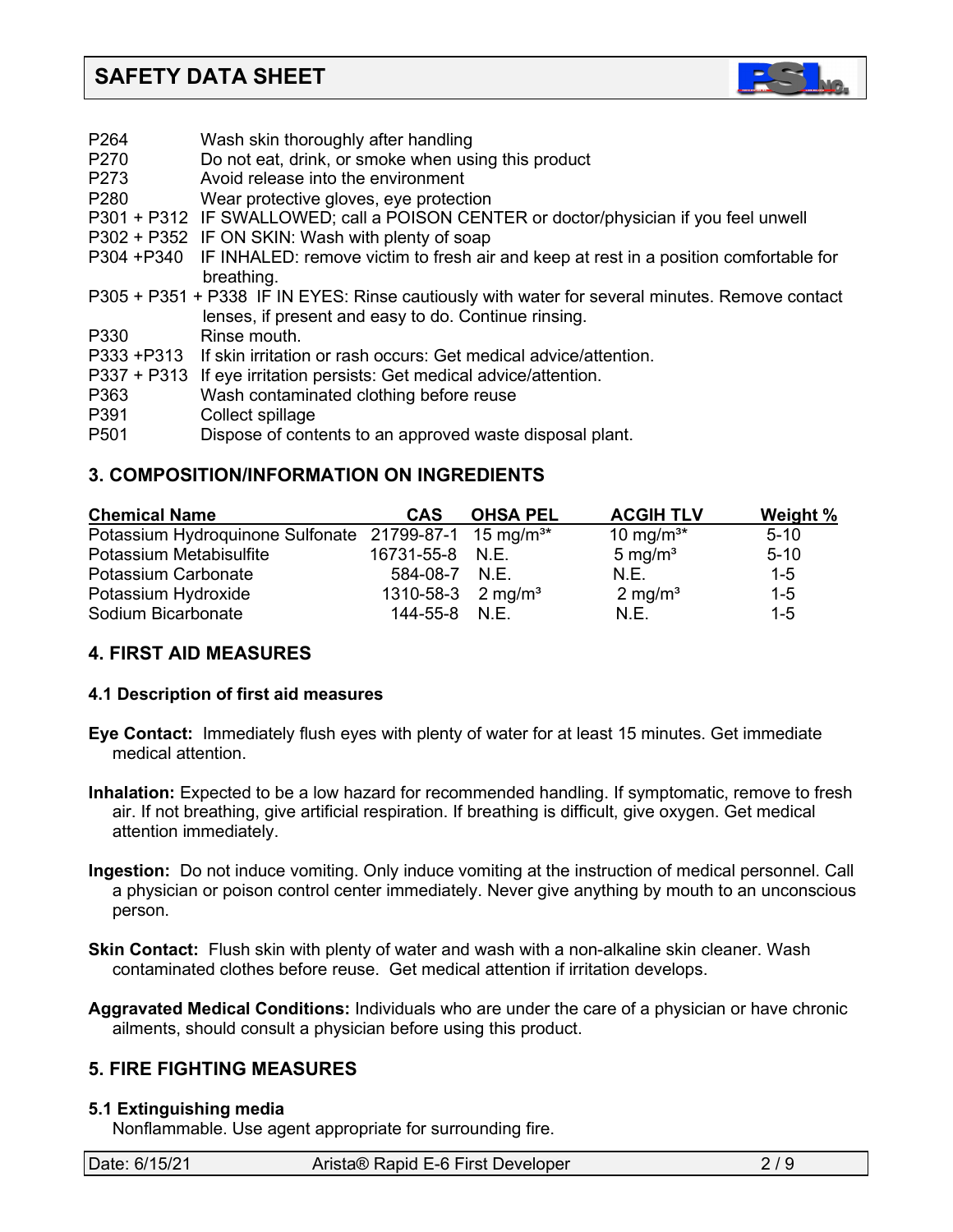

#### **5.2 Special Hazards arising from substance or mixture**

Fire or excessive heat may cause production of hazardous decomposition products.

Combustion Products: Carbon dioxide, carbon monoxide, sulfur, and potassium

#### **5.3 Advise for firefighters**

Wear self-contained breathing NIOSH/MSHA approved apparatus and protective clothing to prevent contact with skin and eyes. Fire or excessive heat may produce hazardous decomposition products. Use water to keep containers cool.

# **6. ACCIDENTAL RELEASE MEASURES**

#### **6.1 Personal precautions, protective equipment and emergency procedures**

Review fire and explosion hazards and safety precautions before proceeding with cleanup. Use appropriate personal protective equipment. Avoid contact with skin and eyes. Stop the spillage. Dike the spill. Absorb spillage in inert material. Soak up with sawdust, sand, or other absorbent material. Remove non-usable solid material and/or contaminated soil for disposal in an approved and permitted landfill.

#### **6.2 Environmental precautions**

 Prevent liquid from entering sewers, waterways or low areas. Discharge to sewer requires approval of permitting authority and may require pre-treatment. Contaminated surfaces should be cleaned using water.

# **7. HANDLING AND STORAGE**

# **7.1 Precautions for safe handling**

 Store in a cool, dry, well-ventilated area. Keep containers closed. Do not store or consume food, drink, or tobacco where they may become contaminated with this material.

#### **7.2 Conditions for safe storage, including any incompatibles**

Do not store with incompatible materials. Do not store with strong acids. All labeled precautions must be observed when handling, storing and transporting empty containers due to product residues. Triple rinse before disposal. Dispose of in a licensed facility.

# **8. EXPOSURE CONTROL / PERSONAL PROTECTION**

# **8.1 Control parameters**

See Section 3.

# **8.2 Exposure controls**

Use good personal hygiene when handling this product. Wash hands after use, before smoking, or using the toilet. Facilities storing or utilizing this material should be equipped with an eyewash facility and a safety shower.

#### **Personal protective equipment**

**Eye Protection:** Safety glasses with side shields (or goggles).

**Respiratory Protection:** When this product is used in the intended way, no respiratory protection is anticipated to be necessary. However, if use conditions generate decomposition

| Date: 6/15/21 | Arista® Rapid E-6 First Developer |  |
|---------------|-----------------------------------|--|
|               |                                   |  |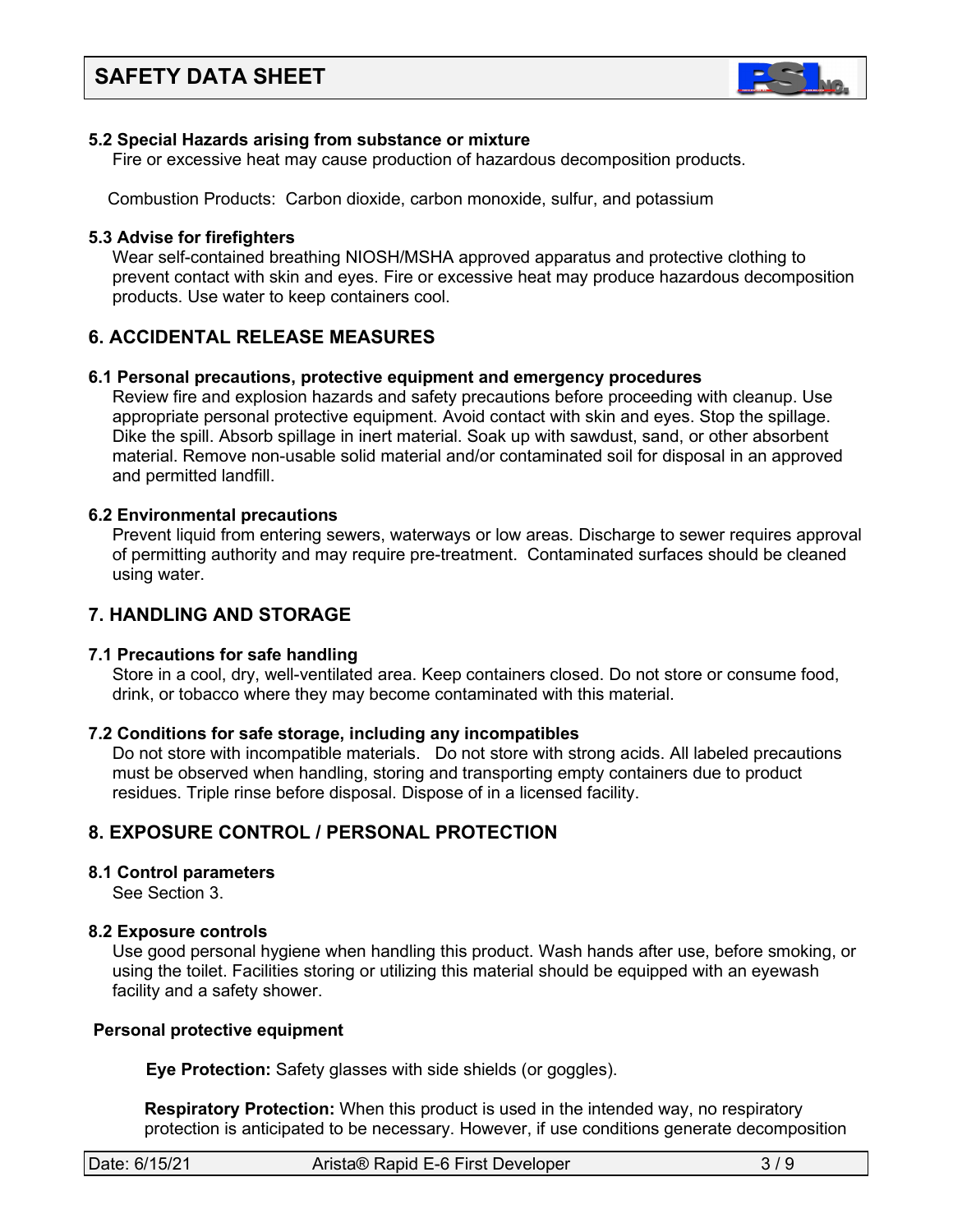

vapors or fumes; use a NIOSH approved respirator with acid gas cartridges.

**Skin protection:** Latex, rubber, or neoprene waterproof gloves are recommended.

 **Body protection:** Rubber or plastic apron.

 **Respiratory protection:** Local exhaust ventilation is recommended. Ventilation must be adequate to keep hazardous ingredients below their exposure limits.

# **9. PHYSICAL AND CHEMICAL PROPERTIES**

#### **9.1 Information on basic physical and chemical properties**

Appearance And Odor: Clear, yellow solution, slight odor. Solubility In Water: Complete Boiling Point: >100°C Flash Point: Nonflammable Vapor Pressure: 18 mm Hg @ 20°C Ph: 9.76 Specific Gravity: 1.23 g /ml Melting Point: Not applicable Freezing Point: Not established Evaporation Rate: Not established Vapor Density: 0.6 Percent Volatile: 69.46 Molecular Weight: Not applicable Pounds Per Gallon: 10.22  $VO.C. = 0$ 

# **10. STABILITY AND REACTIVITY**

#### **10.1 Reactivity**

No data available

- **10.2 Chemical stability** Stable
- **10.3 Possibility of hazardous reactions** No data available
- **10.4 Conditions to avoid** High temperatures
- **10.5 Incompatible Materials** Strong acids
- **10.6 Decomposition Products** May produce oxides of sulfur, carbon, potassium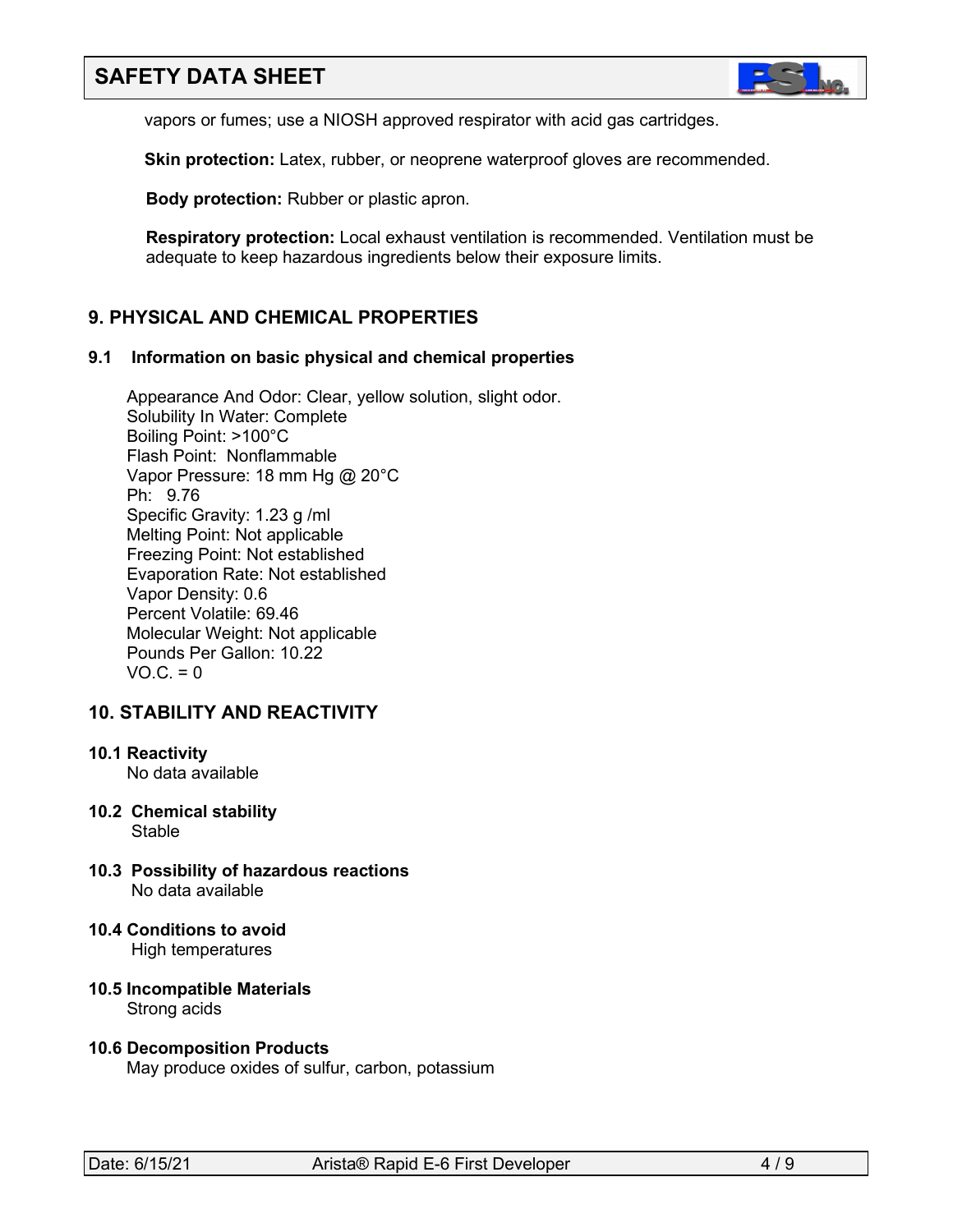

# **11. TOXICOLOGICAL INFORMATION**

#### **11.1 Information of toxicological effects**

**C**C**omponent information**

#### *Potassium Carbonate 584-08-7*

#### **Acute toxicity:**

LD50 Oral – rate – 1970 mg/kg Dermal: No data available Inhalation: No data available **Skin irritation:**  No data available **Eye irritation:**  No data available **Respiratory or Skin Sensitization** No data available **Carcinogenicity/mutagenicity:** none

#### *Potassium Hydroxide 1310-58-3*

#### **Acute toxicity:**

No data available Dermal No data available Inhalation: no data No data available **Skin irritation:** no data **Eye irritation:** no data **Respiratory or Skin Sensitization:** No data available **Carcinogenicity/mutagenicity:** None

#### *Potassium Metabisulfite 16731-55-8*

**Acute toxicity:** Oral LD-50 (rat) > 2,000 mg/kg Inhalation LD-50 (rat) No data available Dermal: No data available **Skin irritation:** No data available **Eye irritation:**  Eye – rabbit Result: Risk of serious damage to eyes **Respiratory or Skin Sensitization** No data available **Carcinogenicity/mutagenicity:** none **Reproductive toxicity;** Rat (Oral): Effects on Newborn: Growth statistics – reduced weight gain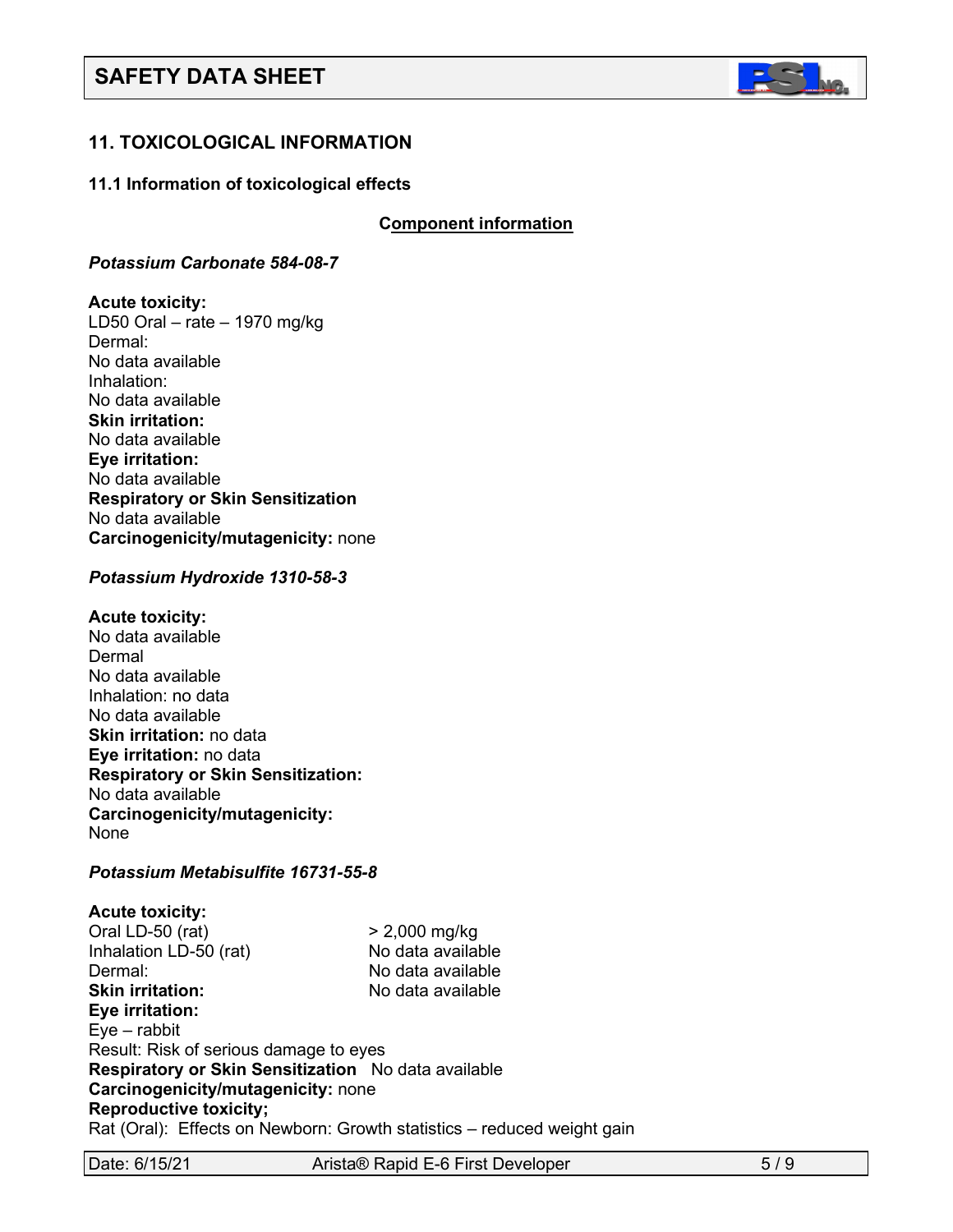

# *Potassium Hydroquinone Sulfonate 21799-87-1*

**Acute toxicity:** Oral LD-50 (rat) No data available Inhalation LD-50 (rat) No data available Dermal: No data available **Skin irritation:** No data available **Eye irritation:** No data available **Respiratory or Skin Sensitization** No data available **Carcinogenicity/mutagenicity:** none **Reproductive toxicity:** No data available

# **12. ECOLOGICAL INFORMATION**

#### **Component information**

#### *Potassium Carbonate 584-08-7*

#### **12.1 Toxicity**

Toxicity to fish LC50- Pimephales promelas (fathead minnow) -510 mg/l – 96h

# **12.2 Persistence and degradability**

No data available

#### **12.3 Bioaccumulative potential** No data available

#### **12.4 Mobility in soil**

No data available

# **12.5 Result of PBT and vPvB assessment**

Assessment not available as chemical assessment not required/not conducted

#### **12.6 Other adverse effects**

None

#### *Potassium Hydroxide 45% 1310-58-3*

# **12.1 Toxicity**

| Toxicity to fish                                       | LC50-Cyprinodon variegatus (sheephead minnow)                 |
|--------------------------------------------------------|---------------------------------------------------------------|
|                                                        | $-540$ mg/l $-96h$<br>LC0-Fathead minnow $-1,460$ mg/l $-96h$ |
| Toxicity to daphnia and<br>other aquatic invertebrates | LC50 – Daphnia magna (Water flea) – < 4.2 mg/l – 11d          |
|                                                        | EC50 – Daphnia magna (Water flea) -55 mg/l – 48 h             |

#### **12.2 Persistence and degradability**

Biodegradability Result: > 90% - Readily biodegradable

| Date: 6/15/21 | Arista <sup>®</sup> Rap |
|---------------|-------------------------|
|---------------|-------------------------|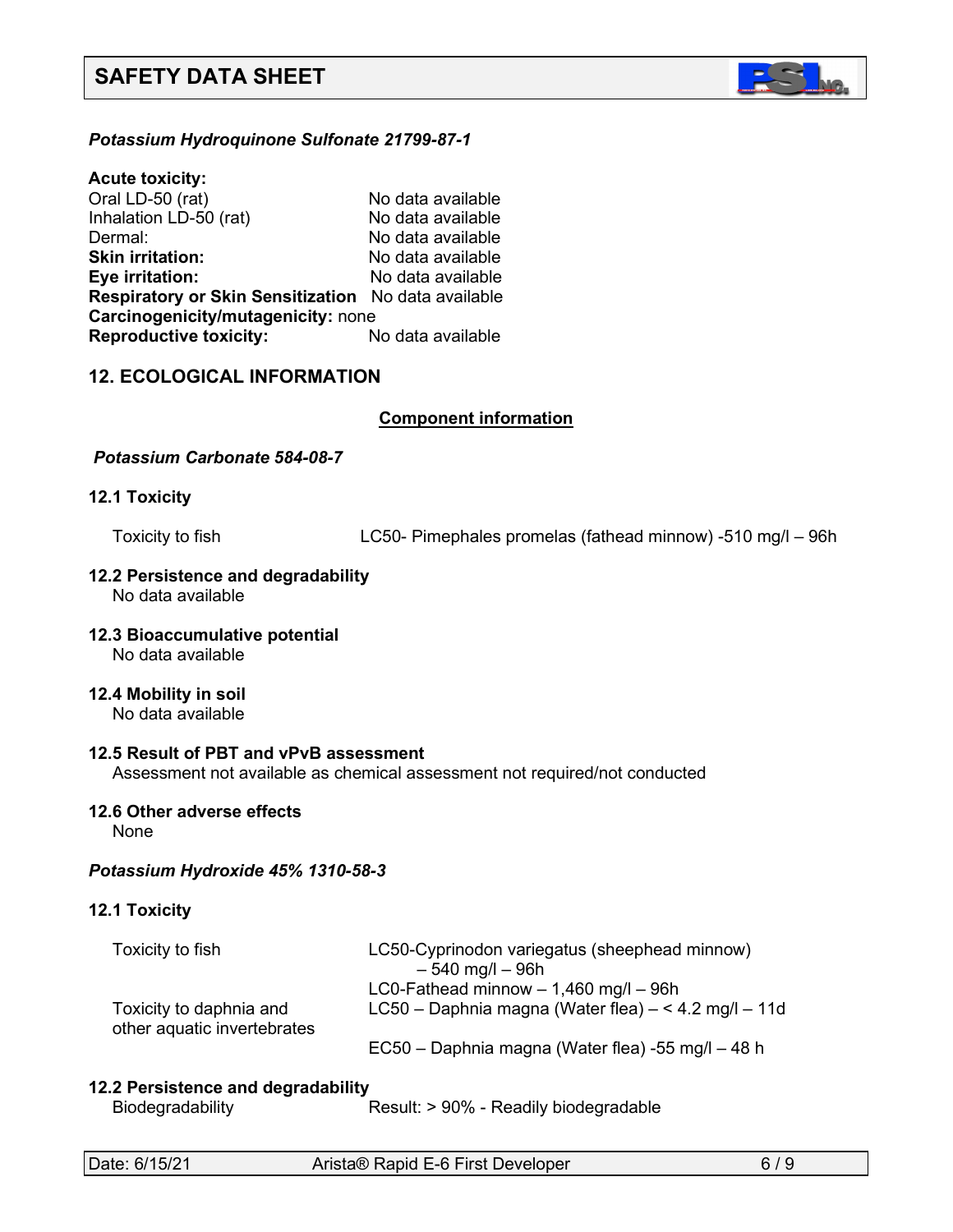

#### **12.3 Bioaccumulative potential**

No data available

#### **12.4 Mobility in soil**

No data available

### **12.5 Result of PBT and vPvB assessment**

Assessment not available as chemical assessment not required/not conducted

#### **12.6 Other adverse effects**

An environmental hazard cannot be excluded in the event of unprofessional handling or disposal. Harmful to aquatic life.

#### *Potassium Metabisulfite 16731-55-8*

#### **12.1 Toxicity**

Toxicity to fish LC50- Danio rerio (zebra fish) -464-1,000 mg/l – 96h

# **12.2 Persistence and degradability**

No data available

#### **12.3 Bioaccumulative potential**

No data available

#### **12.4 Mobility in soil**

No data available

#### **12.5 Result of PBT and vPvB assessment**

Assessment not available as chemical assessment not required/not conducted

#### **12.6 Other adverse effects**

No data available

# *Potassium Hydroquinone Sulfonate 21799-87-1*

# **12.1 Toxicity**

No data available

# **12.2 Persistence and degradability**

No data available

# **12.3 Bioaccumulative potential**

No data available

#### **12.4 Mobility in soil**

No data available

#### **12.5 Result of PBT and vPvB assessment**

Assessment not available as chemical assessment not required/not conducted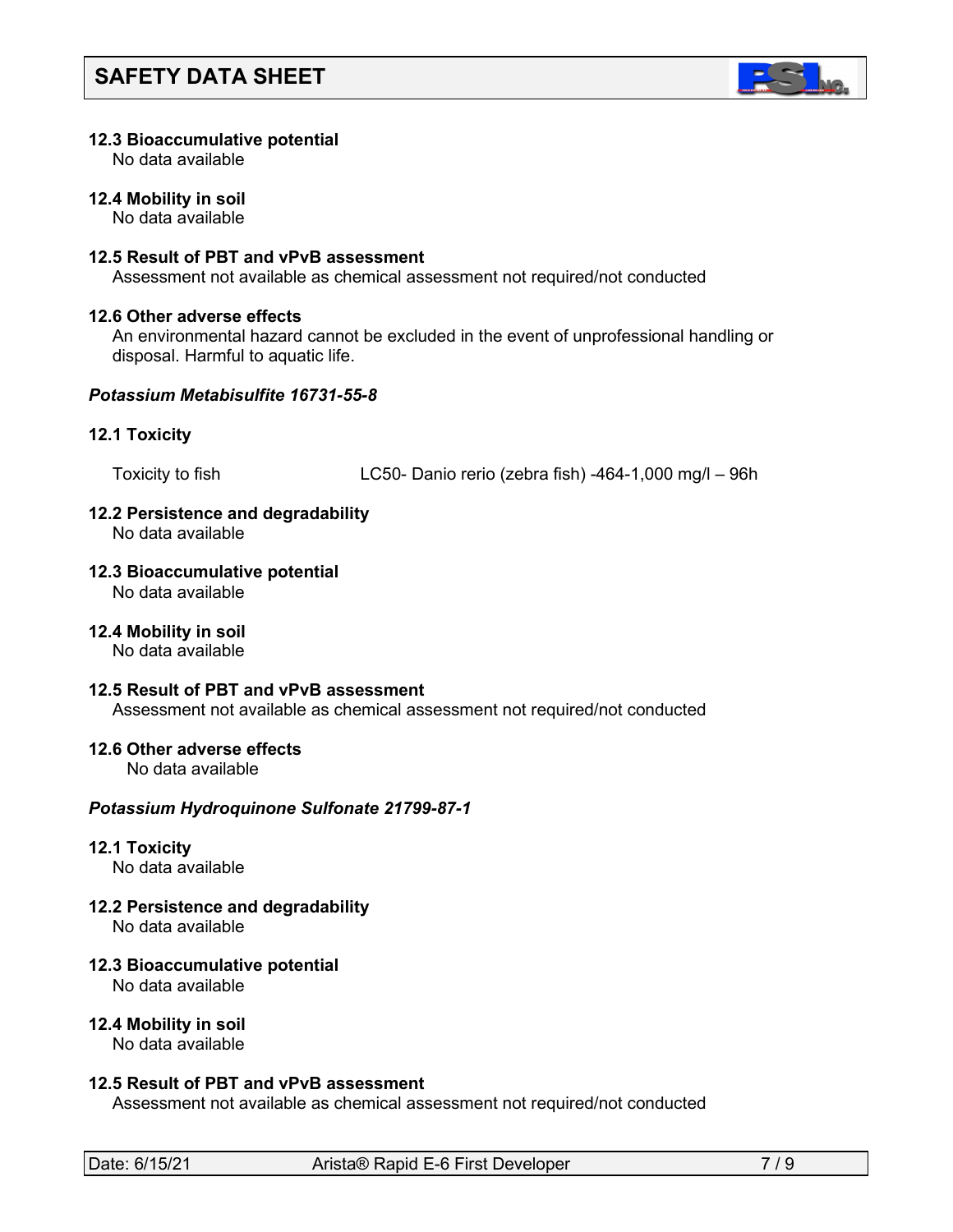

# **13. DISPOSAL CONSIDERATIONS**

#### **13.1 Waste treatment methods**

#### **Product**

Preferred options for disposal are to send to licensed reclaimers, or to permitted incinerators. Any disposal practice must be in compliance with federal, state, and local regulations. Do not dump into sewers, ground, or any body of water.

# **14. TRANSPORT INFORMATION**

**DOT (US)** Not regulated

# **15. REGULATORY INFORMATION**

#### **SARA 302 Components**

The following components are subject to reporting: None

#### **SARA 313 Components**

The following components are subject to reporting levels established by SARA Title III, Section 313: None

#### **SARA 311/312 Hazards**

Acute Health Hazard

#### **California Prop 65 Components**

This product does not contain any chemicals known to the State of California to cause cancer, birth defects, or any other reproductive harm.

#### **TSCA**

All ingredients in this finished product are listed on the EPA TSCA INVENTORY.

#### **SCAQMD Rule 443.1**

Photochemically Reactive: No Maximum Grams of VOC per Liter: 0 gm/L g/L Vapor Pressure: 18 mm Hg@ 20 Degrees C

# **16. OTHER INFORMATION**

#### **Full text of H-statements referred to under sections 2 and 3.**

Acute toxicity, Oral (Category 4), H302 Skin irritation (Category 2), H315 Eye irritation (Category 2A), H319 Specific organ toxcity Oral (Category 3), Respiratory H335 Acute aquatic toxicity (Category 3), H402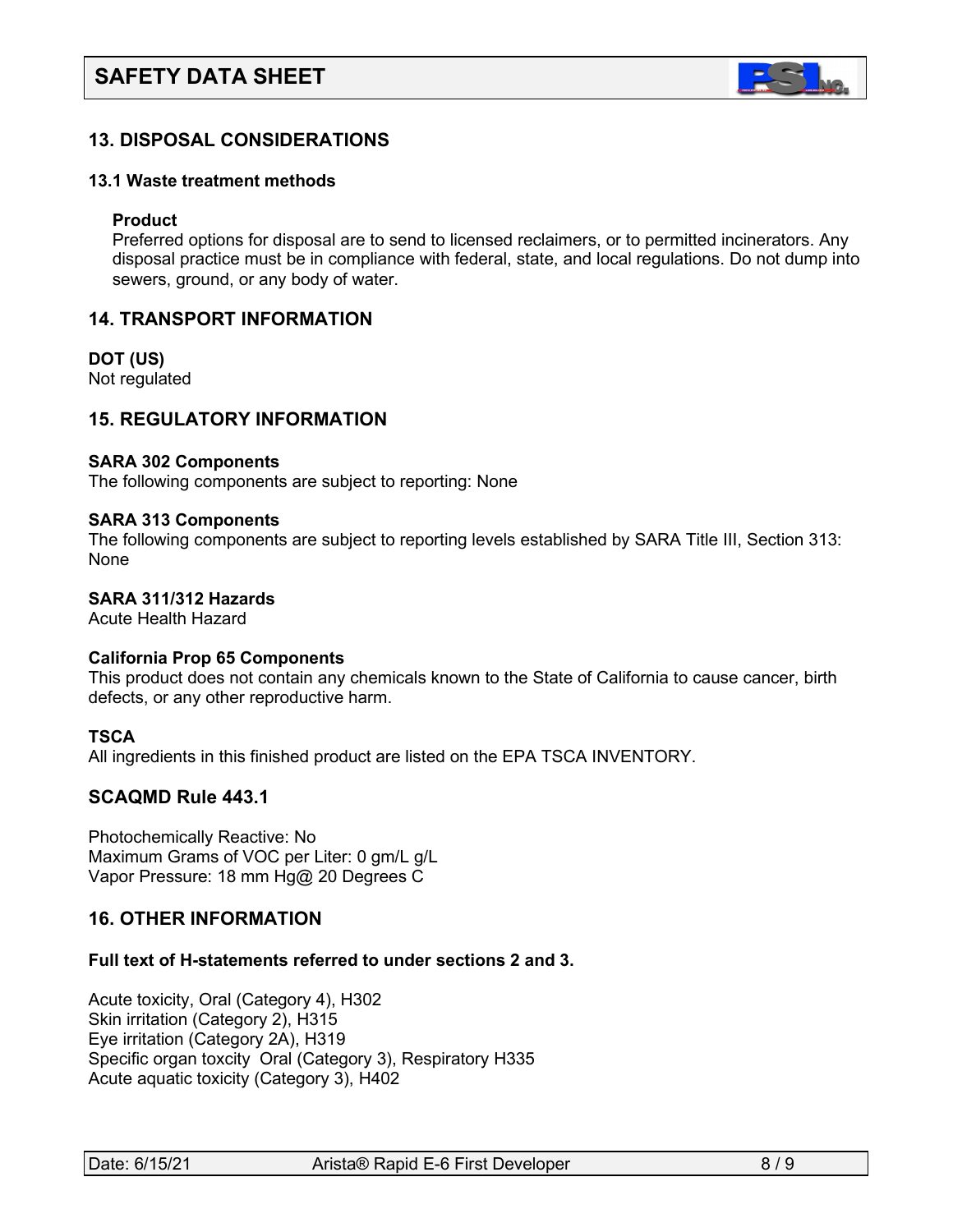

# **HMIS RATING**

Health: 2 Flammability: 0 Reactivity: 0

OTHER ADDITIONAL INFORMATION: The information contained herein is based on the data available to us and is believed to be accurate. However, no warranty is expressed or implied regarding the accuracy of this data or the results to be obtained from the use thereof. We assume no responsibility for the injuries from the use of the product described herein.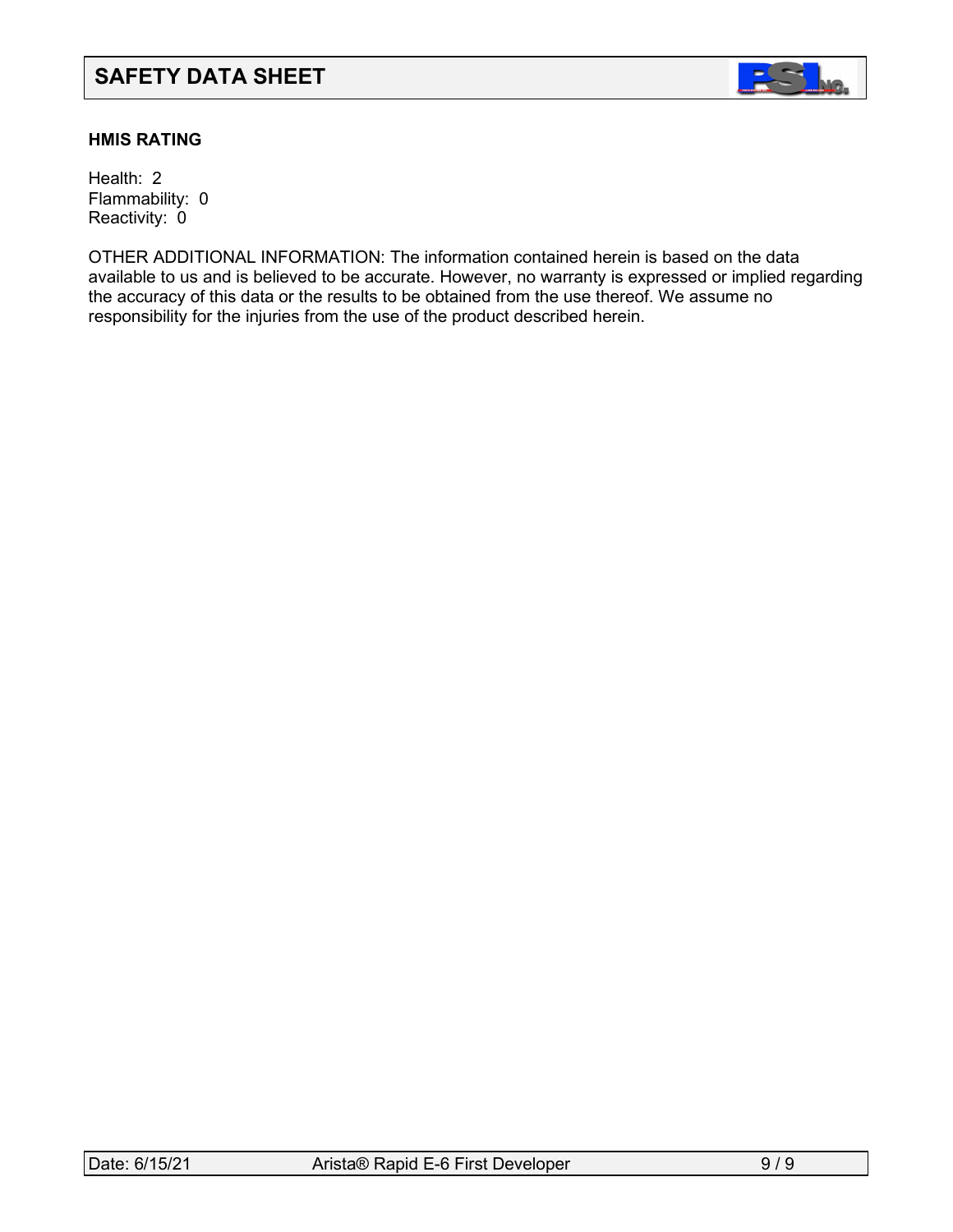

# **FREESTYLE PHOTOGRAPHIC SUPPLIES ARISTA® RAPID E-6 COLOR DEVELOPER PART A FOR DEVELOPING COLOR SLIDES**

# **1. CHEMICAL PRODUCT AND COMPANY IDENTIFICATION**

Distributor: Freestyle Photographic Supplies 5124 Sunset Blvd., Hollywood, CA 90027 Product Name: **RAPID E-6 COLOR DEVELOPER PART A** Product Number: **101262, 101272, 101292 Product Use:** Photographic developer **Customer Information Phone Number:** 1-800-292-6137 **CHEMTREC®: 24 Hour Emergency Transport Phone Number: 1-800-424-9300**  Date Reviewed: 06/15/2021 Version 3.0

# **2. HAZARDOUS IDENTIFICATION**

# **2.1 Classification of the substance or mixture**

# **Health hazard**

Acute toxicity, Oral (Category 3), H301 Eye irritation (Category 2), H319 Skin irritation (Category 2), H315 Acute aquatic toxicity (Category 3), H402 Chronic aquatic toxicity (Category 3), H412

# **2.2 GHS Label elements, including precautionary statements**

**Pictogram**



**Signal Word: DANGER**



Hazard statement(s)

- H301 Harmful if swallowed
- H315 Causes skin irritation
- H319 Causes serious eye irritation
- H412 Harmful to aquatic life with long lasting effects

Precautionary statement(s)

P201 Obtain special instructions before use

|  | Date: 6/15/21 | Arista® Rapid E-6 Color Developer Part A |  |
|--|---------------|------------------------------------------|--|
|--|---------------|------------------------------------------|--|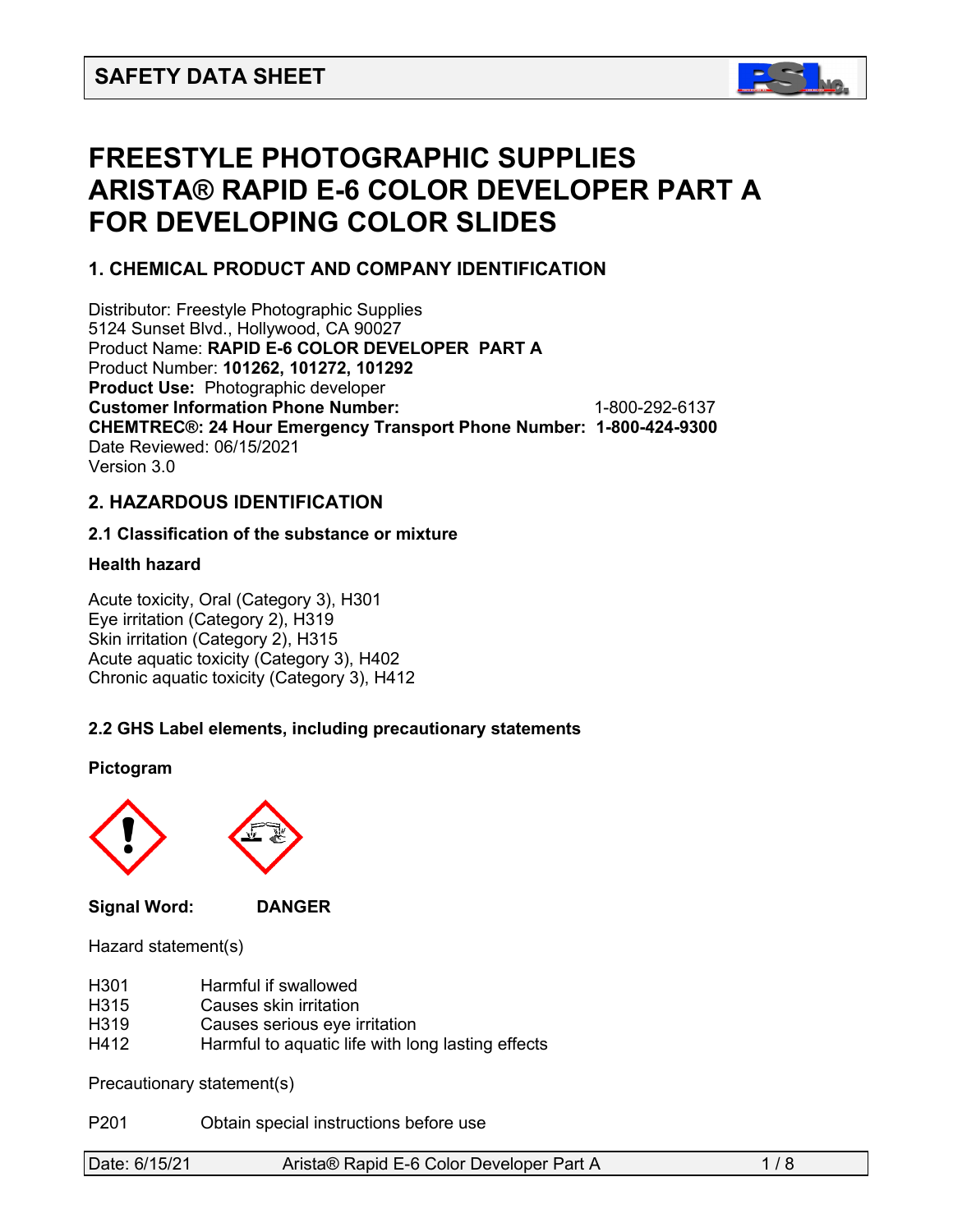

- P261 Avoid breathing mist
- P264 Wash skin thoroughly after handling
- P270 Do not eat, drink, or smoke when using this product
- P273 Avoid release into the environment
- P280 Wear protective gloves, eye protection
- P301 + P312 IF SWALLOWED; call a POISON CENTER or doctor/physician if you feel unwell
- P302 + P352 IF ON SKIN: Wash with plenty of soap
- P305 + P351 + P338 IF IN EYES: Rinse cautiously with water for several minutes. Remove contact lenses, if present and easy to do. Continue rinsing.
- P321 Specific treatment (see supplemental first aid instructions on this label).
- Rinse mouth.
- P332 + P313 If skin irritation or rash occurs: Get medical advice/attention.
- P337 + P313 If eye irritation persists: Get medical advice/attention
- P363 Wash contaminated clothing before reuse
- P501 Dispose of contents to an approved waste disposal plant.

# **3. COMPOSITION/INFORMATION ON INGREDIENTS**

| <b>Chemical Name</b>                                       | <b>CAS</b> | <b>OHSA PEL</b>      | <b>ACGIH TLV</b> | Weight % |
|------------------------------------------------------------|------------|----------------------|------------------|----------|
| POTASSIUM HYDROXIDE                                        | 1310-58-3  | N.E.                 | $2mg/m3$ CEILING | $5-10$   |
| MONOSODIUM PHOSPHATE 7558-80-7                             |            | 5 mg/m <sup>3*</sup> | N.E.             | $5-10$   |
| <b>PENTASODIUM</b>                                         |            |                      |                  |          |
| <b>SALT MIXTURE</b>                                        | 2235-43-0  | N F                  | N.E.             | $1 - 3$  |
| * Particulates not otherwise requieted respirable fraction |            |                      |                  |          |

Particulates not otherwise regulated respirable fraction.

# **4. FIRST AID MEASURES**

# **4.1 Description of first aid measures**

- **Eye Contact:** Corrosive to eyes. Immediately flush eyes with plenty of water for at least 15 minutes while holding eyelids apart. DO NOT contact lenses, if worn. Get immediate medical attention, preferably from an opthamologist if irritation persists.
- **Inhalation:** Expected to be a low hazard for usual industrial or commercial handling by trained personnel. Inhalation of the mist could cause respiratory irritation. If symptomatic, remove to fresh air. If not breathing, give artificial respiration. If breathing is difficult, give oxygen. Get medical attention immediately.
- **Ingestion:** May be harmful if swallowed. Alkaline nature of solution may cause irritation or corrosion to digestive tract, including perforation of mucous membranes of the mouth, throat, esophagus and stomach. If swallowed, give victim a glass of water or milk. Call a physician or poison control center immediately. Never give anything by mouth to an unconscious person.
- **Skin Contact:** Can cause burns. Flush skin with plenty of water and wash with a non-alkaline skin cleaner. Wash contaminated clothes before reuse. Get medical attention if irritation develops.

# **5. FIRE FIGHTING MEASURES**

#### **5.1 Extinguishing media**

Nonflammable. Use agent appropriate for surrounding fire.

| Date: 6/15/21 | Arista® Rapid E-6 Color Developer Part A | 2/8 |
|---------------|------------------------------------------|-----|
|---------------|------------------------------------------|-----|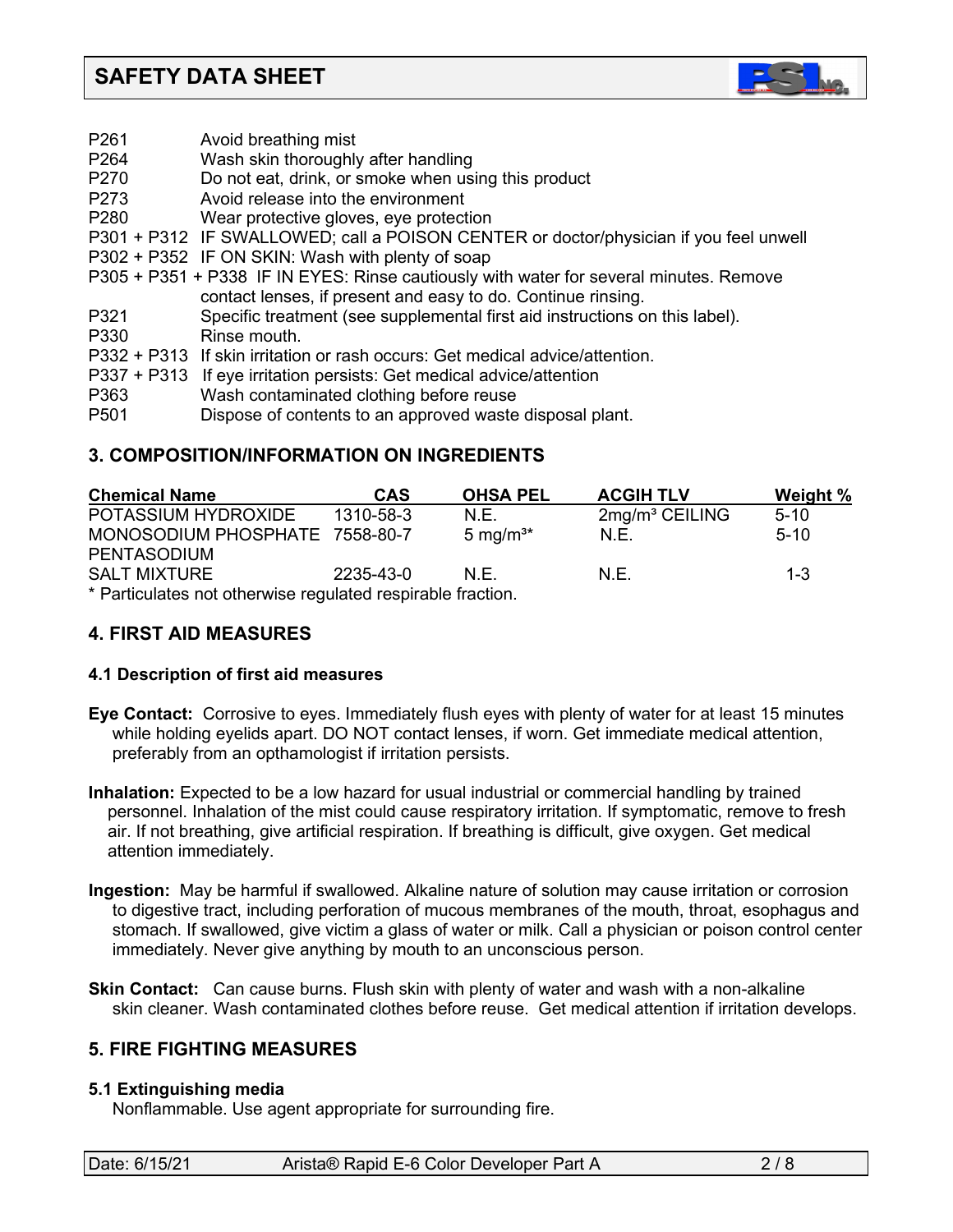

#### **5.2 Special Hazards arising from substance or mixture**

 Fire or excessive heat may cause production of hazardous decomposition products. Combustion Products: Carbon dioxide, carbon monoxide, and potassium oxides

#### **5.3 Advise for firefighters**

Wear self-contained breathing NIOSH/MSHA approved apparatus and protective clothing to prevent contact with skin and eyes.

# **6. ACCIDENTAL RELEASE MEASURES**

#### **6.1 Personal precautions, protective equipment and emergency procedures**

Review fire and explosion hazards and safety precautions before proceeding with cleanup. Use appropriate personal protective equipment. Avoid contact with skin and eyes. Stop the spillage. Dike the spill. Neutralize with a weak acid solution. Avoid splashing or misting which could increase health hazards. Absorb spillage in inert material. Soak up with sawdust, sand, or other absorbent material. Remove non-usable solid material and/or contaminated soil for disposal in an approved and permitted landfill. Discharge to sewer requires approval of permitting authority and may require pre-treatment.

#### **6.2 Environmental precautions**

 Prevent liquid from entering sewers, waterways or low areas. Discharge to sewer requires approval of permitting authority and may require pre-treatment. Contaminated surfaces should be cleaned using water.

# **7. HANDLING AND STORAGE**

# **7.1 Precautions for safe handling**

 Avoid contact with skin and eyes. Avoid inhalation of vapor or mist. Store in a cool, dry, well ventilated area. Keep containers closed. Do not store or consume food, drink, or tobacco where they may become contaminated with this material.

#### **7.2 Conditions for safe storage, including any incompatibles**

Do not store with incompatible materials. All labeled precautions must be observed when handling, storing and transporting empty containers due to product residues. Triple rinse before disposal. Dispose of in a licensed facility.

# **8. EXPOSURE CONTROL / PERSONAL PROTECTION**

#### **8.1 Control parameters**

See Section 3.

#### **8.2 Exposure controls**

Use good personal hygiene when handling this product. Wash hands after use, before smoking, or using the toilet. Facilities storing or utilizing this material should be equipped with an eyewash facility and a safety shower.

#### **Personal protective equipment**

**Eye Protection:** Face shield and safety glasses with side shields (or goggles).

**Respiratory Protection:** If use conditions generate vapors or fumes, use a NIOSH approved

| Date: 6/15/21 | Arista® Rapid E-6 Color Developer Part A |  |
|---------------|------------------------------------------|--|
|               |                                          |  |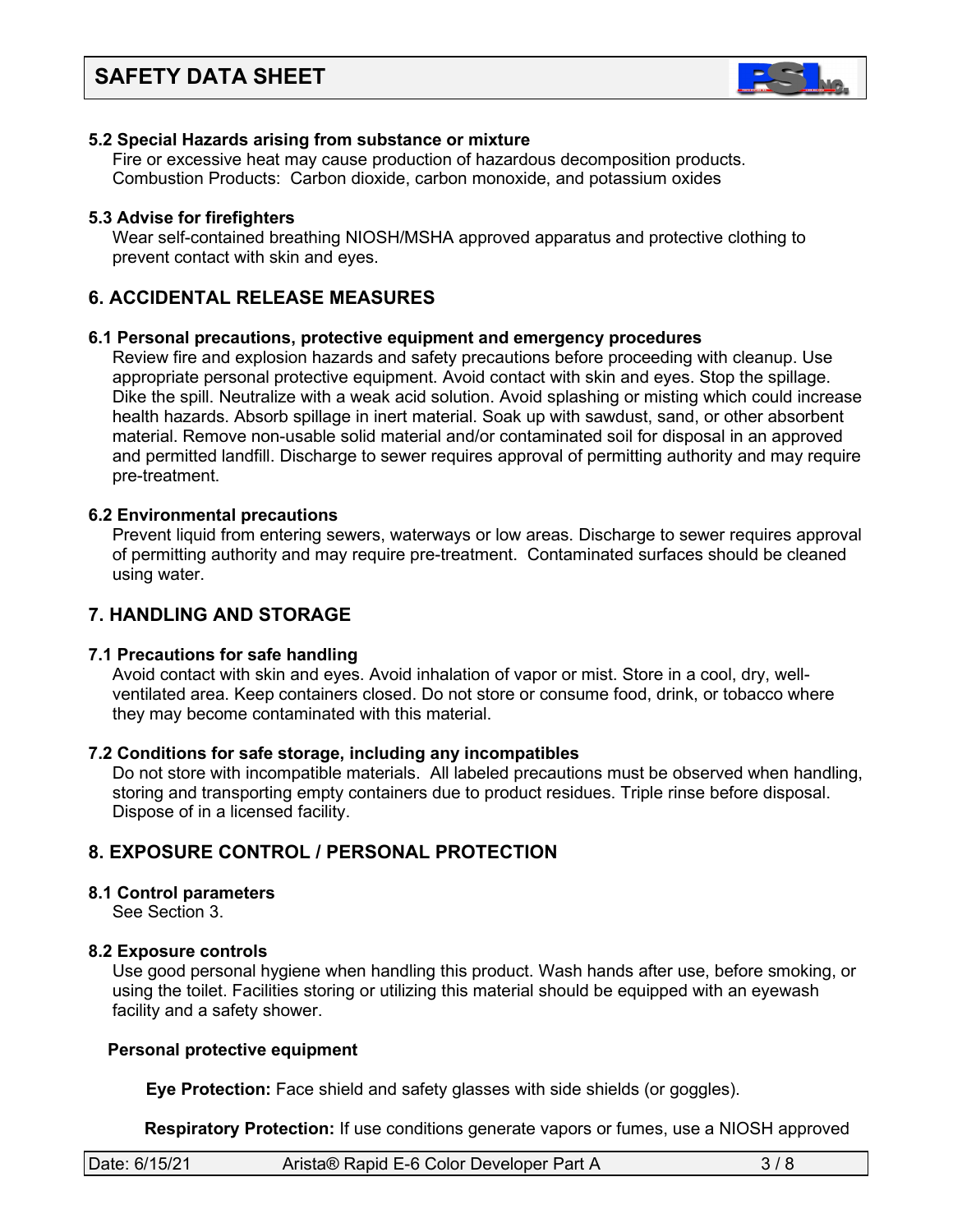

Multi-purpose combination (US) or type ABEK (EN 14387) respirator cartridge as a backup to engineering controls.

**Skin protection:** Latex, rubber, or neoprene waterproof gloves are recommended.

 **Body protection:** Rubber or plastic apron.

 **Ventilation protection:** Local exhaust ventilation is recommended. Ventilation must be adequate to keep hazardous ingredients below their exposure limits.

# **9. PHYSICAL AND CHEMICAL PROPERTIES**

#### **9.1 Information on basic physical and chemical properties**

Appearance And Odor: Clear slight yellow, odorless liquid. Solubility In Water: Complete Boiling Point: >100°C Vapor Pressure: 18 mm Hg @ 20°C Ph:  $13.48(1+1) = 13.14$  Specific Gravity: 1.13 g /ml Melting Point: Not applicable Freezing Point: Not established Evaporation Rate: Not established Vapor Density: 0.6 (air=1) Percent Volatile: 81.93 Molecular Weight: Not applicable Pounds Per Gallon: 9.43  $V.O.C. = 0$ 

# **10. STABILITY AND REACTIVITY**

#### **10.1 Reactivity**

No data available

- **10.2 Chemical stability** Stable
- **10.3 Possibility of hazardous reactions** No data available
- **10.4 Conditions to avoid** No data available

#### **10.5 Incompatible Materials** Strong acids. Common metals other than stainless steel.

#### **10.6 Decomposition Products**

May produce oxides of carbon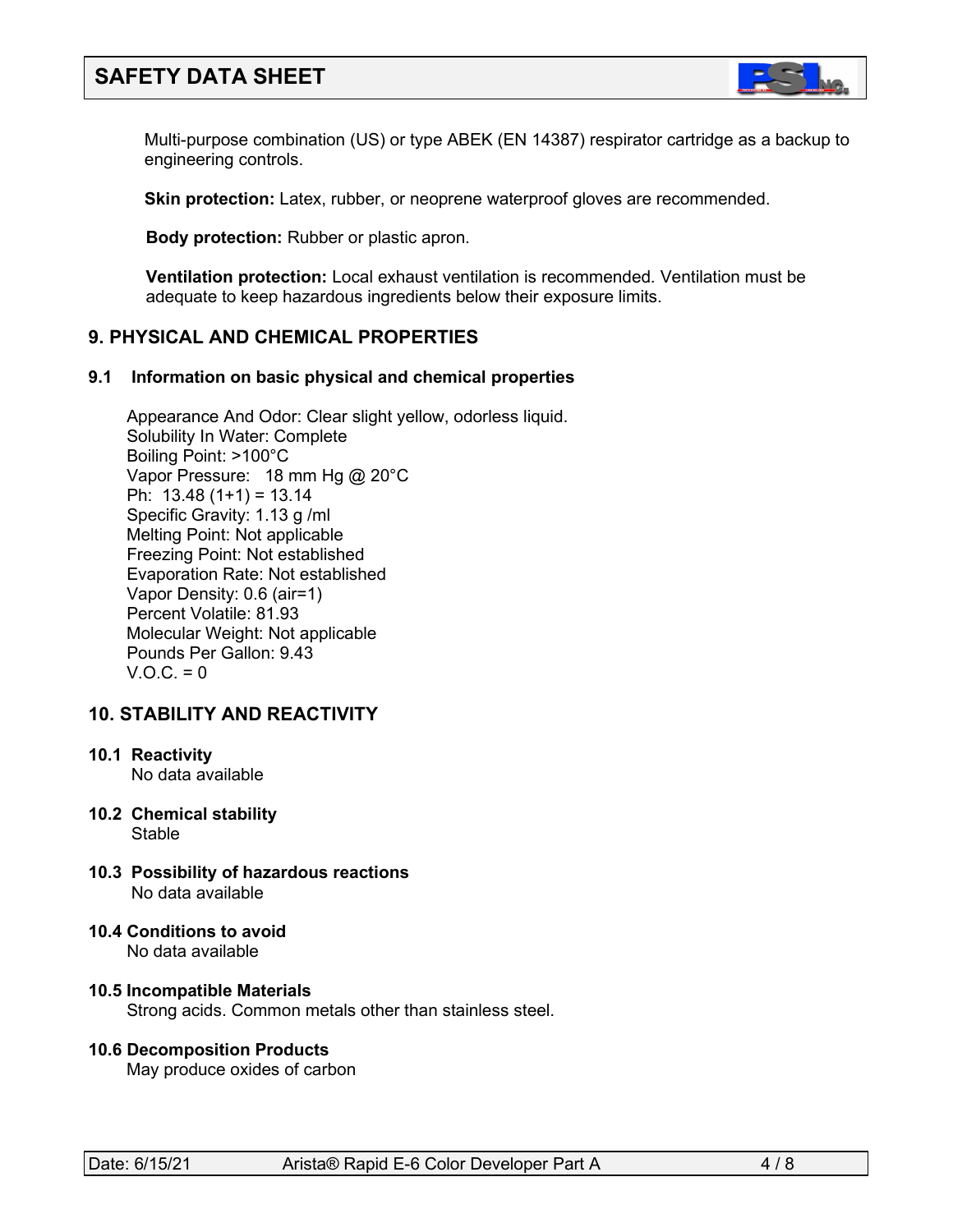

# **11. TOXICOLOGICAL INFORMATION**

#### **11.1 Information of toxicological effects**

**Component information** 

#### *Potassium Hydroxide 1310-58-3*

#### **Acute toxicity:**

No data available Dermal No data available Inhalation: no data No data available **Skin irritation:** no data **Eye irritation:** no data **Respiratory or Skin Sensitization:** No data available **Carcinogenicity/mutagenicity:** None

#### *Monosodium Phosphate 7558-80-7*

#### **Acute toxicity:**

| Oral LD-50 (rat)               | No data available |
|--------------------------------|-------------------|
| Inhalation LC-50 (rabbit)      | No data available |
| Dermal:                        | No data available |
| <b>Chin irritation:</b> Pahhit | No data available |

**Skin irritation:** Rabbit No data available **Eye irritation:** Rabbit No data available **Respiratory or Skin Sensitization** No data available **Carcinogenicity/mutagenicity:** none

# **12. ECOLOGICAL INFORMATION**

# **Component information**

#### *Potassium Hydroxide 45% 1310-58-3*

#### **12.1 Toxicity**

| Toxicity to fish                                       | LC50-Cyprinodon variegatus (sheephead minnow)<br>$-540$ mg/l $-96h$                             |
|--------------------------------------------------------|-------------------------------------------------------------------------------------------------|
| Toxicity to daphnia and<br>other aquatic invertebrates | LC0-Fathead minnow $-1,460$ mg/l $-96h$<br>LC50 - Daphnia magna (Water flea) - < 4.2 mg/l - 11d |
|                                                        | EC50 – Daphnia magna (Water flea) -55 mg/l – 48 h                                               |

#### **12.2 Persistence and degradability**

Biodegradability Result: > 90% - Readily biodegradable

| Date: 6/15/21 | Arista® Rapid E-6 Color Developer Part A |  |
|---------------|------------------------------------------|--|
|               |                                          |  |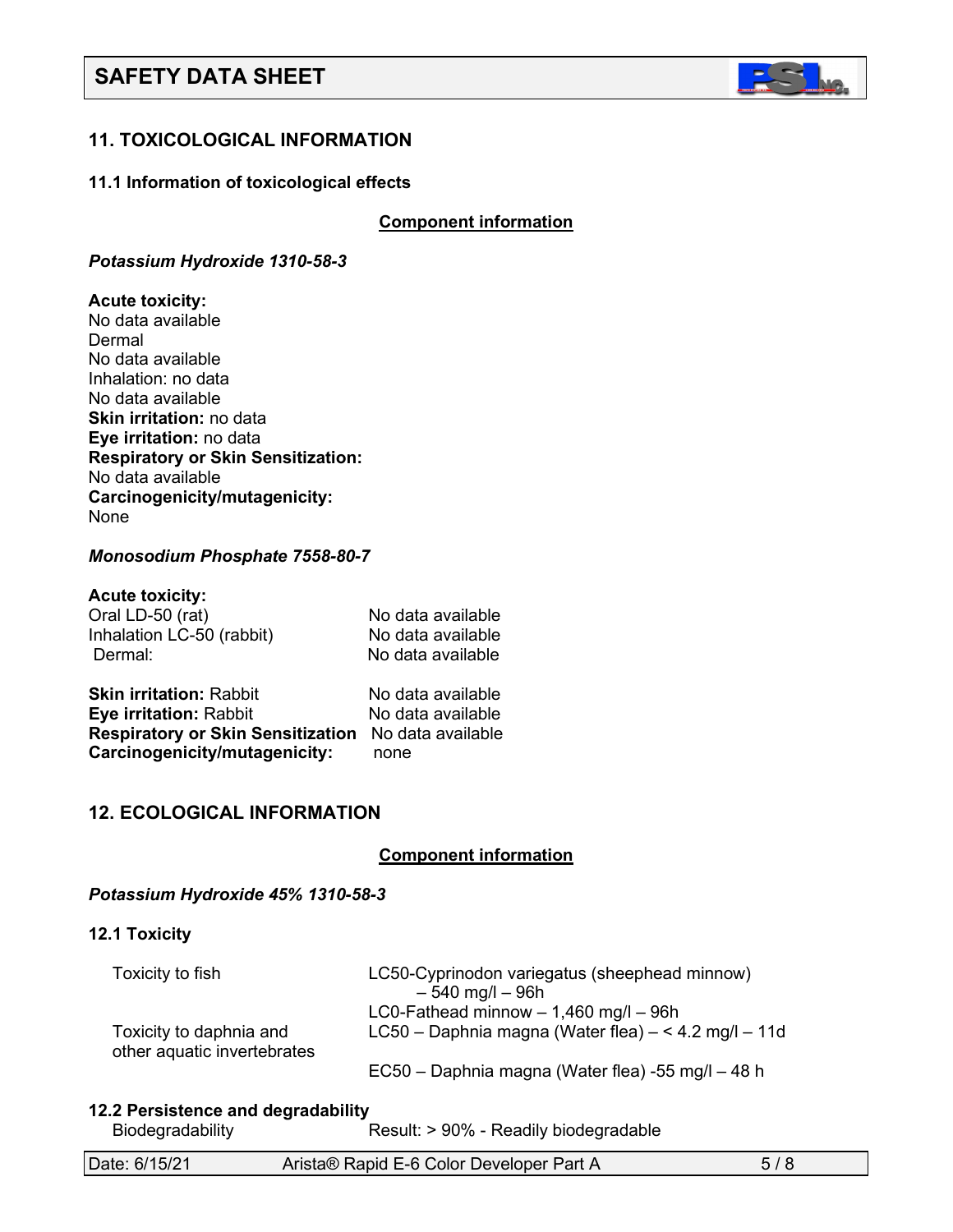

#### **12.3 Bioaccumulative potential**

No data available

#### **12.4 Mobility in soil**

No data available

### **12.5 Result of PBT and vPvB assessment**

Assessment not available as chemical assessment not required/not conducted

#### **12.6 Other adverse effects**

An environmental hazard cannot be excluded in the event of unprofessional handling or disposal. Harmful to aquatic life.

#### *Monosodium Phosphate 7558-80-7*

**12.1 Toxicity** No data available

# **12.2 Persistence and degradability**

No data available

**12.3 Bioaccumulative potential**

No data available

**12.4 Mobility in soil**

No data available

#### **12.5 Result of PBT and vPvB assessment**

Assessment not available as chemical assessment not required/not conducted

#### **12.6 Other adverse effects**

None

# **13. DISPOSAL CONSIDERATIONS**

#### **13.1 Waste treatment methods**

#### **Product**

Preferred options for disposal are to send to licensed reclaimers, or to permitted incinerators. Any disposal practice must be in compliance with federal, state, and local regulations. Do not dump into sewers, ground, or any body of water.

# **14. TRANSPORT INFORMATION**

# **DOT (US)**

Ship Name: CORROSIVE LIQUID, BASIC, INORGANIC, N.O.S. (Contains Potassium Hydroxide) Hazard Class: 8 UN No.: 3266 Packing Group: II Guide No: 154

| Date: 6/15/21 | Arista® Rapid E-6 Color Developer Part A | $6/8$ |
|---------------|------------------------------------------|-------|
|---------------|------------------------------------------|-------|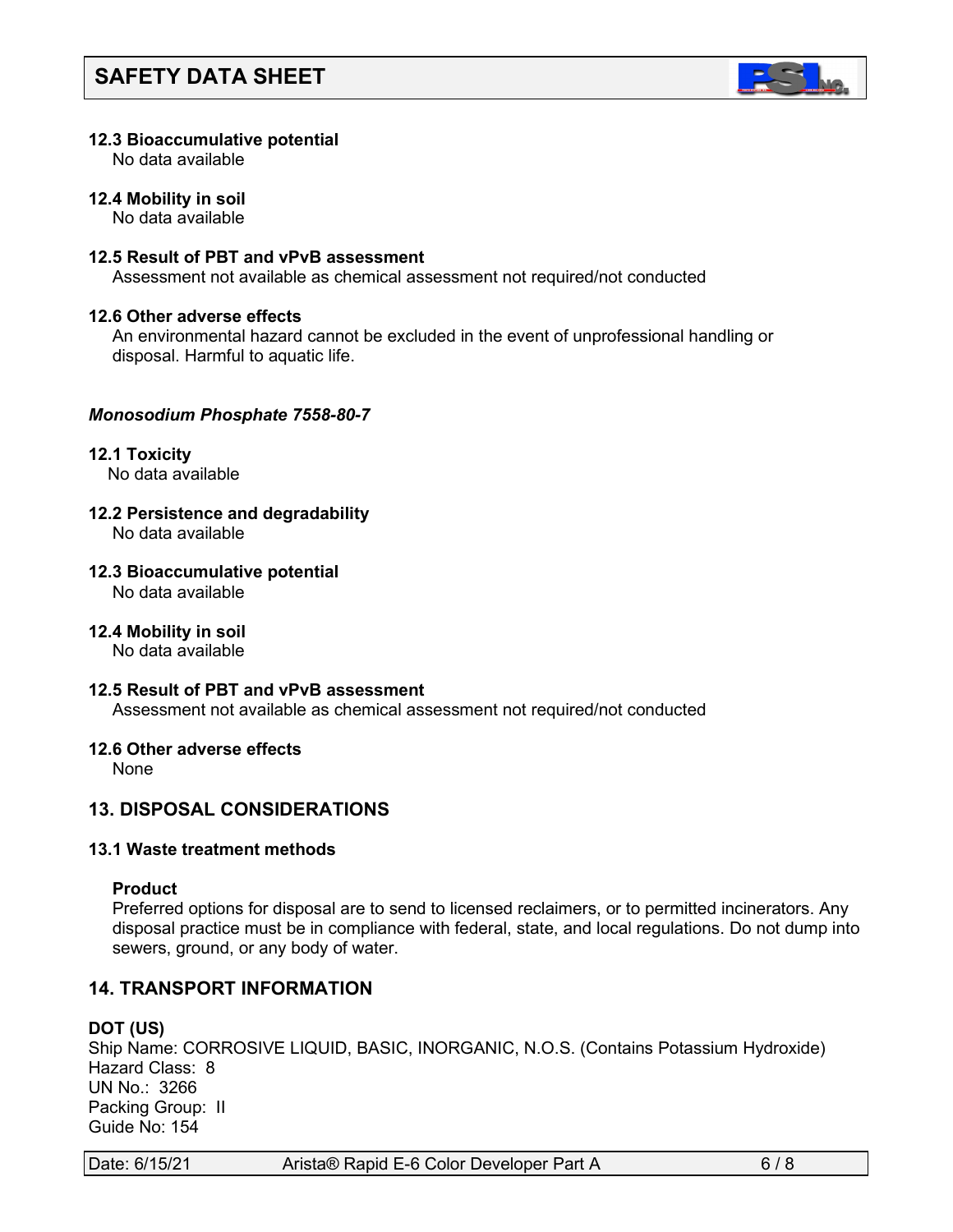

Limited Quantity Exception may apply to this product, for "inner packagings not over 1.0L (0.3 gal) for liquids and 1.0 kg (2.2 lb) for solids". 173.154 (b) (1). Each package must conform to the packaging requirements of Subpart B of Part 173 and may not exceed 30 kg (66 lb) gross weight. For further information consult the 49 CFR.

# **15. REGULATORY INFORMATION**

#### **SARA 302 Components**

The following components are subject to reporting levels established by SARA Title III, Section 302: None

#### **SARA 313 Components**

The following components are subject to reporting levels established by SARA Title III, Section 313: None

# **SARA 311/312 Hazards**

Acute Health Hazard, Chronic Health Hazard

#### **California Prop 65 Components**

This product does not contain any chemicals known to the State of California to cause cancer, birth defects, or any reproductive harm.

#### **TSCA**

All ingredients in this finished product are listed on the EPA TSCA INVENTORY.

# **SCAQMD Rule 443.1**

Photochemically Reactive: No Maximum Grams of VOC per Liter: 0 g/L Vapor Pressure: 18 mm Hg@ 20 Degrees C

# **16. OTHER INFORMATION**

# **Full text of H-statements referred to under sections 2 and 3.**

Acute toxicity, Oral (Category 3), H301 Eye irritation (Category 2), H319 Skin irritation (Category 2), H315 Acute aquatic toxicity (Category 3), H402 Chronic aquatic toxicity (Category 3), H412 Acute toxicity, Oral (Category 3), H301

# **HMIS RATING**

Health: 3 Flammability: 0 Reactivity: 0 Protective: C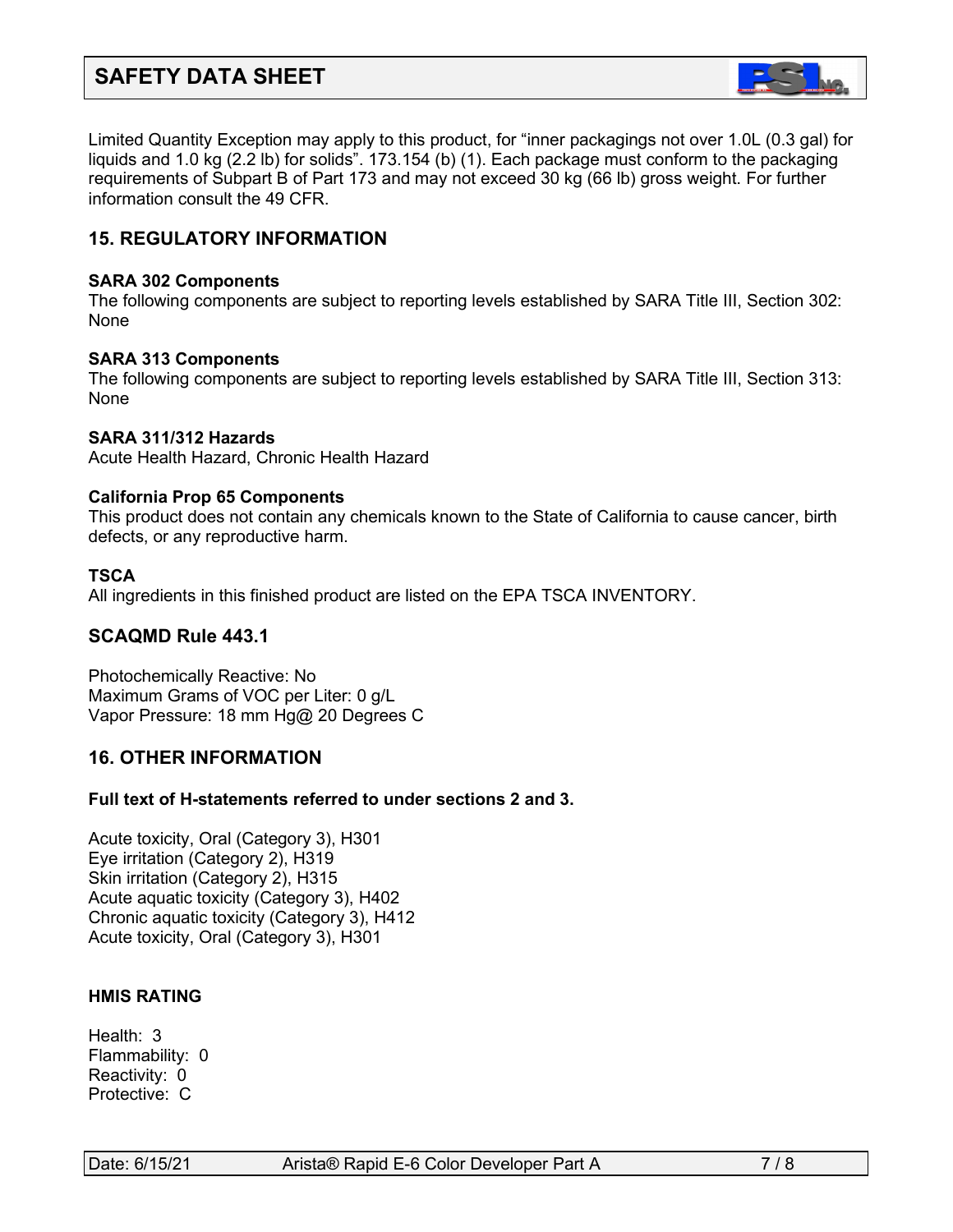

OTHER ADDITIONAL INFORMATION: The information contained herein is based on the data available to us and is believed to be accurate. However, no warranty is expressed or implied regarding the accuracy of this data or the results to be obtained from the use thereof. We assume no responsibility for the injuries from the use of the product described herein.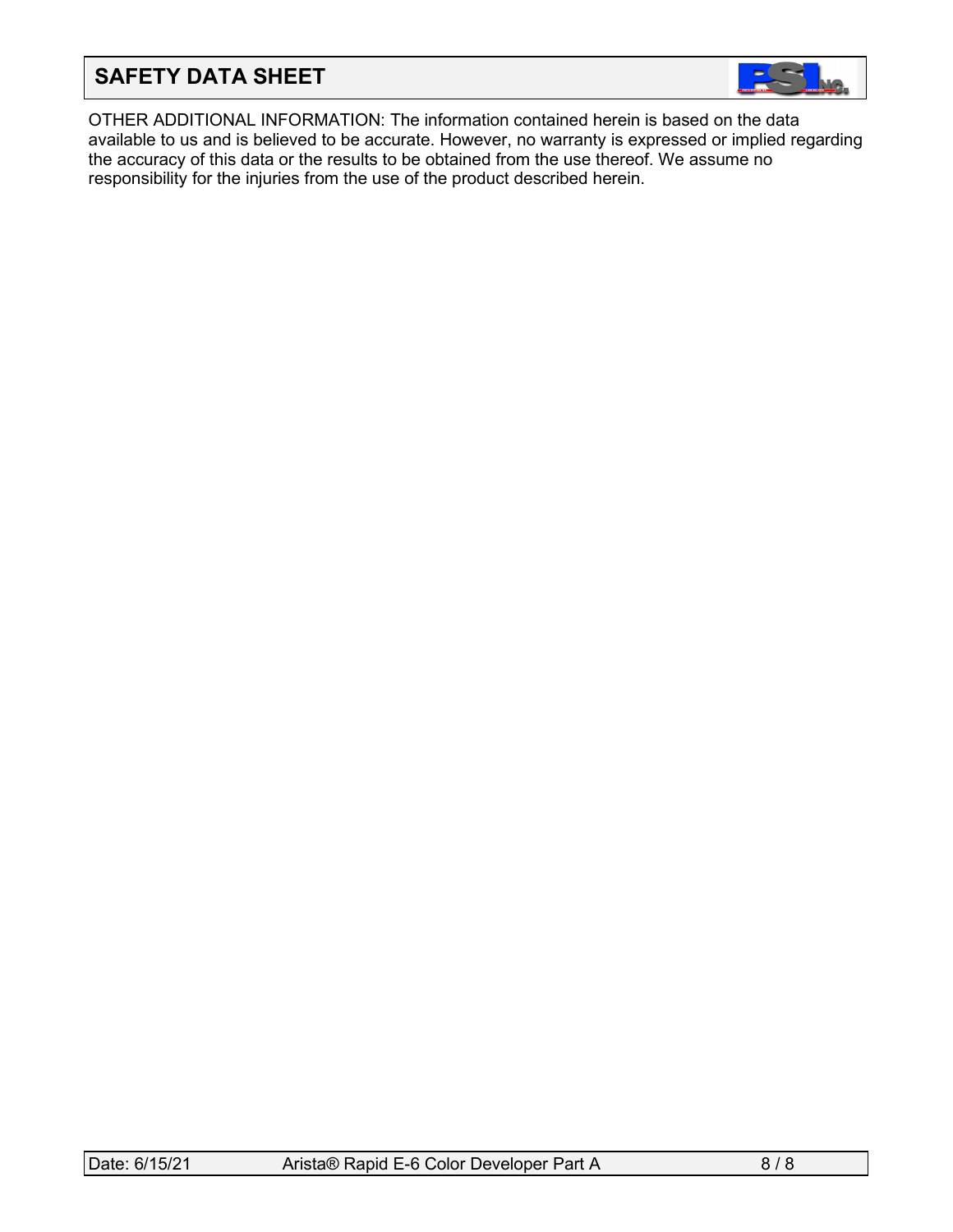

# **FREESTYLE PHOTOGRAPHIC SUPPLIES ARISTA® RAPID E-6 COLOR DEVELOPER PART B FOR DEVELOPING COLOR SLIDES**

# **1. CHEMICAL PRODUCT AND COMPANY IDENTIFICATION**

Distributor: Freestyle Photographic Supplies 5124 Sunset Blvd., Hollywood, CA 90027 Product Name: **RAPID E-6 COLOR DEVELOPER PART B** Product Number: **101262, 101272, 101292 Product Use:** Photographic developer **Customer Information Phone Number:** 1-800-292-6137 **CHEMTREC®: 24 Hour Emergency Transport Phone Number: 1-800-424-9300**  Date Reviewed: 06/15/2021 Version 3.0

# **2. HAZARDOUS IDENTIFICATION**

# **2.1 Classification of the substance or mixture**

# **Health hazard**

Acute toxicity, Oral (Category 4), H302 Causes severe skin burns and eye damage (Skin Corr. 1B) H314 Serious eye damage (Category 1), H314 Skin sensitization (Category 2), H317 Harmful to aquatic life (Category 3), H402 Chronic aquatic toxicity (Category 1), H410

# **2.2 GHS Label elements, including precautionary statements**

# **Pictogram**



**Signal Word: DANGER** 

Hazard statement(s)

| H302             | Harmful if swallowed                    |
|------------------|-----------------------------------------|
| H314             | Causes severe skin burns and eye damage |
| H317             | May cause allergic skin reaction        |
| H318             | Causes severe eye damage                |
| H <sub>335</sub> | May cause respiratory irritation        |
| H402             | Harmful to aquatic life.                |
| H410             | Very toxic to aquatic life              |
|                  |                                         |

| Date: 6/15/21 |
|---------------|
|               |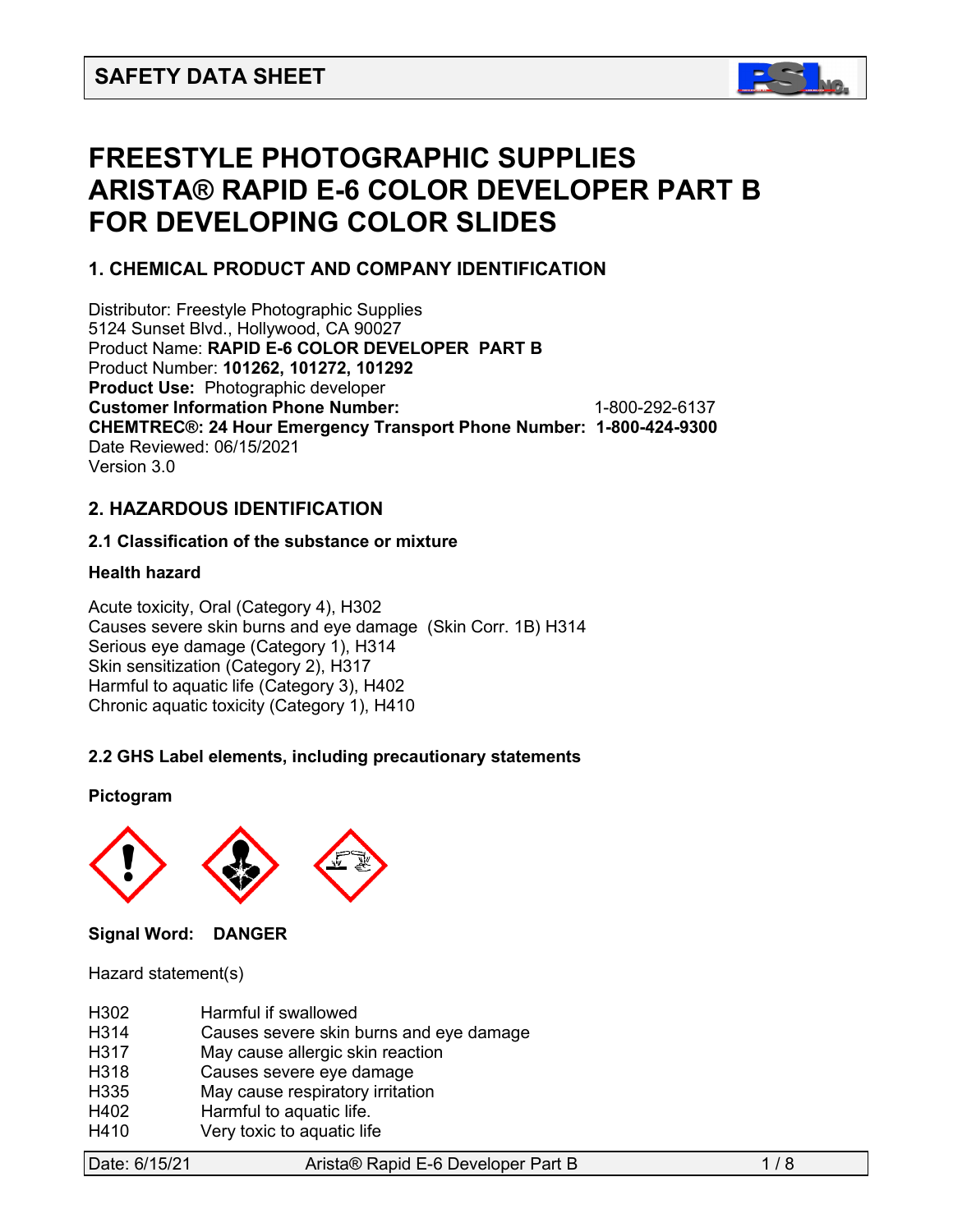

Precautionary statement(s)

| P <sub>201</sub><br>P <sub>260</sub><br>P <sub>264</sub><br>P270<br>P273 | Obtain special instructions before use<br>Do not breathe dust or mist<br>Wash skin thoroughly after handling<br>Do not eat, drink, or smoke when using this product<br>Avoid release into the environment |
|--------------------------------------------------------------------------|-----------------------------------------------------------------------------------------------------------------------------------------------------------------------------------------------------------|
| P <sub>280</sub>                                                         | Wear protective gloves/ protective clothing/ eye protection/ face protection.                                                                                                                             |
|                                                                          | P301 + P312 IF SWALLOWED; call a POISON CENTER or doctor/physician Do NOT induce<br>vomiting                                                                                                              |
|                                                                          | P303 + P361 + P353 IF ON SKIN (or hair): Remove/ Take off immediately all contaminated clothing.<br>Rinse skin with water/ shower.                                                                        |
|                                                                          | P304 + P340 IF INHALED: Remove victim to fresh air and keep at rest in a position comfortable<br>for breathing.                                                                                           |
|                                                                          | P305 + P351 + P338 IF IN EYES: Rinse cautiously with water for several minutes. Remove contact<br>lenses, if present and easy to do. Continue rinsing.                                                    |
| P321                                                                     | Specific treatment (see supplemental first aid instructions on this label).                                                                                                                               |
| P330                                                                     | Rinse mouth.                                                                                                                                                                                              |
|                                                                          | P333 + P313 If skin irritation or rash occurs: Get medical advice/attention.                                                                                                                              |
| P363<br>P391                                                             | P337 + P313 If eye irritation persists: Get medical advice/attention.<br>Wash contaminated clothing before reuse<br>Collect spillage                                                                      |
| P <sub>501</sub>                                                         | Dispose of contents to an approved waste disposal plant.                                                                                                                                                  |

# **3. COMPOSITION/INFORMATION ON INGREDIENTS**

| <b>Chemical Name</b> | CAS        | <b>OHSA PEL</b> | <b>ACGIH</b>        | Weight % |
|----------------------|------------|-----------------|---------------------|----------|
| CD <sub>3</sub>      | 25646-71-3 | N.E. (dust)     | N.E.                | 10-20    |
| SODIUM METABISULFITE | 7681-57-4  | N.E.            | 5 mg/m <sup>3</sup> | $1 - 3$  |

# **4. FIRST AID MEASURES**

# **4.1 Description of first aid measures**

- **Eye Contact:** Immediately flush eyes with plenty of water for at least 15 minutes. Get immediate medical attention.
- **Inhalation:** If symptomatic, remove to fresh air. If not breathing, give artificial respiration. If breathing is difficult, give oxygen. Get medical attention immediately.
- **Ingestion:** Do not induce vomiting. Only induce vomiting at the instruction of medical personnel. Call a physician or poison control center immediately. Never give anything by mouth to an unconscious person.
- **Skin Contact:** Flush skin with plenty of water and wash with a non-alkaline skin cleaner. Wash contaminated clothes before reuse. Get medical attention if irritation develops.
- **Aggravated Medical Conditions:** Individuals who are under the care of a physician or have chronic ailments, should consult a physician before using this product.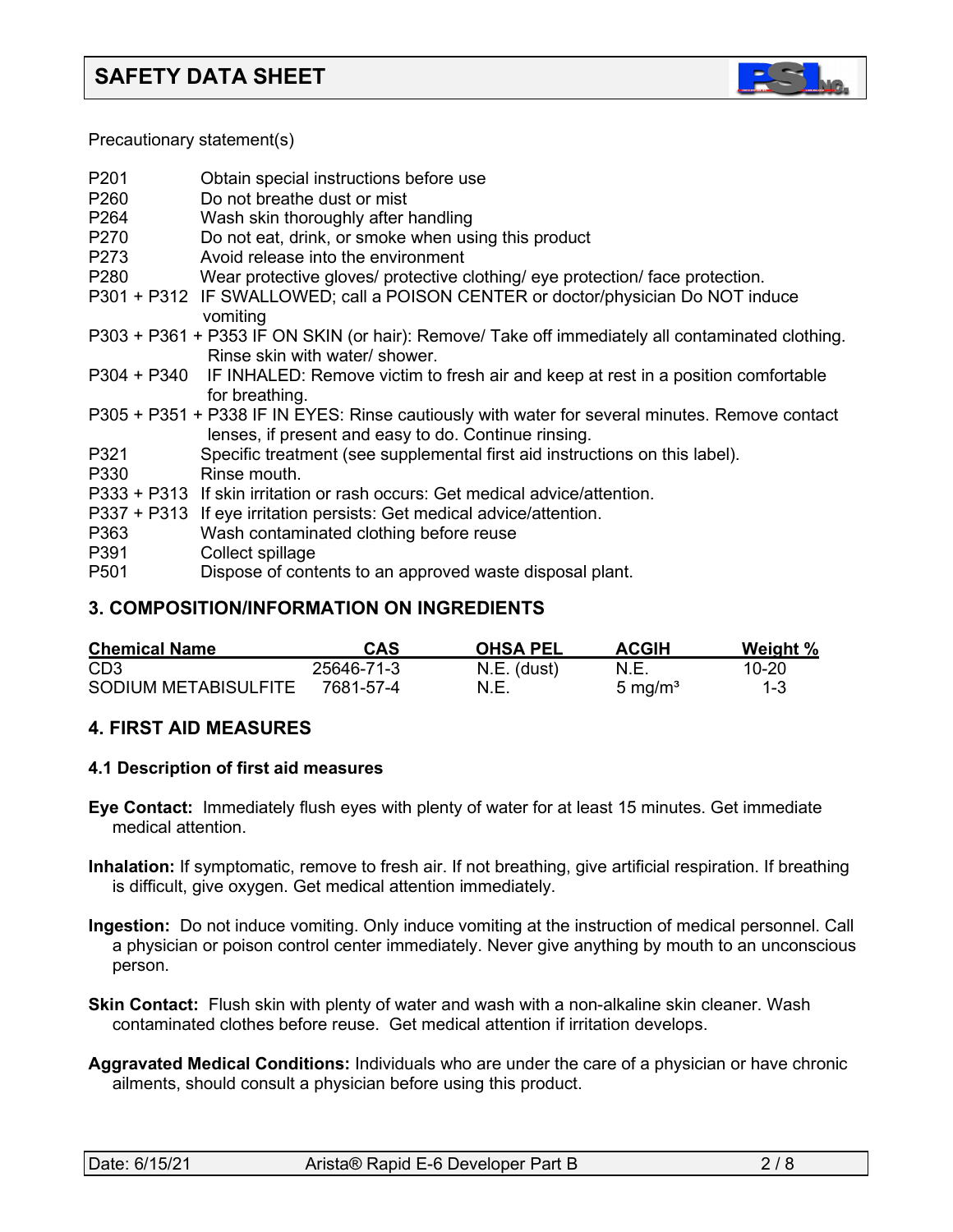

# **5. FIRE FIGHTING MEASURES**

#### **5.1 Extinguishing media**

Nonflammable. Water spray, carbon dioxide, dry chemical, alcohol foam.

#### **5.2 Special Hazards arising from substance or mixture**

 Fire or excessive heat may cause production of hazardous decomposition products. Combustion Products: Carbon dioxide, carbon monoxide, oxides of sulfur, oxides of nitrogen.

#### **5.3 Advise for firefighters**

Wear self-contained breathing NIOSH/MSHA approved apparatus and protective clothing to prevent contact with skin and eyes. Fire or excessive heat may produce hazardous decomposition products. Use water to keep containers cool.

# **6. ACCIDENTAL RELEASE MEASURES**

#### **6.1 Personal precautions, protective equipment and emergency procedures**

Review fire and explosion hazards and safety precautions before proceeding with cleanup. Use appropriate personal protective equipment. Avoid contact with skin and eyes. Stop the spillage. Dike the spill. Prevent liquid from entering sewers, waterways or low areas. May require neutralization if pH < 2.0. Absorb spillage in inert material. Soak up with sawdust, sand, or other absorbent material.

#### **6.2 Environmental precautions**

 Prevent liquid from entering sewers, waterways or low areas. Discharge to sewer requires approval of permitting authority and may require pre-treatment. Contaminated surfaces should be cleaned using water.

# **7. HANDLING AND STORAGE**

# **7.1 Precautions for safe handling**

 Store in a cool, dry, well-ventilated area. Keep containers closed. Do not store or consume food, drink, or tobacco where they may become contaminated with this material.

#### **7.2 Conditions for safe storage, including any incompatibles**

Do not store with incompatible materials. Do not store with strong acids. All labeled precautions must be observed when handling, storing and transporting empty containers due to product residues. Triple rinse before disposal. Dispose of in a licensed facility.

# **8. EXPOSURE CONTROL / PERSONAL PROTECTION**

#### **8.1 Control parameters**

See Section 3.

# **8.2 Exposure controls**

Use good personal hygiene when handling this product. Wash hands after use, before smoking, or using the toilet. Facilities storing or utilizing this material should be equipped with an eyewash facility and a safety shower.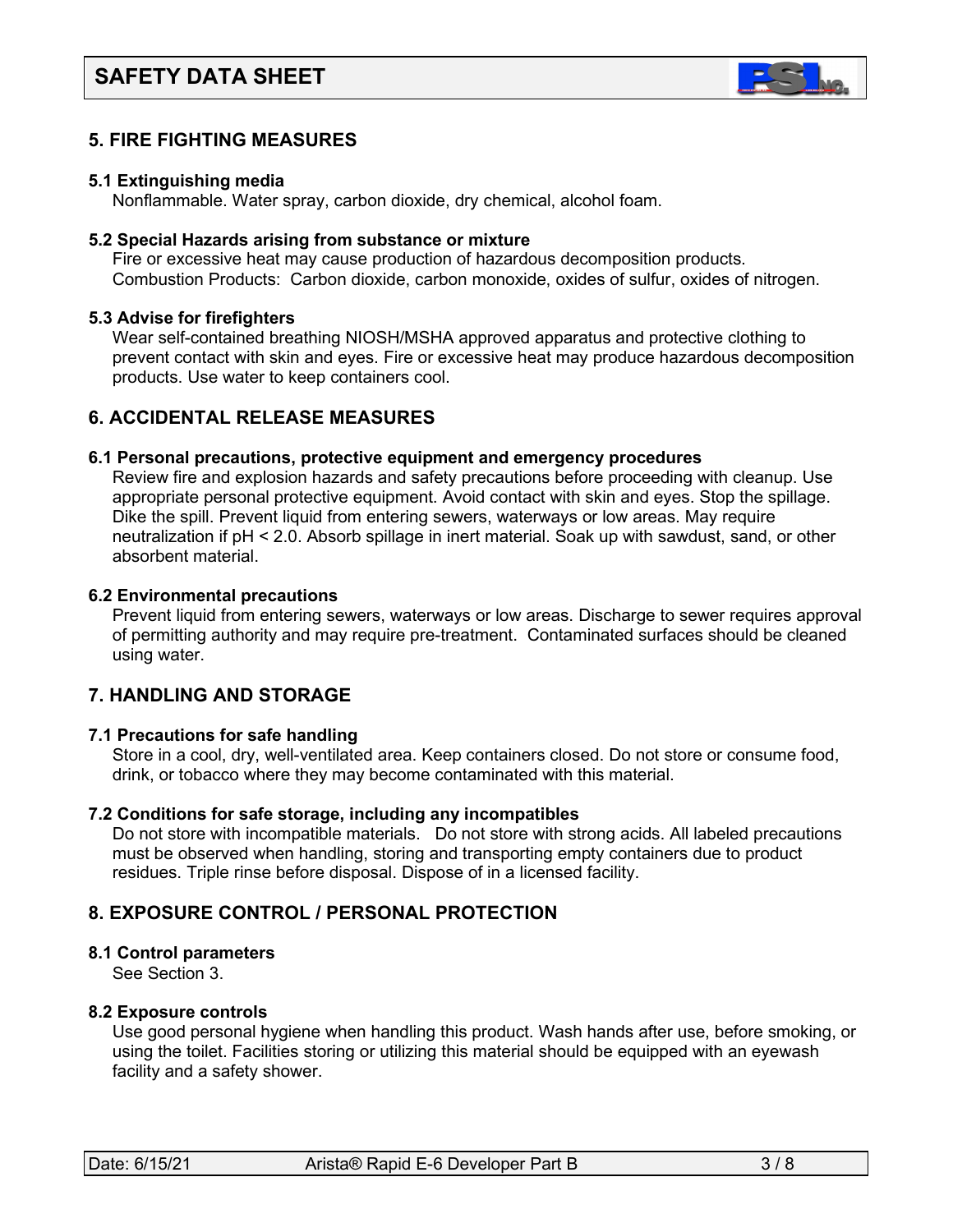

#### **Personal protective equipment**

**Eye Protection:** Safety glasses with side shields (or goggles).

**Respiratory Protection:** If use conditions generate decomposition vapors or fumes; use a NIOSH approved respirator with acid gas cartridges.

**Skin protection:** Latex, rubber, or neoprene waterproof gloves are recommended.

 **Body protection:** Rubber or plastic apron.

 **Respiratory protection:** Local exhaust ventilation is recommended. Ventilation must be adequate to keep hazardous ingredients below their exposure limits, typically 10 air changes per hour.

# **9. PHYSICAL AND CHEMICAL PROPERTIES**

#### **9.1 Information on basic physical and chemical properties**

Appearance And Odor: Light straw color, sulfur dioxide odor. Solubility In Water: Complete Boiling Point: >100°C Flash Point: Nonflammable Vapor Pressure: 18 mm Hg @ 20°C Ph: 1.76 Specific Gravity: 1.09/ml Melting Point: Not applicable Freezing Point: N.E. Evaporation Rate: N.E. Vapor Density: 0.6 (air=1) Percent Volatile: 78.13 Molecular Weight: Not applicable Pounds Per Gallon: 9.11  $V.O.C. = 0$ 

# **10. STABILITY AND REACTIVITY**

# **10.1 Reactivity**

None

**10.2 Chemical stability**

Stable

# **10.3 Possibility of hazardous reactions**

May produce oxides of sulfur, carbon, and nitrogen.

# **10.4 Conditions to avoid**

None

**10.5 Incompatible Materials**

Bases and strong oxidizing agents.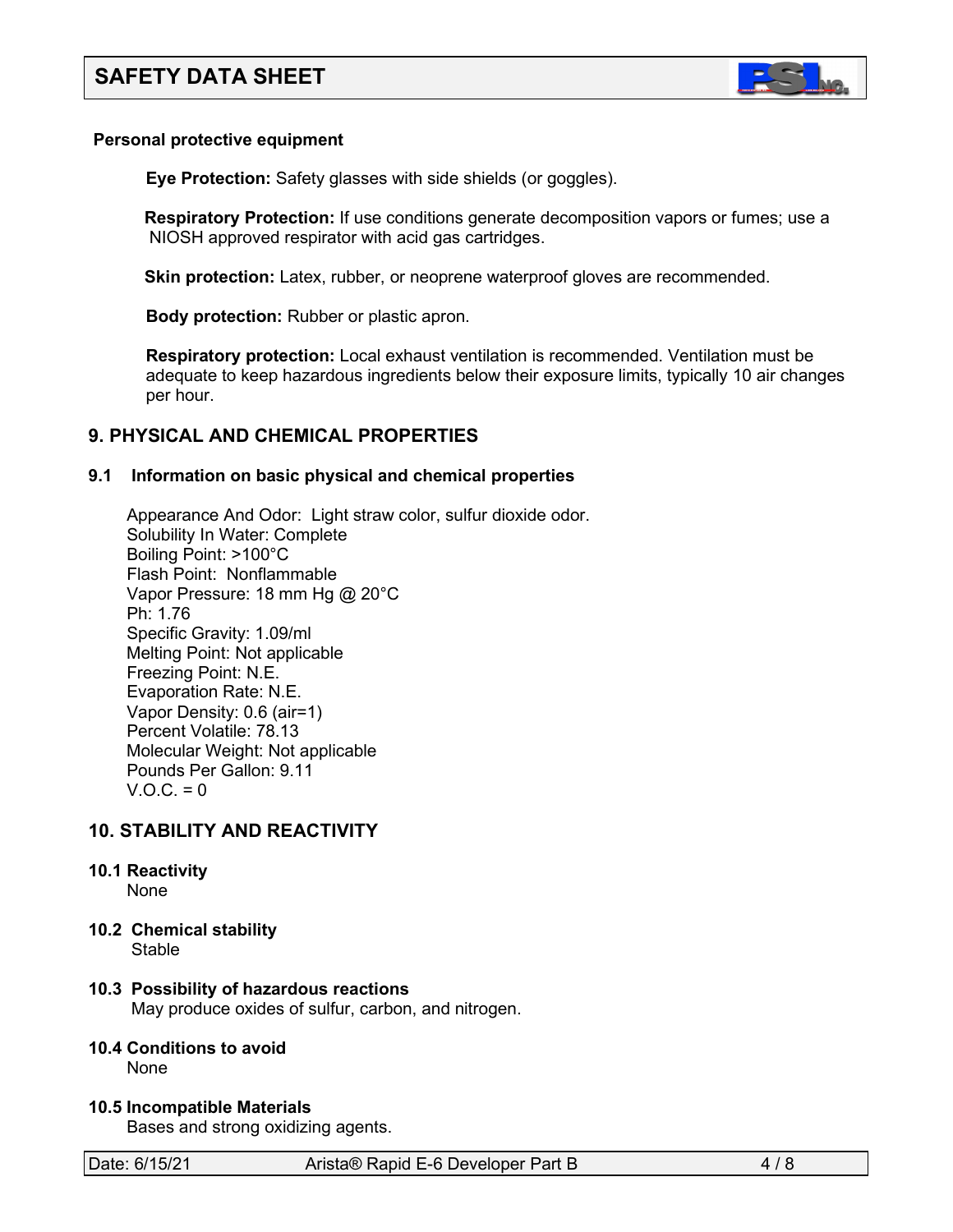

#### **10.6 Decomposition Products**

May produce oxides of sulfur, carbon, and nitrogen.

# **11. TOXICOLOGICAL INFORMATION**

#### **11.1 Information of toxicological effects**

# **C**C**omponent information**

#### *CD-3 25646-71-3*

Product is harmful by ingestion.

**Acute toxicity:** LD50 Oral – rat – 248 (female)/ 400 (male) mg/kg

Dermal: No data available

Inhalation: No data available

**Skin irritation:**  No data available **Eye irritation:**  No data available **Respiratory or Skin Sensitization** No data available **Carcinogenicity** No data available **Germ cell mutagenicity** No data available

#### *Sodium Metabisulfite 7681-57-4*

#### **Acute toxicity**:

No data available LD50 Oral - Rat - 1,540 mg/kg (OECD Test Guideline 401) Inhalation: No data available Inhalation: Dermal: No data available LD50 Dermal - Rat - > 2,000 mg/kg **Skin corrosion/irritation** : No data available **Serious eye damage/eye irritation** Eyes - Rabbit Result: Risk of serious damage to eyes. (OECD Test Guideline 405) **Respiratory or skin sensitisation** Prolonged or repeated exposure may cause allergic reactions in certain sensitive individuals. **Germ cell mutagenicit**y No data available **Carcinogenicity**

Date: 6/15/21 Arista® Rapid E-6 Developer Part B 5/8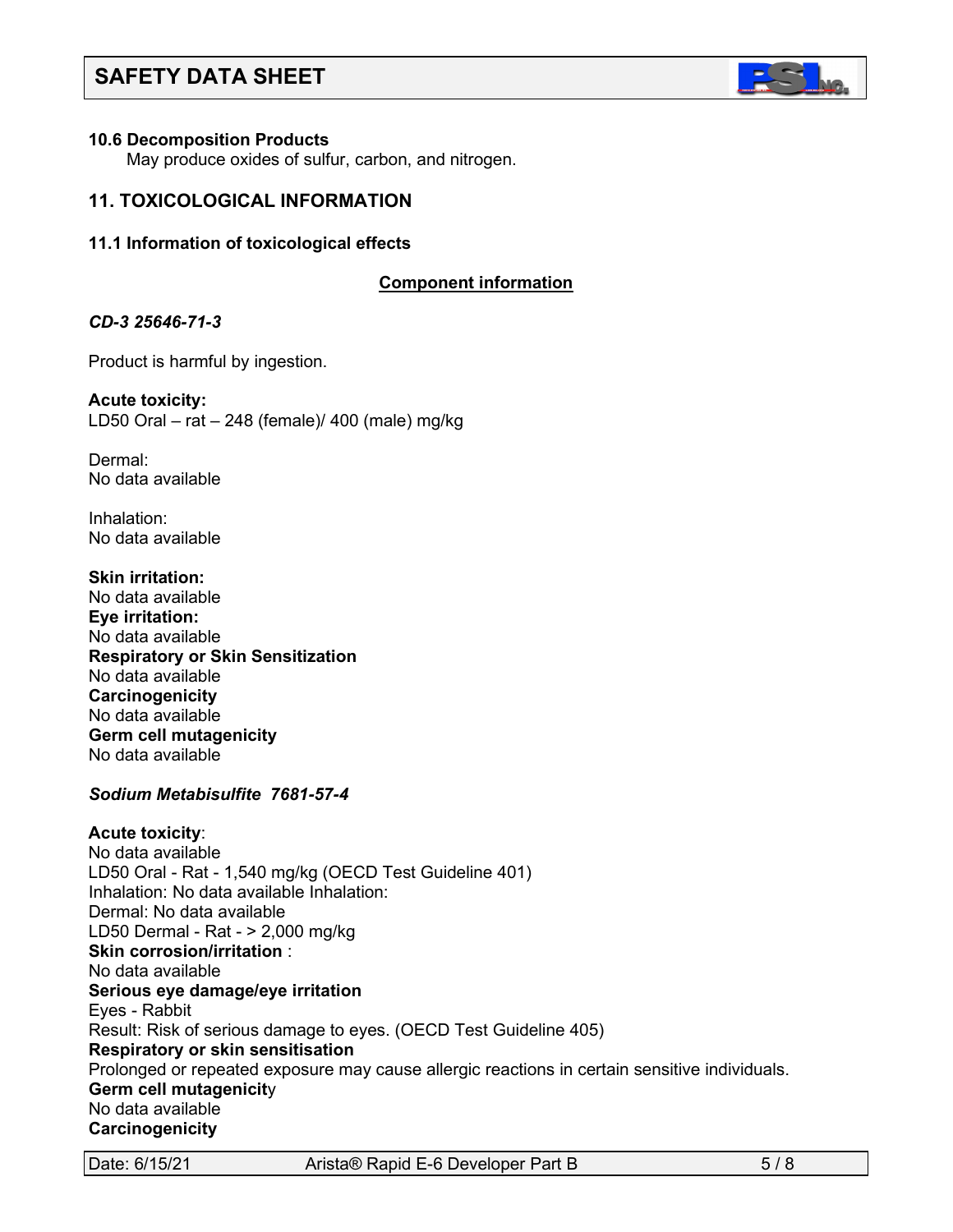

**IARC: 3** - Group 3: Not classifiable as to its carcinogenicity to humans (Sodium sulphite) IARC: 3 - Group 3: Not classifiable as to its carcinogenicity to humans (Sodium metabisulphite) **NTP**: No component of this product present at levels greater than or equal to 0.1% is identified as a known or anticipated carcinogen by NTP. **OSHA:** No component of this product present at levels greater than or equal to 0.1% is identified as a carcinogen or potential carcinogen by OSHA. **Reproductive toxicity** No data available No data available **Specific target organ toxicity** - single exposure

#### No data available Specific target organ toxicity - repeated exposure No data available **Aspiration hazard**

No data available

# **12. ECOLOGICAL INFORMATION**

# <sup>C</sup>**C**C**omponent information**

#### *CD-3 25646-71-3*

# *Ecotoxicity*

Very toxic to aquatic organisms, may cause long-term adverse effects in the aquatic environment.

#### **12.2 Persistence and degradability**

Product is not biodegrabable.

#### *Sodium Metabisulfite 7681-57-4*

#### 1**2.1 Toxicity**

Toxicity to fish LC50 - Oncorhynchus mykiss (rainbow trout) - 150 - 220 mg/l - 96 h

Toxicity to daphnia and other aquatic invertebrates EC50 - Daphnia magna (Water flea) 89 mg/l - 24 h

Toxicity to algae IC50 - Desmodesmus subspicatus (green algae) - 48 mg/l - 72 h

Toxicity to bacteria - Pseudomonas putida - 56 mg/l - 17 h 12.2

#### **12.2 Persistence and degradability** No data available

**12.3 Bioaccumulative potential** No data available

**12.4 Mobility in soil** No data available

#### **12.5 Results of PBT and vPvB assessment**

PBT/vPvB assessment not available as chemical safety assessment not required/not conducted

# **12.6 Other adverse effects**

An environmental hazard cannot be excluded in the event of unprofessional handling or disposal. Harmful to aquatic life.

| Date: 6/15/21 |  |
|---------------|--|
|---------------|--|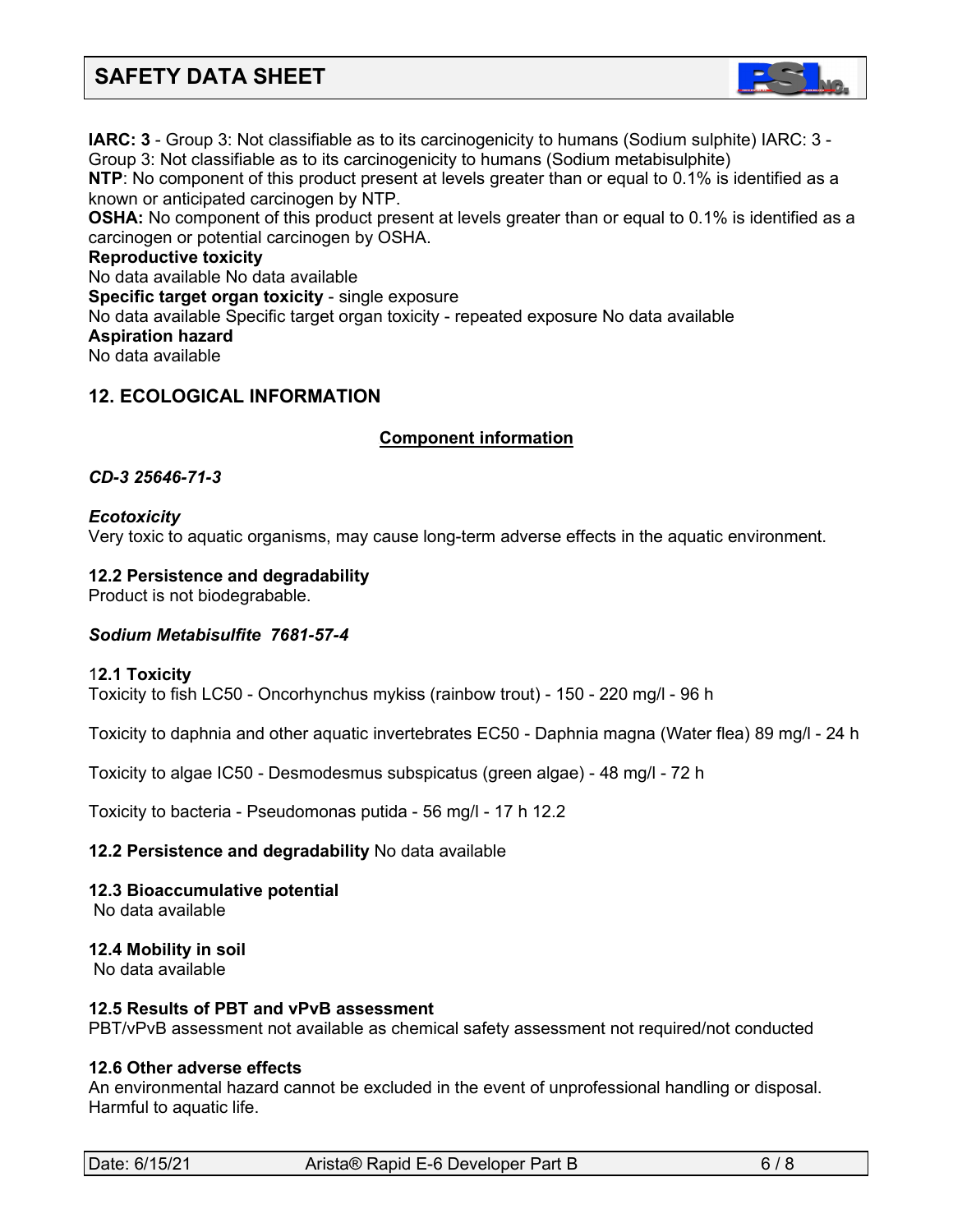

# **13. DISPOSAL CONSIDERATIONS**

#### **13.1 Waste treatment methods**

#### **Product**

Preferred options for disposal are to send to licensed reclaimers, or to permitted incinerators. Any disposal practice must be in compliance with federal, state, and local regulations. Do not dump into sewers, ground, or any body of water.

# **14. TRANSPORT INFORMATION**

#### **DOT (US)**

DOT Class: CORROSIVE LIQUID, ACIDIC, ORGANIC, N.O.S. (Contains: Methanesulfonamide, N-[2-[(4-Amino-3-Methylphenyl)Ethylamino-ethyl] -, Sulfate (2:3) Hazard Class: 8 UN No.: 3265 Packing Group: II Guide No: 153

Limited Quantity Exception may apply to this product, for "inner packagings not over 1.0L (0.3 gal) for liquids and 1.0 kg (2.2 lb) for solids". 173.154 (b) (1). Each package must conform to the packaging requirements of Subpart B of Part 173 and may not exceed 30 kg (66 lb) gross weight. For further information consult the 49 CFR.

# **15. REGULATORY INFORMATION**

#### **SARA 302 Components**

The following components are subject to reporting: None

#### **SARA 313 Components**

The following components are subject to reporting levels established by SARA Title III, Section 313: **None** 

#### **SARA 311/312 Hazards**

Acute Health Hazard, Chronic Health Hazard

#### **California Prop 65 Components**

This product does not contain any chemicals known to the State of California to cause cancer, birth defects, or any other reproductive harm.

#### **TSCA**

All ingredients in this finished product are listed on the EPA TSCA INVENTORY.

# **SCAQMD Rule 443.1**

Photochemically Reactive: No Maximum Grams of VOC per Liter: 0 g/L Vapor Pressure: 18 mm Hg@ 20 Degrees C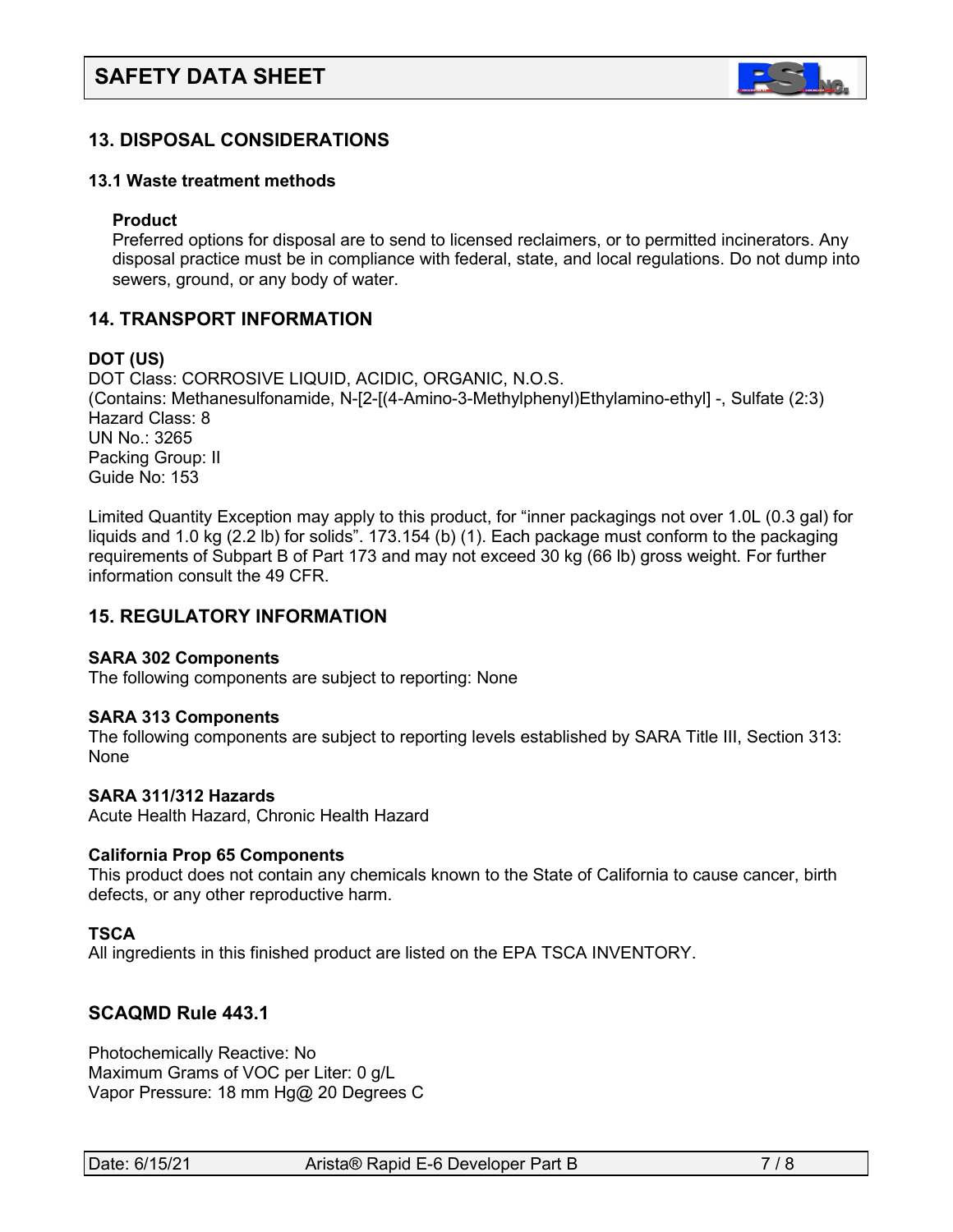

# **16. OTHER INFORMATION**

# **Full text of H-statements referred to under sections 2 and 3.**

Acute toxicity, Oral (Category 4), H302 Causes severe skin burns and eye damage (Skin Corr. 1B) H314 Serious eye damage (Category 1), H314 Skin sensitization (Category 2), H317 Harmful to aquatic life (Category 3), H402 Chronic aquatic toxicity (Category 1), H410

#### **HMIS RATING**

Health: 2 Flammability: 0 Reactivity: 0

OTHER ADDITIONAL INFORMATION: The information contained herein is based on the data available to us and is believed to be accurate. However, no warranty is expressed or implied regarding the accuracy of this data or the results to be obtained from the use thereof. We assume no responsibility for the injuries from the use of the product described herein.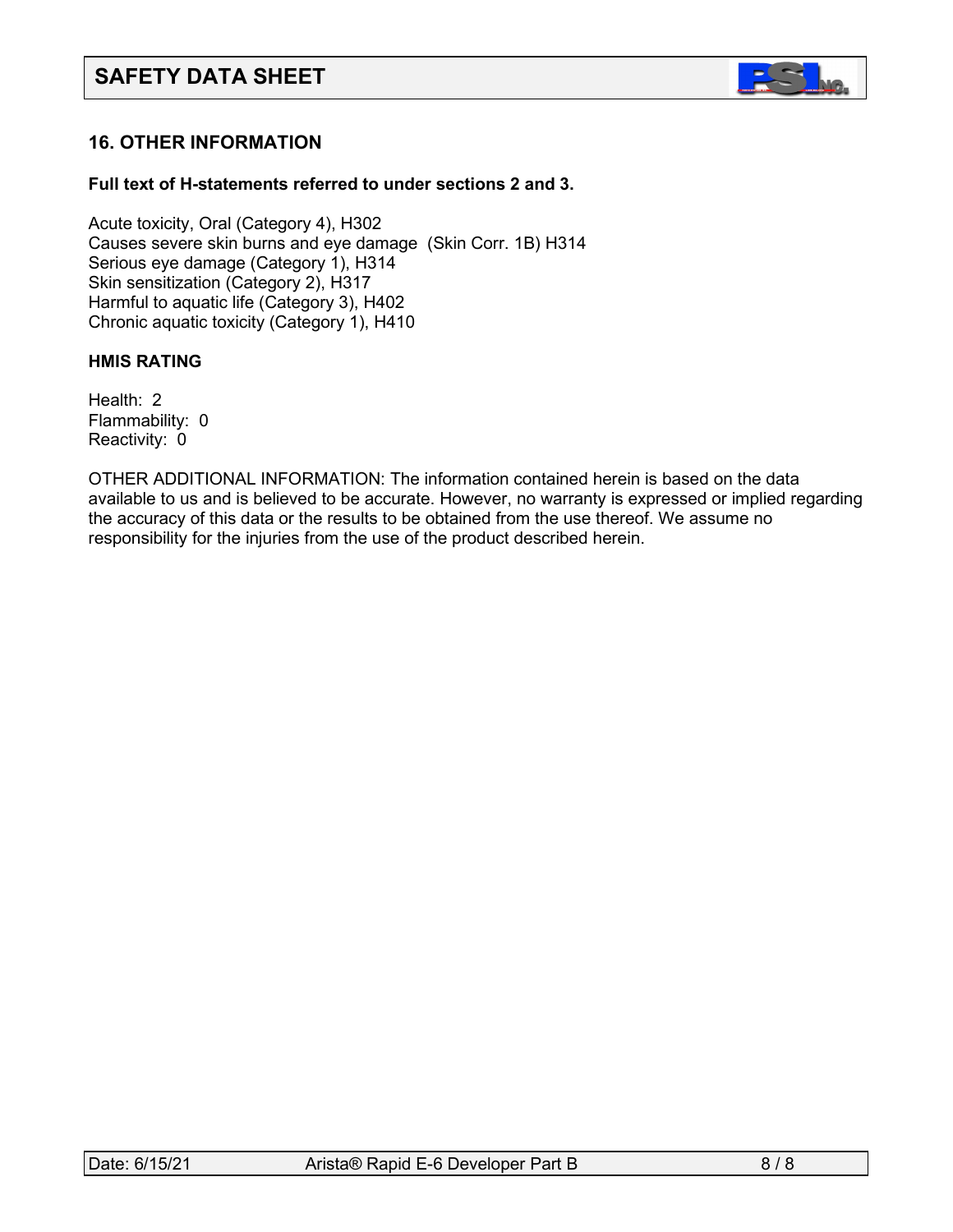

# **FREESTYLE PHOTOGRAPHIC SUPPLIES ARISTA® RAPID E-6 BLIX PART A FOR DEVELOPING COLOR SLIDES**

# **1. CHEMICAL PRODUCT AND COMPANY IDENTIFICATION**

Distributor: Freestyle Photographic Supplies 5124 Sunset Blvd., Hollywood, CA 90027 Product Name: **RAPID E-6 BLIX PART A** Product Number: **101262, 101272, 101292 Product Use:** Photographic fixer **Customer Information Phone Number:** 1-800-292-6137 **CHEMTREC®: 24 Hour Emergency Transport Phone Number: 1-800-424-9300**  Date Reviewed: 06/14/2021 Version 3.0

# **2. HAZARDOUS IDENTIFICATION**

#### **2.1 Classification of the substance or mixture**

#### **Health hazard**

Causes eye irritation (Category 2B), H320 Causes skin irritation (Category 2), H314

# **2.2 GHS Label elements, including precautionary statements**

#### **Pictogram**



# **Signal Word: WARNING**

#### Hazard statement(s)

- H305 May be harmful if swallowed and enters airways/
- H314 Causes skin irritation
- H317 May cause allergic skin reaction
- H320 Causes eye irritation
- H335 May cause respiratory irritation

Precautionary statement(s)

- P261 Avoid breathing mist
- P264 Wash skin thoroughly after handling
- P270 Do not eat, drink, or smoke when using this product
- P280 Wear protective gloves, eye protection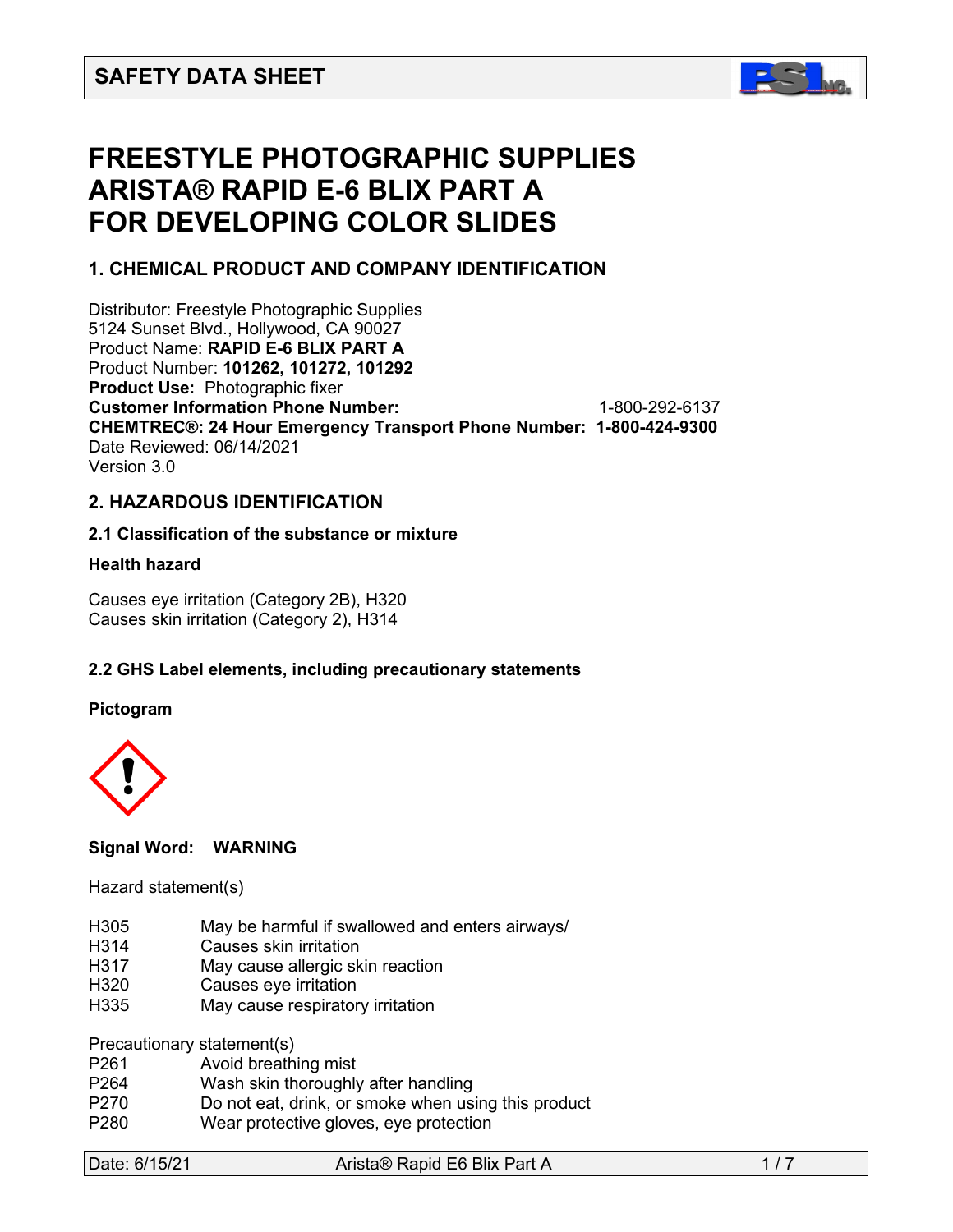

|                  | P301 + P312 IF SWALLOWED; call a POISON CENTER or doctor/physician if you feel unwell  |
|------------------|----------------------------------------------------------------------------------------|
|                  | P302 + P352 IF ON SKIN: Wash with plenty of soap                                       |
|                  | P305 + P351 + P338 IF IN EYES: Rinse cautiously with water for several minutes. Remove |
|                  | contact lenses, if present and easy to do. Continue rinsing.                           |
| P321             | Specific treatment (see supplemental first aid instructions on this label).            |
| P330             | Rinse mouth.                                                                           |
| P333 +P313       | If skin irritation or rash occurs: Get medical advice/attention.                       |
| P363             | Wash contaminated clothing before reuse                                                |
| P391             | Collect spillage                                                                       |
| P <sub>501</sub> | Dispose of contents to an approved waste disposal plant.                               |
|                  |                                                                                        |

# **3. COMPOSITION/INFORMATION ON INGREDIENTS**

| <b>Chemical Name</b> | CAS       | <b>OHSA PEL</b> | <b>ACGIH TLV</b>    | Weight % |
|----------------------|-----------|-----------------|---------------------|----------|
| AMMONIUM THIOSULFATE | 7783-18-8 | N.E             | N.E.                | 65-75    |
| SODIUM SULFITE       | 7757-83-7 | N.E             | 5 mg/m <sup>3</sup> | $1 - 3$  |

# **4. FIRST AID MEASURES**

#### **4.1 Description of first aid measures**

- **Eye Contact:** Immediately flush eyes with plenty of water for at least 15 minutes while holding eyelids apart. DO NOT remove contact lenses, if worn. Get immediate medical attention.
- **Inhalation:** If symptomatic, remove to fresh air. If not breathing, give artificial respiration. If breathing is difficult, give oxygen. Get medical attention immediately.
- **Ingestion:** Seek medical attention or contact a poison control center for advice about whether to induce vomiting. If conscious, give two glasses of water. If individual is drowsy or unconscious, do not give anything by mouth. Place individual on left side with head down.
- **Skin Contact:** Flush skin with plenty of water and wash with a non-alkaline skin cleaner. Wash contaminated clothes before reuse. Get medical attention if irritation develops.

**Aggravated Medical Conditions:** Skin contact may aggravate an existing dermatitis.

# **5. FIRE FIGHTING MEASURES**

#### **5.1 Extinguishing media**

Nonflammable -Use agent appropriate for surrounding fire.

#### **5.2 Special Hazards arising from substance or mixture**

 Fire or excessive heat may cause production of hazardous decomposition products. Combustion Products: Carbon dioxide, carbon monoxide, and oxides of sulfur and nitrogen.

#### **5.3 Advise for firefighters**

Wear self-contained breathing NIOSH/MSHA approved apparatus and protective clothing to prevent contact with skin and eyes.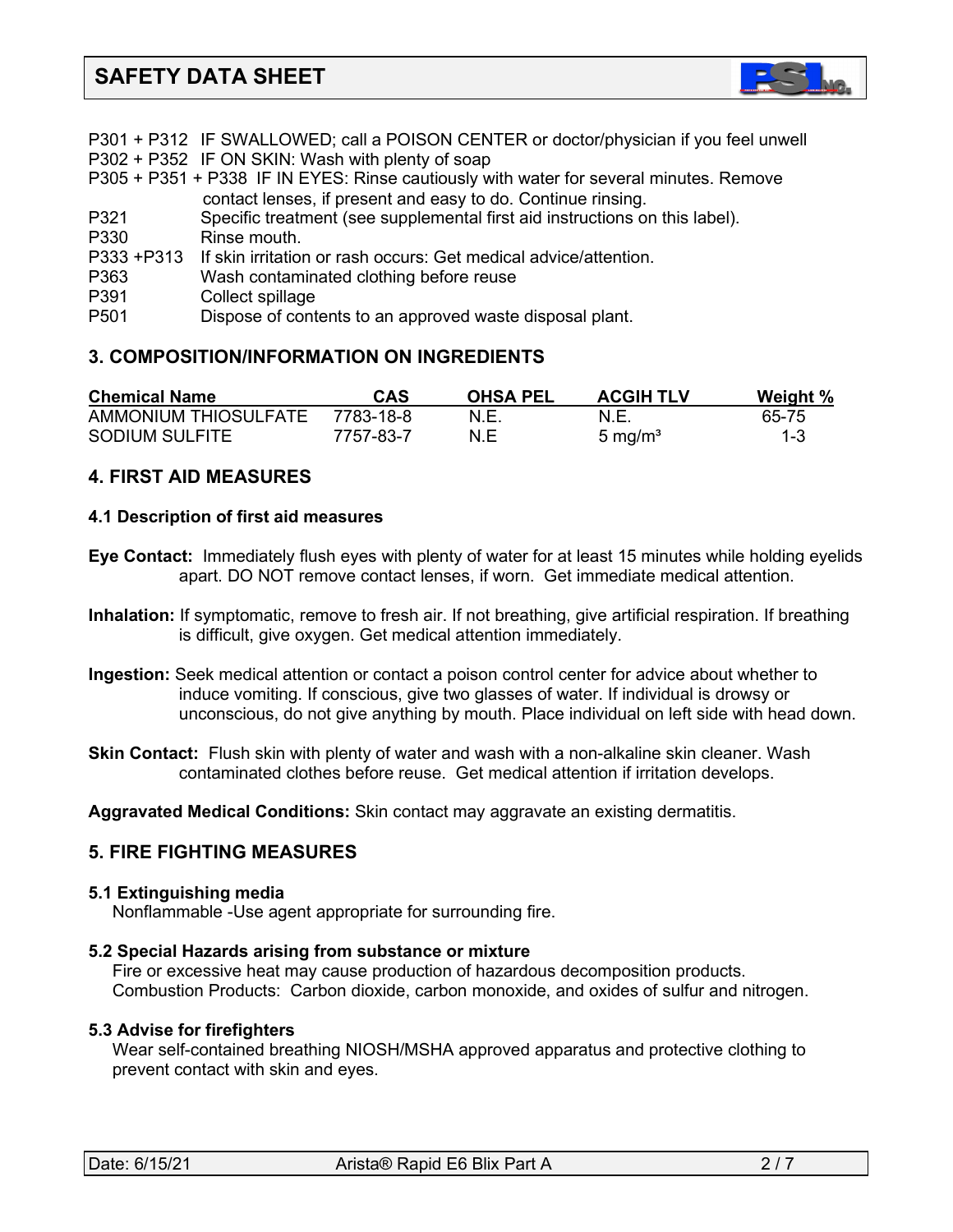

# **6. ACCIDENTAL RELEASE MEASURES**

#### **6.1 Personal precautions, protective equipment and emergency procedures**

Review fire and explosion hazards and safety precautions before proceeding with cleanup. Use appropriate personal protective equipment. Avoid contact with skin and eyes. Stop the spillage. Dike the spill. For small amounts less than one gallon flush to the sewer with large amounts of water. For larger spills, prevent liquid from entering sewers, waterways or low areas. Absorb spillage in inert material. Soak up with sawdust, sand, or other absorbent material. Remove non usable solid material and/or contaminated soil for disposal in an approved and permitted landfill.

#### **6.2 Environmental precautions**

 Prevent liquid from entering sewers, waterways or low areas. Discharge to sewer requires approval of permitting authority and may require pre-treatment. Contaminated surfaces should be cleaned using water.

# **7. HANDLING AND STORAGE**

#### **7.1 Precautions for safe handling**

 Store in a cool, dry, well-ventilated area. Keep containers closed. Do not store or consume food, drink, or tobacco where they may become contaminated with this material.

#### **7.2 Conditions for safe storage, including any incompatibles**

Do not store with incompatible materials. All labeled precautions must be observed when handling, storing and transporting empty containers due to product residues. Triple rinse before disposal. Dispose of in a licensed facility.

# **8. EXPOSURE CONTROL / PERSONAL PROTECTION**

#### **8.1 Control parameters**

See Section 3.

#### **8.2 Exposure controls**

Use good personal hygiene when handling this product. Wash hands after use, before smoking, or using the toilet. Facilities storing or utilizing this material should be equipped with an eyewash facility and a safety shower.

#### **Personal protective equipment**

**Eye Protection:** Safety glasses with side shields (or goggles).

**Respiratory Protection:** When this product is used in the intended way, no respiratory protection is anticipated to be necessary.

**Skin protection:** Latex, rubber, or neoprene waterproof gloves are recommended.

 **Body protection:** Rubber or plastic apron.

 **Ventilation protection:** Local exhaust ventilation is recommended. Ventilation must be adequate to keep hazardous ingredients below their exposure limits.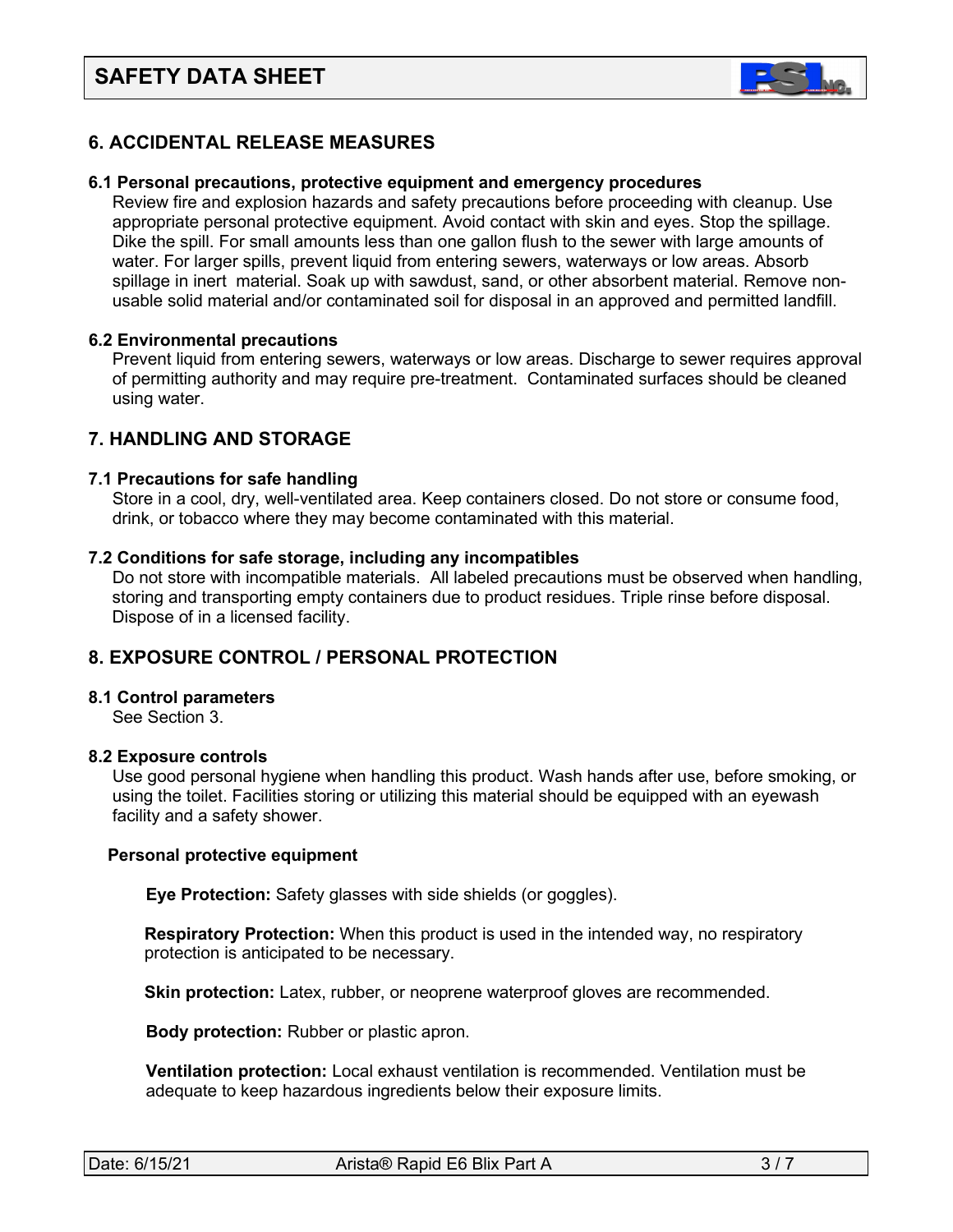

# **9. PHYSICAL AND CHEMICAL PROPERTIES**

#### **9.1 Information on basic physical and chemical properties**

 **Appearance And Odor:** Clear, colorless solution; ammonia odor. **Solubility In Water:** Complete **Boiling Point:** 100° C **Specific Gravity:** 1.24 **Vapor Pressure:** 18m Hg @ 20° C **Melting Point:** Not applicable **Freezing Point:** Not established **Evaporation Rate:** Not established **Vapor Density:** Not established **Percent Volatile:** 56.56 **Ph:** 7.38 **Molecular Weight:** Not applicable **Pounds Per Gallon:** 10.33  $V. Q.C. = 0$ 

# **10. STABILITY AND REACTIVITY**

- **10.1 Reactivity** Stable
- **10.2 Chemical stability** Conditions To Avoid: None
- **10.3 Possibility of hazardous reactions** No data available
- **10.4 Conditions to avoid** Strong acids and alkali.

#### **10.5 Incompatible Materials**

Strong acids will liberate sulfur dioxide. Strong bases of sodium hydroxide will liberate ammonia fumes.

#### **10.6 Decomposition Products**

May produce oxides of sulfur and ammonia.

# **11. TOXICOLOGICAL INFORMATION**

#### **11.1 Information of toxicological effects**

#### <sup>U</sup>**Component information**

# *Ammonium thiosulfate 7783-18-8*

#### **Acute toxicity:**

Oral: LD50 (rats): 2,890 mg/kg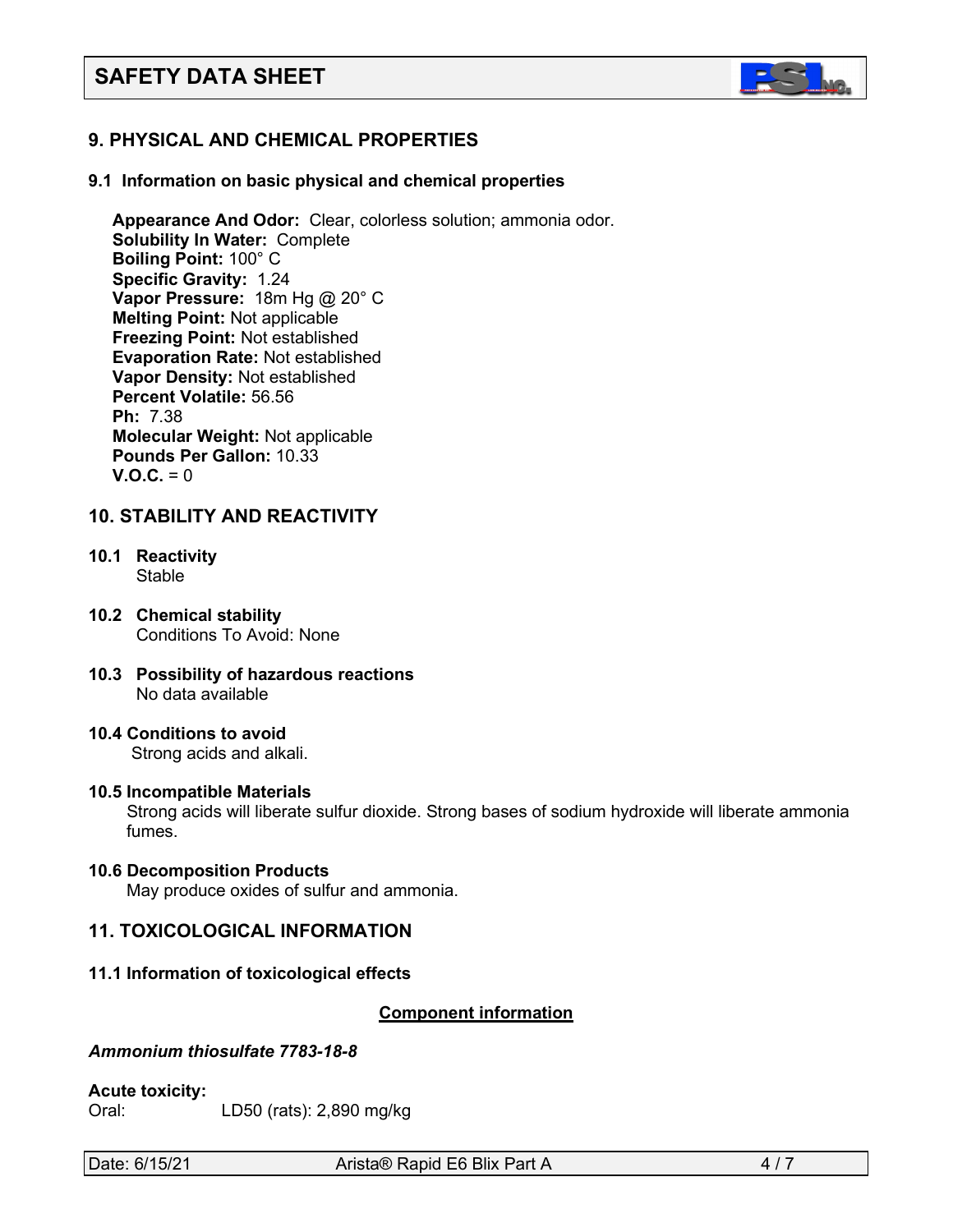

| Dermal:                        | No data                                      |
|--------------------------------|----------------------------------------------|
| Inhalation: No data            |                                              |
| <b>Skin irritation:</b> Rabbit |                                              |
|                                | Non irritant                                 |
| <b>Eye irritation:</b> Rabbit  |                                              |
|                                | No eye irritation (OECD Test Guideline 405). |

**Carcinogenicity/mutagenicity:** none

# *Sodium Sulfite 7757-83-7*

| <b>Acute toxicity:</b>         |                                                                                          |
|--------------------------------|------------------------------------------------------------------------------------------|
| Oral LD-50 (rat)               | 3, 560 mg/kg                                                                             |
| Inhalation LC-50 (rabbit)      | $>5.500$ mg/kg - 4 h                                                                     |
| Dermal: no data available      |                                                                                          |
| <b>Skin irritation: Rabbit</b> | No skin irritation                                                                       |
| <b>Eye irritation: Rabbit</b>  | Mild eye irritation                                                                      |
|                                | Respiratory or Skin Sensitization Prolonged or repeated exposure may cause allergic skin |
|                                | Reaction in certain sensitive individuals.                                               |
| Carcinogenicity/mutagenicity:  | none                                                                                     |

# **12. ECOLOGICAL INFORMATION**

#### **Component information**

#### *Ammonium thiosulfate 7783-18-8*

# **12.1 Toxicity**

| Toxicity to fish<br>Toxicity to daphnia and<br>other aquatic invertebrates | LC0-Lepomis macrochirus (bluegill) - 510 mg/l - 96h<br>LC50 - Daphnia magna (Water flea) - 230 mg/l - 21d |  |  |
|----------------------------------------------------------------------------|-----------------------------------------------------------------------------------------------------------|--|--|
| Toxicity to algae                                                          | EC50 - Pseudokirchneriella subcapitata - > 100 mg/l - 72 h<br>(OECD Test Guideline 201).                  |  |  |
| Toxicity to bacteria                                                       | Respiration inhibition EC50 - Sludge Treatment - > 1,000 mg/l -<br>3h (OECD Test Guideline 201).          |  |  |

# **12.2 Persistence and degradability**

No data available

# **12.3 Bioaccumulative potential**

No data available

# **12.4 Mobility in soil**

No data available

#### **12.5 Result of PBT and vPvB assessment**

Assessment not available as chemical assessment not required/not conducted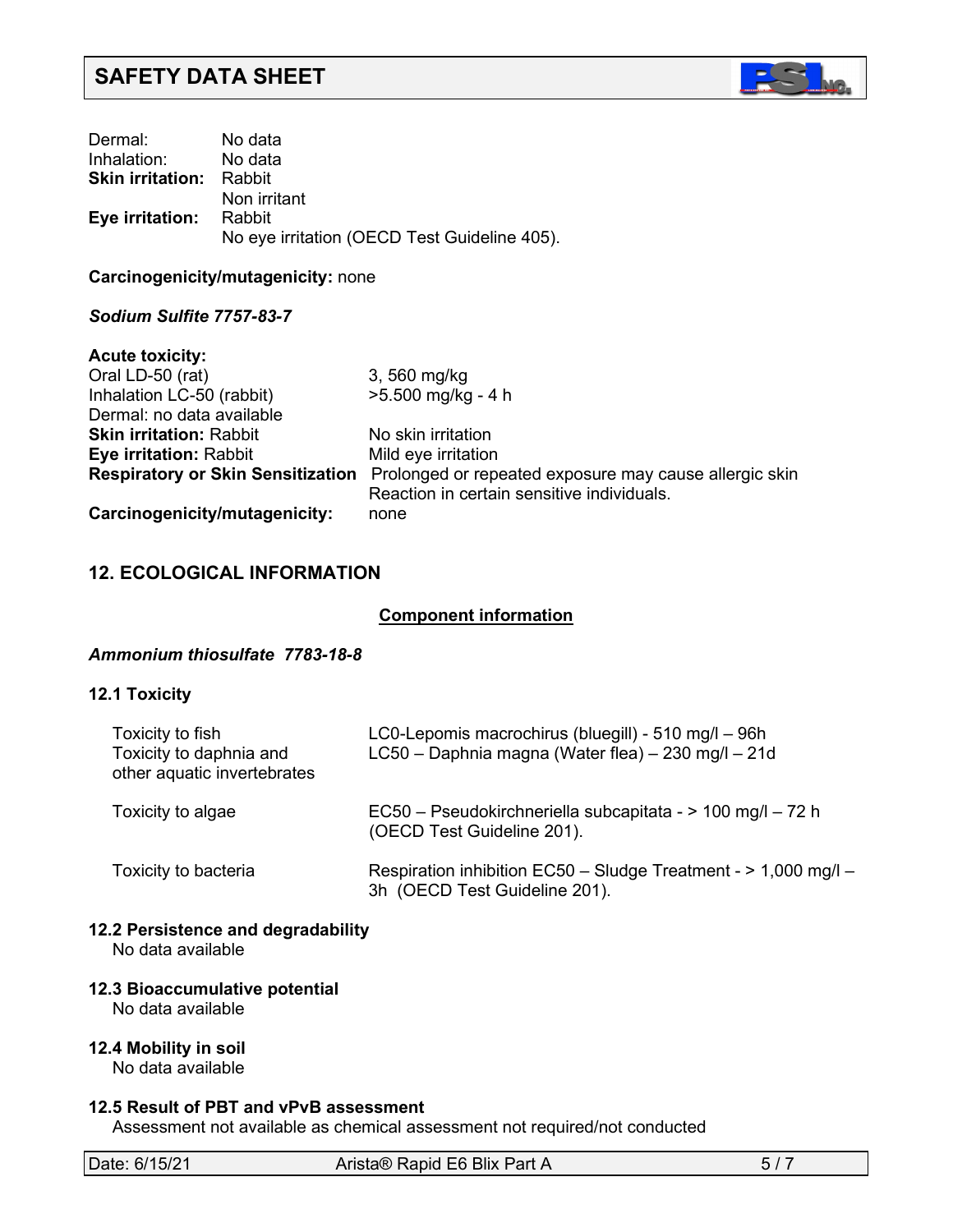

# *Sodium Sulfite 7757-83-7*

#### **12.1 Toxicity**

Toxicity to fish LC- Gambusia affinis (Mosquito fish) – 660 mg/l – 96h

#### **12.2 Persistence and degradability** No data available

**12.3 Bioaccumulative potential** No data available

# **12.4 Mobility in soil**

No data available

# **13. DISPOSAL CONSIDERATIONS**

#### **13.1 Waste treatment methods**

#### **Product**

Preferred options for disposal are to send to licensed reclaimers, or to permitted incinerators. Any

 disposal practice must be in compliance with federal, state, and local regulations. Do not dump into sewers, ground, or any body of water.

# **14. TRANSPORT INFORMATION**

# **DOT (US)**

Not regulated

# **15. REGULATORY INFORMATION**

#### **SARA 302 Components**

The following components are subject to reporting levels established by SARA Title III, Section 302: None

# **SARA 313 Components**

The following components are subject to reporting levels established by SARA Title III, Section 313: None

# **SARA 311/312 Hazards**

Acute Health Hazard

# **California Prop 65 Components**

This product does not contain any chemicals known to the State of California to cause cancer, birth defects, or any other reproductive harm.

# **TSCA**

All ingredients in this finished product are listed on the EPA TSCA INVENTORY.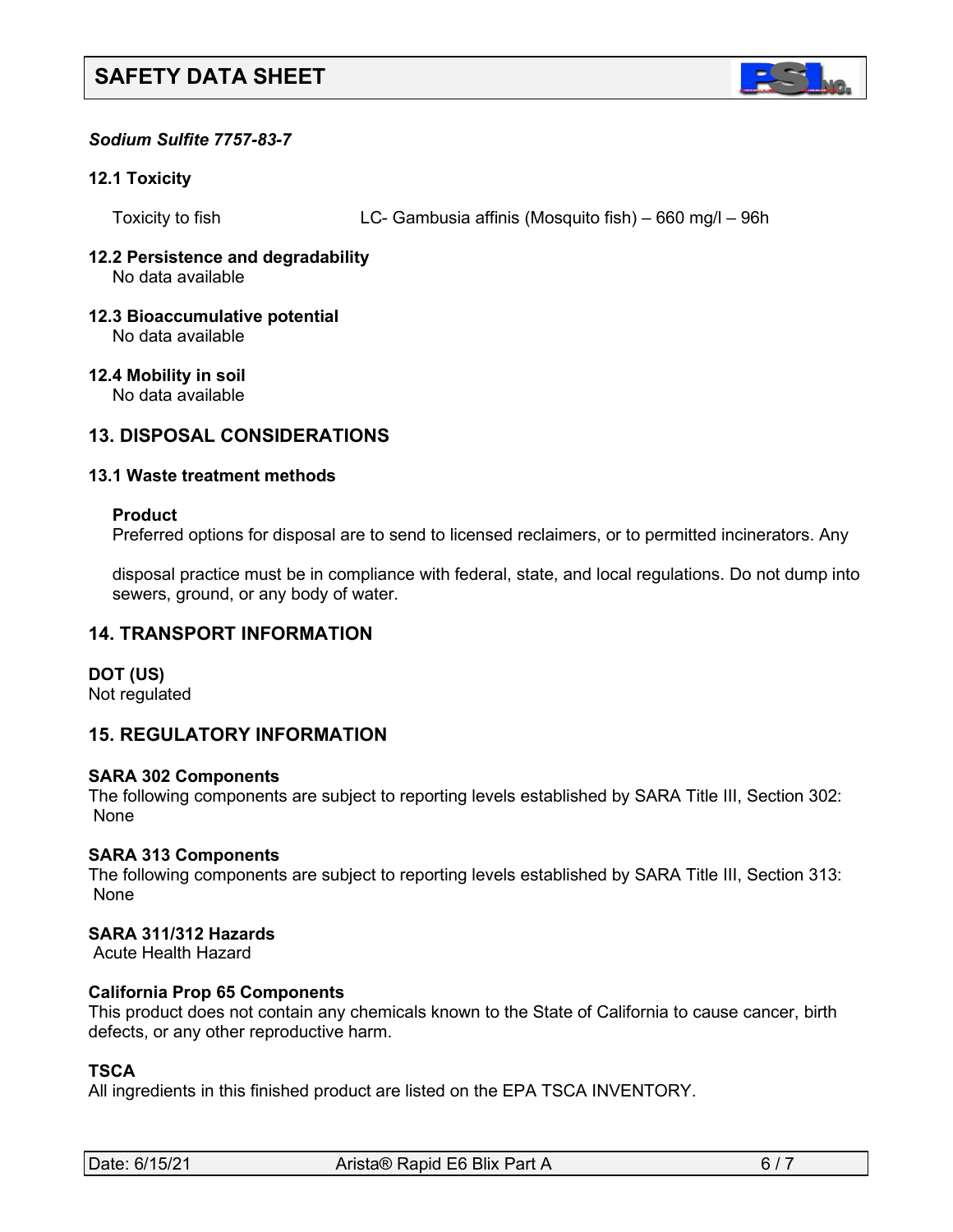

# **SCAQMD Rule 443.1**

Photochemically Reactive: No Maximum Grams of VOC per Liter: 0 g/L Vapor Pressure: 18 mm Hg@ 20 Degrees C

# **16. OTHER INFORMATION**

#### **Full text of H-statements referred to under sections 2 and 3.**

- H305 May be harmful if swallowed and enters airways (Category 2)
- H314 Causes skin irritation (Category 2)
- H317 May cause allergic skin reaction (Category 1)
- H320 Causes eye irritation (Category 2B)
- H335 May cause respiratory irritation (Category 3)

#### **HMIS RATING**

Health: 1 Flammability: 0 Reactivity: 0 Protective: C

OTHER ADDITIONAL INFORMATION: The information contained herein is based on the data available to us and is believed to be accurate. However, no warranty is expressed or implied regarding the accuracy of this data or the results to be obtained from the use thereof. We assume no responsibility for the injuries from the use of the product described herein.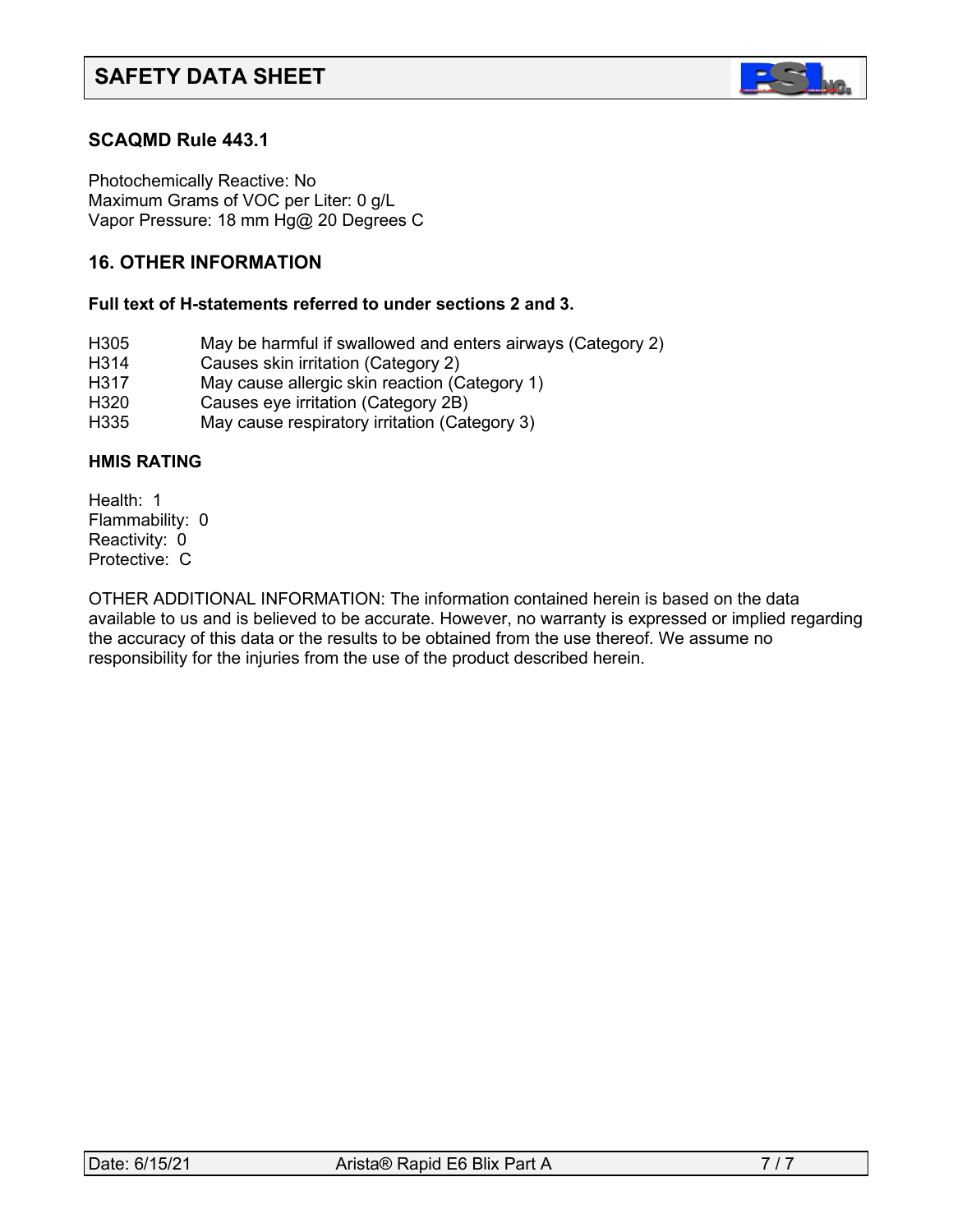

# **FREESTYLE PHOTOGRAPHIC SUPPLIES ARISTA® RAPID E-6 BLIX PART B FOR DEVELOPING COLOR SLIDES**

# **1. CHEMICAL PRODUCT AND COMPANY IDENTIFICATION**

Distributor: Freestyle Photographic Supplies 5124 Sunset Blvd., Hollywood, CA 90027 Product Name: **RAPID E-6 COLOR BLIX PART B** Product Number: **101262, 101272, 101292 Product Use:** Photographic fixer **Customer Information Phone Number:** 1-800-292-6137 **CHEMTREC®: 24 Hour Emergency Transport Phone Number: 1-800-424-9300**  Date Reviewed: 06/14/2021 Version 3.0

# **2. HAZARDOUS IDENTIFICATION**

# **2.1 Classification of the substance or mixture**

# **Health hazard**

Acute toxicity Category 4 (Inhalation –mist) Skin corrosion/irritation (Category2) Serious eye damage/irritation (Category 2A) Hazardous to the environment (Category 3)

# **2.2 GHS Label elements, including precautionary statements**

#### **Pictogram**



# **Signal Word: WARNING**

Hazard statement(s)

- H315 May cause skin irritation
- H319 May cause serious eye irritation
- H332 Harmful if inhaled
- H402 Harmful to aquatic life

Precautionary statement(s)

- P261 Avoid breathing mist
- P270 Do not eat, drink, or smoke when using this product
- P273 Avoid release into the environment
- P264 Wash with plenty of soap and water thoroughly after handling.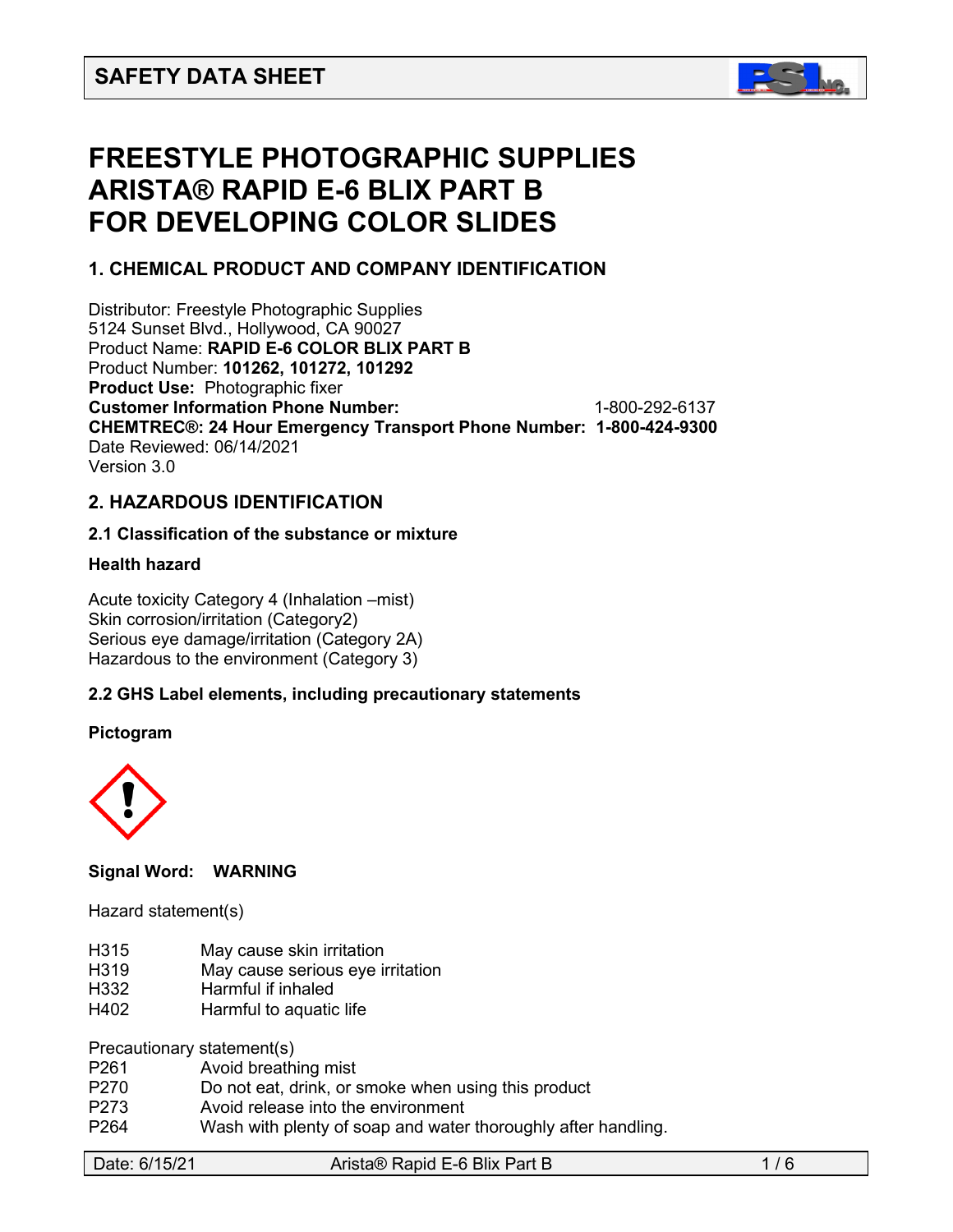

- P280 Wear protective gloves, eye protection
- P302 + P352 IF ON SKIN: Wash with plenty of soap

P305 + P351 + P338 IF IN EYES: Rinse cautiously with water for several minutes. Remove contact lenses, if present and easy to do. Continue rinsing. Call a doctor if irritation persists.

- P304 +P340 IN INHALED: remover person to fresh air and keep comfortable for breathing
- P333 +P313 If skin irritation or rash occurs: Get medical advice/attention.

# **3. COMPOSITION/INFORMATION ON INGREDIENTS**

| <b>Chemical Name</b>        | CAS        | <b>OHSA PEL</b> | <b>ACGIH TLV</b> | Weight % |
|-----------------------------|------------|-----------------|------------------|----------|
| <b>FERRIC AMMONIUM EDTA</b> | 21265-50-9 | 50 ppm          | 25 ppm           | 80-85    |

# **4. FIRST AID MEASURES**

# **4.1 Description of first aid measures**

- **Eye Contact:** Immediately flush eyes with plenty of water for at least 15 minutes. Get immediate medical attention.
- **Inhalation:** If symptomatic, remove to fresh air. If not breathing, give artificial respiration. If breathing is difficult, give oxygen. Get medical attention immediately.
- **Ingestion:** If swallowed, give victim a glass of water or milk. Call a physician or poison control center immediately. Never give anything by mouth to an unconscious person.
- **Skin Contact:** Flush skin with plenty of water and wash with a non-alkaline skin cleaner. Wash contaminated clothes before reuse. Get medical attention if irritation develops.

# **5. FIRE FIGHTING MEASURES**

# **5.1 Extinguishing media**

Use agent appropriate for surrounding fire: water spray, dry powder, foam.

# **5.2 Special Hazards arising from substance or mixture**

 Fire or excessive heat may cause production of hazardous vapors. Combustion Products: Carbon dioxide, carbon monoxide.

# **5.3 Advise for firefighters**

Wear self-contained breathing NIOSH/MSHA approved apparatus and protective clothing to prevent contact with skin and eyes.

# **6. ACCIDENTAL RELEASE MEASURES**

# **6.1 Personal precautions, protective equipment and emergency procedures**

Review fire and explosion hazards and safety precautions before proceeding with cleanup. Use appropriate personal protective equipment. Avoid contact with skin and eyes. Stop the spillage. Dike the spill. Absorb spillage in inert material. Soak up with sawdust, sand, or other absorbent material. Remove non-usable solid material and/or contaminated soil for disposal in an approved and permitted landfill.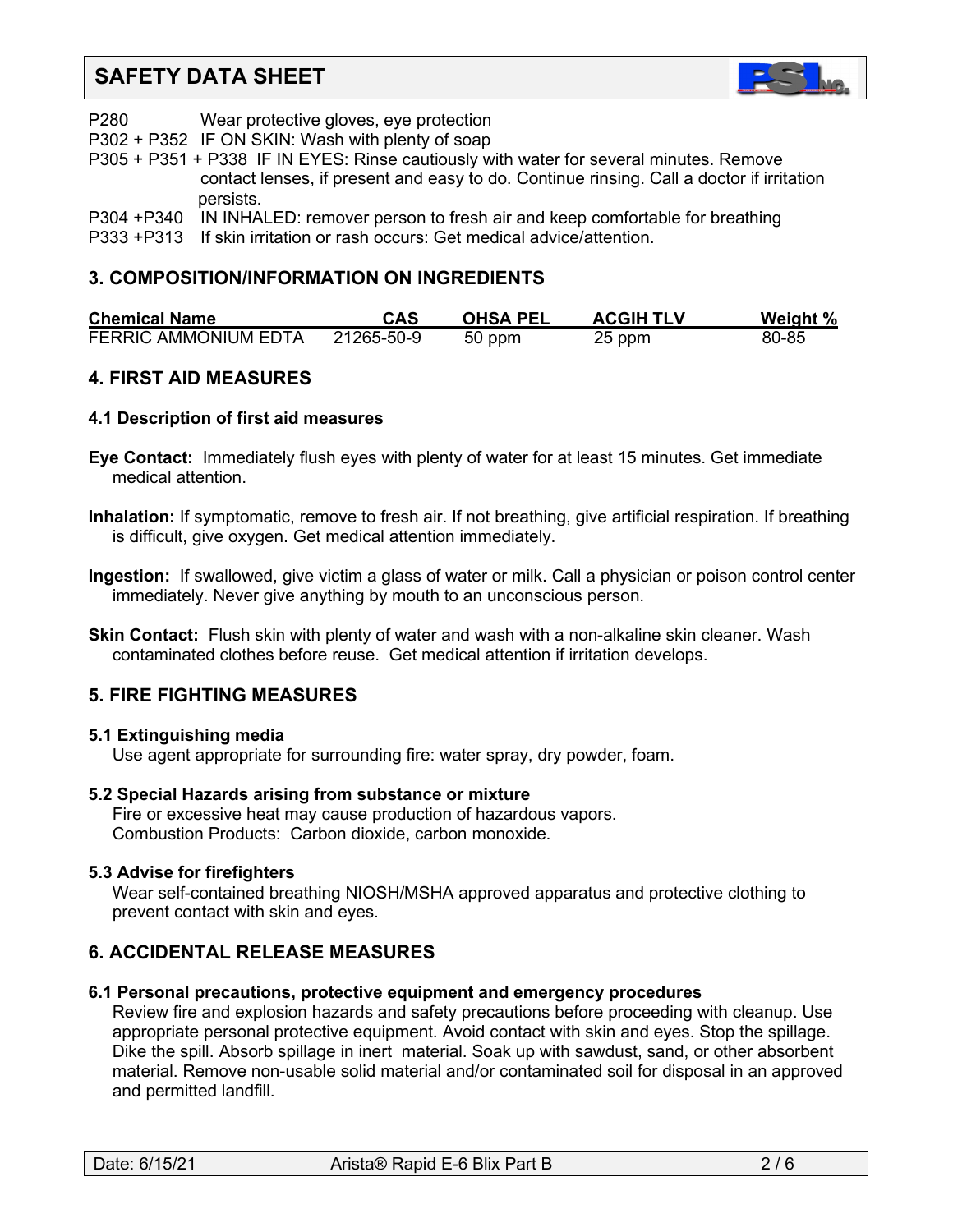

#### **6.2 Environmental precautions**

 Prevent liquid from entering sewers, waterways or low areas. Discharge to sewer requires approval of permitting authority and may require pre-treatment. Contaminated surfaces should be cleaned using water.

# **7. HANDLING AND STORAGE**

#### **7.1 Precautions for safe handling**

 Store in a cool, dry, well-ventilated area. Keep containers closed. Do not store or consume food, drink, or tobacco where they may become contaminated with this material.

#### **7.2 Conditions for safe storage, including any incompatibles**

Do not store with incompatible materials. All labeled precautions must be observed when handling, storing and transporting empty containers due to product residues. Triple rinse before disposal. Dispose of in a licensed facility.

# **8. EXPOSURE CONTROL / PERSONAL PROTECTION**

#### **8.1 Control parameters**

See Section 3.

#### **8.2 Exposure controls**

Use good personal hygiene when handling this product. Wash hands after use, before smoking, or using the toilet. Facilities storing or utilizing this material should be equipped with an eyewash facility and a safety shower.

#### **Personal protective equipment**

**Eye Protection:** Safety goggles.

**Respiratory Protection:** When this product is used in the intended way, no respiratory protection is anticipated to be necessary.

**Skin protection:** Latex, rubber, or neoprene waterproof gloves are recommended.

 **Body protection:** Rubber or plastic apron.

 **Respiratory protection:** Local exhaust ventilation is recommended. Ventilation must be adequate to keep hazardous ingredients below their exposure limits.

# **9. PHYSICAL AND CHEMICAL PROPERTIES**

#### **9.1 Information on basic physical and chemical properties**

Appearance And Odor: Reddish brown solution; ammonia odor Solubility In Water: Complete Boiling Point: > 100 ºC Flash Point: Nonflammable Flash Point Method: Not applicable Auto ignition: Not applicable LEL: Not applicable

Date: 6/15/21 Arista® Rapid E-6 Blix Part B 3/6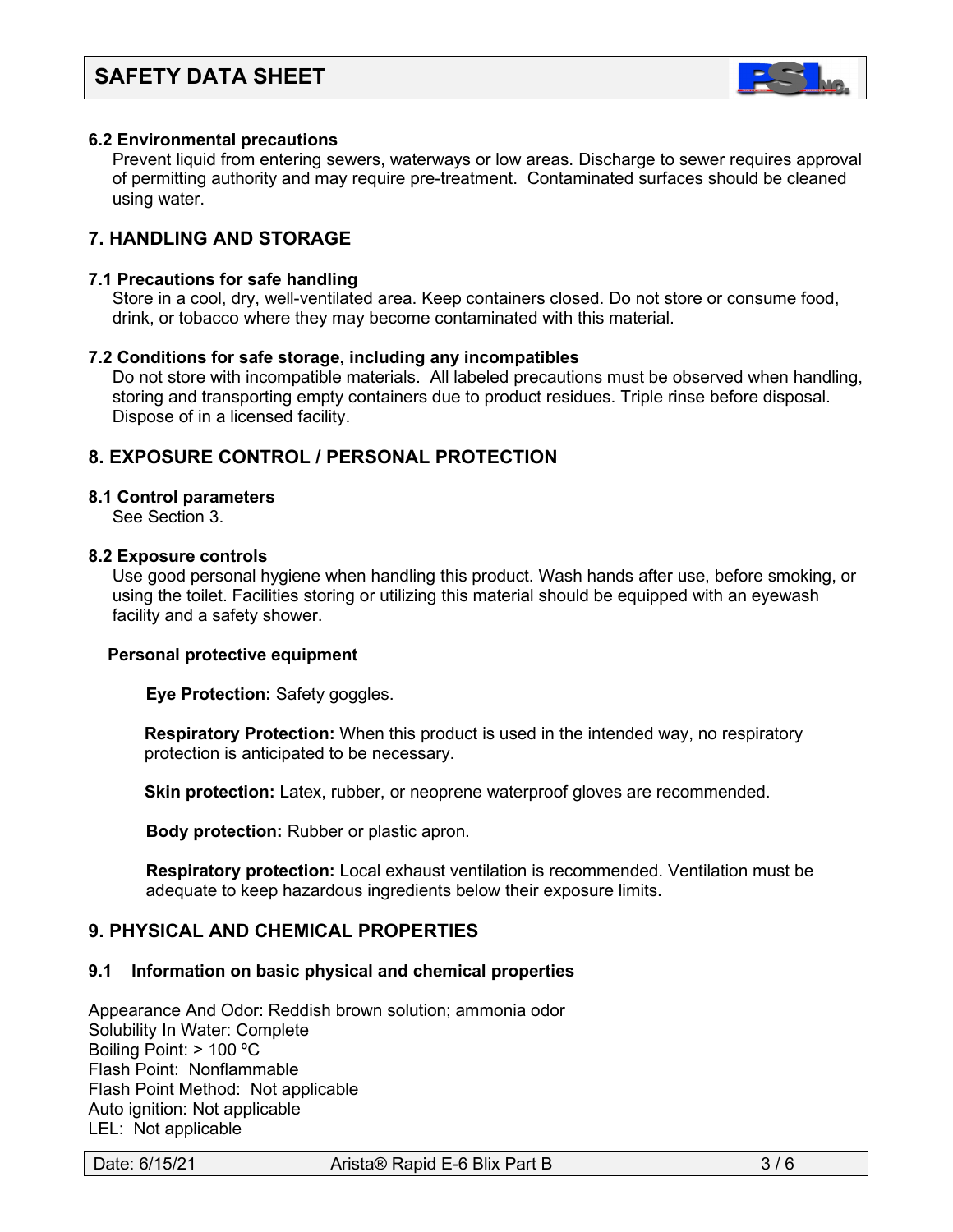

UEL: Not applicable Specific Gravity: 1.25 Vapor Pressure: 18m Hg @ 20ºC Melting Point: Not applicable Freezing Point: Not established Evaporation Rate: Not established Vapor Density: Not established Percent Volatile: 59.26 Ph: 7.34 Pounds Per Gallon: 10.43 Molecular Weight: Not applicable V.O.C. is 0.

# **10. STABILITY AND REACTIVITY**

# **10.1 Reactivity**

**Stable** 

# **10.2 Chemical stability**

Conditions To Avoid: Metals such as aluminum, copper, copper alloys, nickel, and zinc. Aqueous solution in contact with aluminum evolves hydrogen.

#### **10.3 Possibility of hazardous reactions** No data available

# **10.4 Conditions to avoid**

No data available

**10.5 Incompatible Materials**

Strong oxidizers, alkalis, acids.

# **10.6 Decomposition Products**

May produce oxides of nitrogen, carbon dioxide, carbon monoxide, and ammonia.

# **11. TOXICOLOGICAL INFORMATION**

# **11.1 Information of toxicological effects**

# <sup>U</sup>**Component information**

# *Ferric Ammonium EDTA 21265-50-6*

**Acute toxicity:** Assessment of acute toxicity: virtually nontoxic after a single ingestion Oral: LD50 (rats): is expected to be greater than 5,000 mg/kg based on similar products. Dermal: ATE Value: > 5,000 mg/kg Inhalation: ATE Value: > 20.00 mg/l determined for vapor. ATE Value: > 5.00 mg/l determined for mist. **Skin irritation:** Rabbit irritant **Eye irritation:** Rabbit Irritant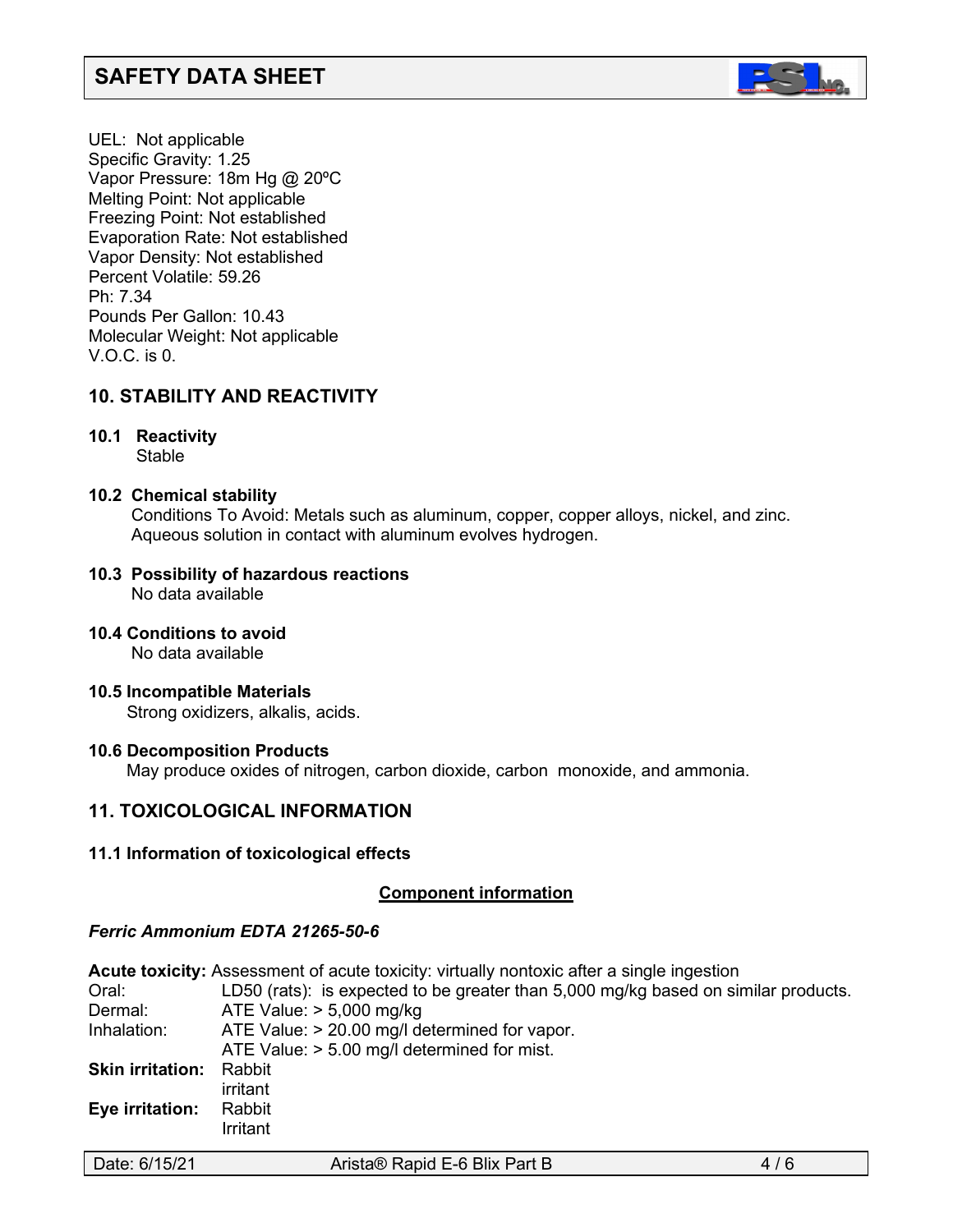

# **12. ECOLOGICAL INFORMATION**

#### <sup>U</sup>**Component information**

#### *Ferric Ammonium EDTA 21265-50-6*

#### **12.1 Toxicity**

Toxicity to fish LC50-Lepomis macrochirus 475 mg/l – 96h

#### **12.2 Biodegration**

This product is not readily biodegradable. Experience has shown that the product is difficult to eliminate in effluent treatment plants.

#### **12.3 Bioaccumulative potential**

No data

#### **12.4 Chemical fate**

Biochemical oxygen demand (BOD) Incubation period 5d: 0.01 mg/g

#### **12.5 Result of PBT and vPvB assessment**

Assessment not available as chemical assessment not required/not conducted

# **13. DISPOSAL CONSIDERATIONS**

#### **13.1 Waste treatment methods**

#### **Product**

Preferred options for disposal are to send to licensed reclaimers, or to permitted incinerators. Any disposal practice must be in compliance with federal, state, and local regulations.

# **14. TRANSPORT INFORMATION**

**DOT (US)** Not regulated

# **15. REGULATORY INFORMATION**

#### **SARA 302 Components**

The following components are subject to reporting levels established by SARA Title III, Section 302: **None** 

#### **SARA 313 Components**

The following components are subject to reporting levels established by SARA Title III, Section 313: None

# **SARA 311/312 Hazards**

None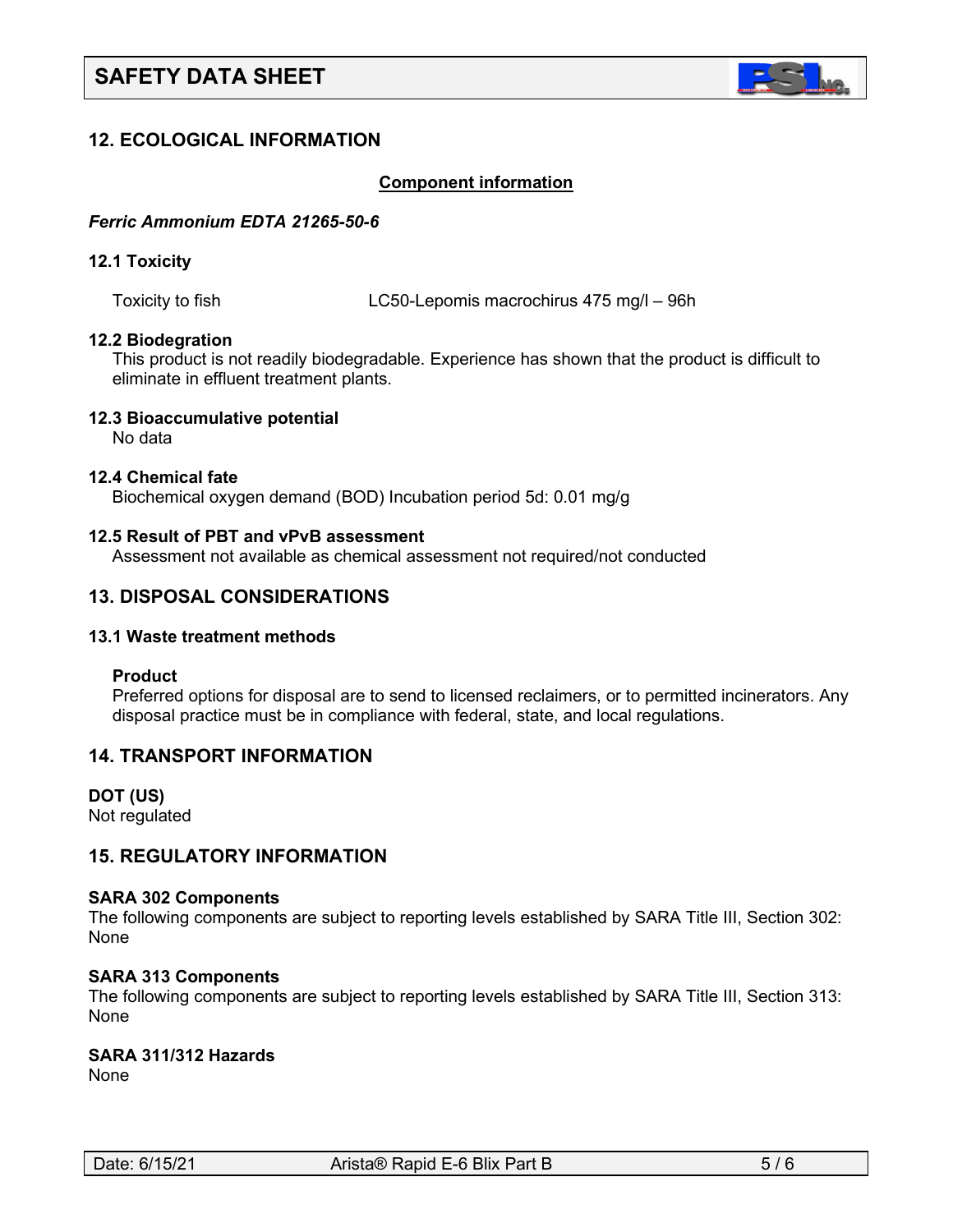

#### **California Prop 65 Components**

This product does not contain any chemicals known to the State of California to cause cancer, birth defects, or any other reproductive harm.

# **TSCA**

All ingredients in this finished product are listed on the EPA TSCA INVENTORY.

# **SCAQMD Rule 443.1**

Photochemically Reactive: No Maximum Grams of VOC per Liter: 0 Vapor Pressure: 18 mm Hg@ 20 Degrees C

# **16. OTHER INFORMATION**

#### **Full text of H-statements referred to under sections 2 and 3.**

Acute toxicity Category 4 (Inhalation –mist) Skin corrosion/irritation (Category2) Serious eye damage/irritation (Category 2A) Hazardous to the environment (Category 3)

#### **HMIS RATING**

Health: 1 Flammability: 0 Reactivity: 0

OTHER ADDITIONAL INFORMATION: The information contained herein is based on the data available to us and is believed to be accurate. However, no warranty is expressed or implied regarding the accuracy of this data or the results to be obtained from the use thereof. We assume no responsibility for the injuries from the use of the product described herein.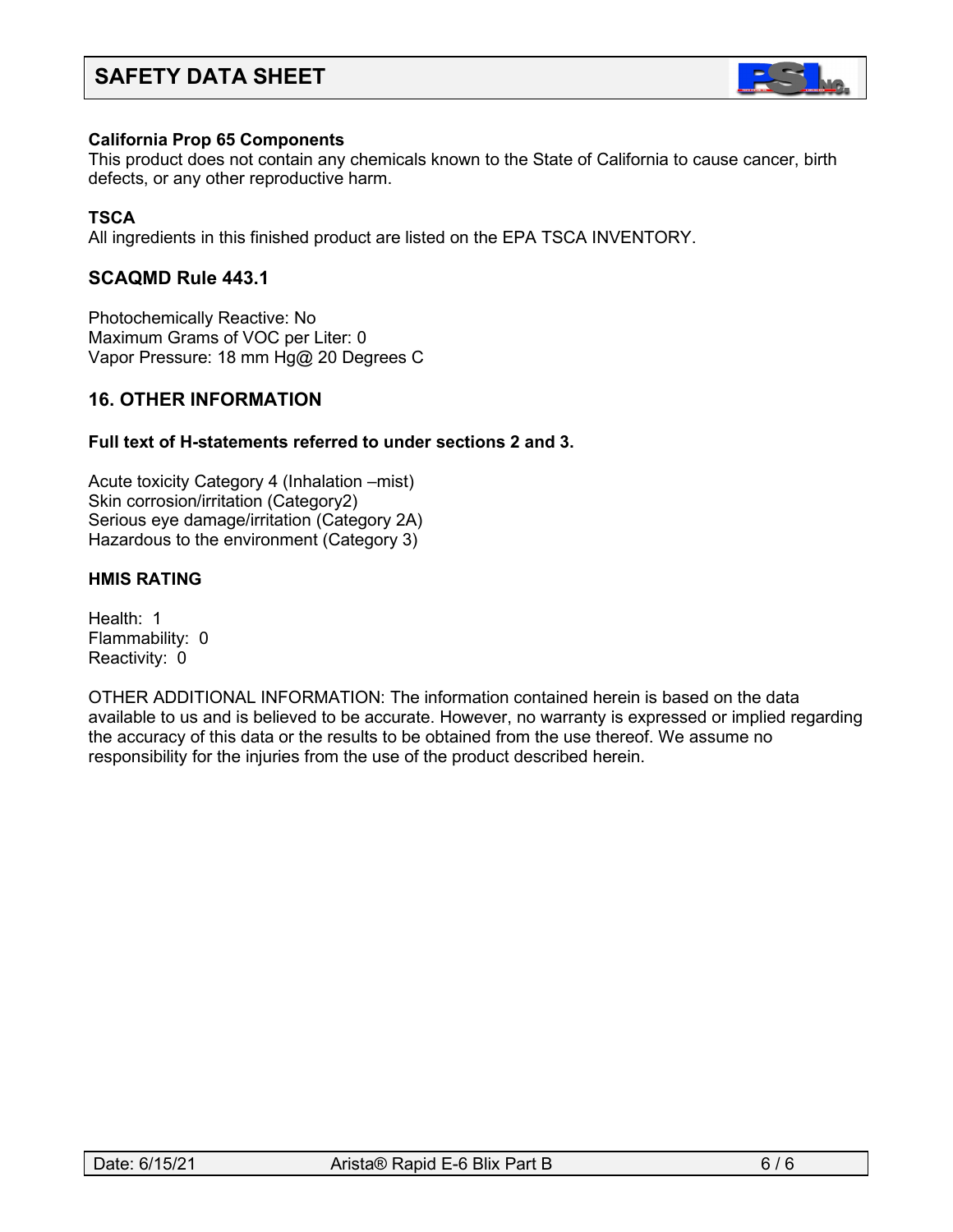# **FREESTYLE PHOTOGRAPHIC SUPPLIES ARISTA® RAPID E-6 BLIX PART C FOR DEVELOPING COLOR SLIDES**

# **1. CHEMICAL PRODUCT AND COMPANY IDENTIFICATION**

Distributor: Freestyle Photographic Supplies 5124 Sunset Blvd., Hollywood, CA 90027 Product Name: **RAPID E-6 COLOR BLIX PART C** Product Number: **101262, 101272, 101292 Product Use:** Photographic fixer **Customer Information Phone Number:** 1-800-292-6137 **CHEMTREC®: 24 Hour Emergency Transport Phone Number: 1-800-424-9300**  Date Review: 06/15/2021 Version 3.0

# **2. HAZARDOUS IDENTIFICATION**

# **2.1 Classification of the substance or mixture**

# **Health hazard**

Acute toxicity, Oral (Category 4), H302 Serious eye damage (Category 1), H318 Harmful to aquatic life (Category 3), H402

# **2.2 GHS Label elements, including precautionary statements**

#### **Pictogram**



# **Signal Word: WARNING**

Hazard statement(s)

- H302 Harmful if swallowed
- H318 Causes severe eye damage
- H402 Harmful to aquatic life.

Precautionary statement(s)

| P <sub>201</sub> | Obtain special instructions before use              |
|------------------|-----------------------------------------------------|
| P <sub>264</sub> | Wash skin thoroughly after handling                 |
| P <sub>270</sub> | Do not eat, drink, or smoke when using this product |
| P <sub>273</sub> | Avoid release into the environment                  |

| Date: 6/15/21 | Arista® Rapid E-6 Blix Part C |  |
|---------------|-------------------------------|--|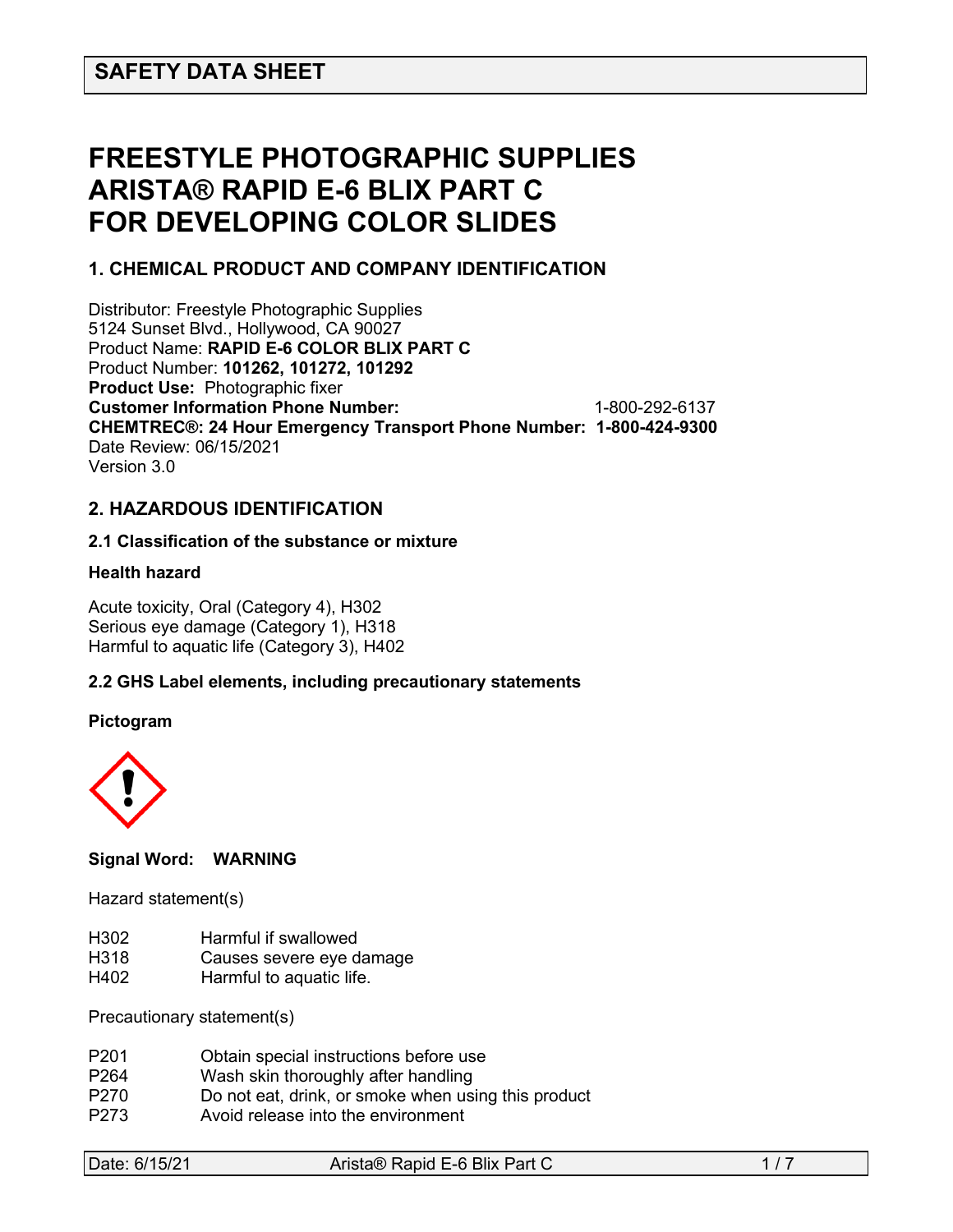P280 Wear protective gloves/ protective clothing/ eye protection/ face protection.

- P301 + P312 IF SWALLOWED; call a POISON CENTER or doctor/physician Do NOT induce vomiting
- P305 + P351 + P338 IF IN EYES: Rinse cautiously with water for several minutes. Remove contact lenses, if present and easy to do. Continue rinsing.
- P501 Dispose of contents to an approved waste disposal plant.

# **3. COMPOSITION/INFORMATION ON INGREDIENTS**

| <b>Chemical Name</b>           | <b>CAS</b> | <b>OHSA PEL</b> | <b>ACGIH TLV</b> | Weight % |
|--------------------------------|------------|-----------------|------------------|----------|
| SODIUM METABISULFITE 7681-57-4 |            | N.E.            | 5 mg/ $m3$       | 15-20    |

# **4. FIRST AID MEASURES**

# **4.1 Description of first aid measures**

- **Eye Contact:** Immediately flush eyes with plenty of water for at least 15 minutes. Get immediate medical attention.
- **Inhalation:** If symptomatic, remove to fresh air. If not breathing, give artificial respiration. If breathing is difficult, give oxygen. Get medical attention immediately.
- **Ingestion:** Never give anything by mouth to an unconscious person. Rinse mouth with water. Consult a physician.
- **Skin Contact:** Flush skin with plenty of water and wash with a non-alkaline skin cleaner. Wash contaminated clothes before reuse. Get medical attention if irritation develops.

# **5. FIRE FIGHTING MEASURES**

# **5.1 Extinguishing media**

Nonflammable. Use agent appropriate for surrounding fire.

# **5.2 Special Hazards arising from substance or mixture**

 Fire or excessive heat may cause production of hazardous decomposition products. Combustion Products: Carbon dioxide, carbon monoxide, and oxides of sulfur.

# **5.3 Advise for firefighters**

Wear self-contained breathing NIOSH/MSHA approved apparatus and protective clothing to prevent contact with skin and eyes. Fire or excessive heat may produce hazardous decomposition products. Use water to keep containers cool.

# **6. ACCIDENTAL RELEASE MEASURES**

# **6.1 Personal precautions, protective equipment and emergency procedures**

Review fire and explosion hazards and safety precautions before proceeding with cleanup. Use appropriate personal protective equipment. Avoid contact with skin and eyes. Stop the spillage. Dike the spill. Absorb spillage in inert material. Soak up with sawdust, sand, or other absorbent material. Remove non-usable solid material and/or contaminated soil for disposal in an approved and permitted landfill.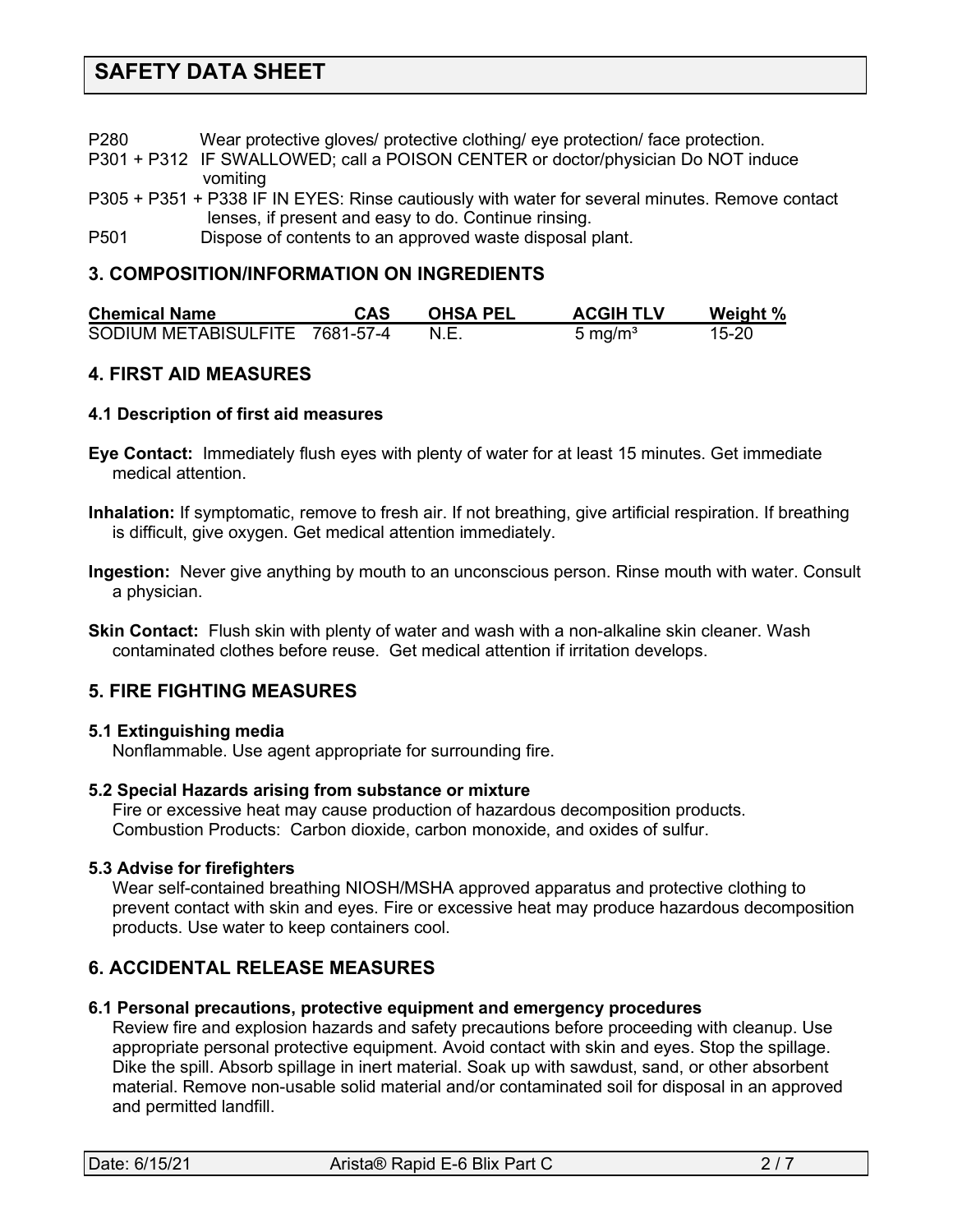#### **6.2 Environmental precautions**

 Prevent liquid from entering sewers, waterways or low areas. Discharge to sewer requires approval of permitting authority and may require pre-treatment. Contaminated surfaces should be cleaned using water.

# **7. HANDLING AND STORAGE**

#### **7.1 Precautions for safe handling**

 Store in a cool, dry, well-ventilated area. Keep containers closed. Do not store or consume food, drink, or tobacco where they may become contaminated with this material.

#### **7.2 Conditions for safe storage, including any incompatibles**

Avoid contact with skin and eyes. Do not store with incompatible materials. Do not store with strong acids. All labeled precautions must be observed when handling, storing and transporting empty containers due to product residues. Triple rinse before disposal. Dispose of in a licensed facility.

# **8. EXPOSURE CONTROL / PERSONAL PROTECTION**

#### **8.1 Control parameters**

See Section 3.

#### **8.2 Exposure controls**

Use good personal hygiene when handling this product. Wash hands after use, before smoking, or using the toilet. Facilities storing or utilizing this material should be equipped with an eyewash facility and a safety shower.

#### **Personal protective equipment**

**Eye Protection:** Safety glasses with side shields (or goggles).

**Respiratory Protection:** If use conditions generate decomposition vapors or fumes; use a NIOSH approved respirator with acid gas cartridges.

**Skin protection:** Latex, rubber, or neoprene waterproof gloves are recommended.

 **Body protection:** Rubber or plastic apron.

 **Respiratory protection:** Local exhaust ventilation is recommended. Ventilation must be adequate to keep hazardous ingredients below their exposure limits, typically 10 air changes per hour.

# **9. PHYSICAL AND CHEMICAL PROPERTIES**

#### **9.1 Information on basic physical and chemical properties**

Appearance And Odor: Light straw color, pungent odor. Solubility In Water: Complete Boiling Point: > 100º C Flash Point: Nonflammable Flash Point Method: Not applicable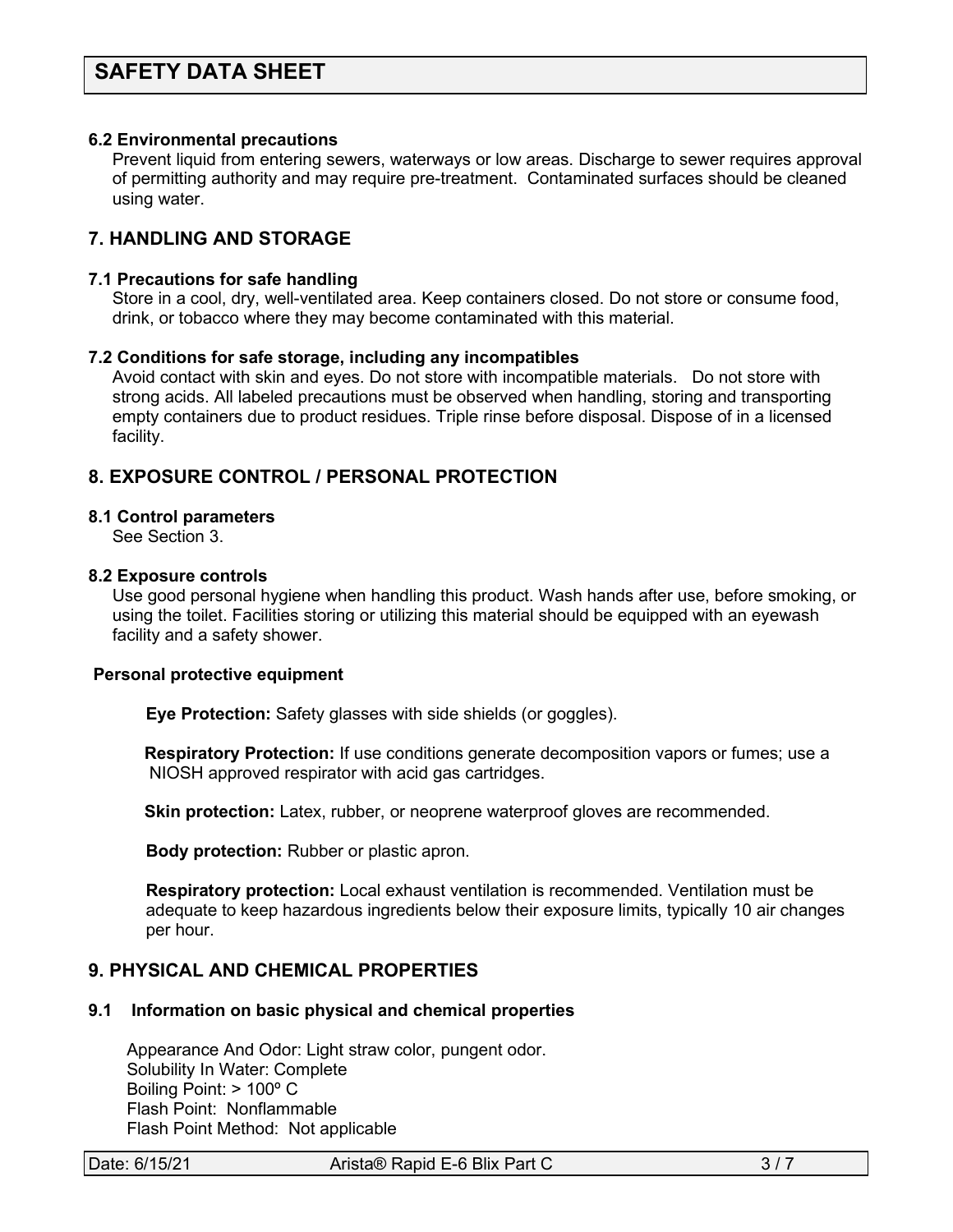Auto ignition: Not applicable LEL: Not applicable UEL: Not applicable Vapor Pressure: Not established Ph: 3.46 Specific Gravity: 1.14 g/ml Melting Point: Not applicable Freezing Point: Not established Evaporation Rate: Not established Vapor Density: Not established Percent Volatile: 81.9 Molecular Weight: Not applicable Pounds Per Gallon: 9.50 V.O.C. is 0.

# **10. STABILITY AND REACTIVITY**

- **10.1 Reactivity** Stable
- **10.2 Chemical stability** None
- **10.3 Possibility of hazardous reactions** None
- **10.4 Conditions to avoid** No data available
- **10.5 Incompatible Materials** Strong acids and strong oxidizing agents.
- **10.6 Decomposition Products** May produce oxides of sulfur and carbon

# **11. TOXICOLOGICAL INFORMATION**

**11.1 Information of toxicological effects**

**C**C**omponent information**

*Sodium Metabisulfite 7681-57-4*

#### **Acute toxicity**:

No data available LD50 Oral - Rat - 1,540 mg/kg (OECD Test Guideline 401) Inhalation: No data available Inhalation: Dermal: No data available LD50 Dermal - Rat - > 2,000 mg/kg **Skin corrosion/irritation** : No data available **Serious eye damage/eye irritation**

Date: 6/15/21 Arista® Rapid E-6 Blix Part C 4/7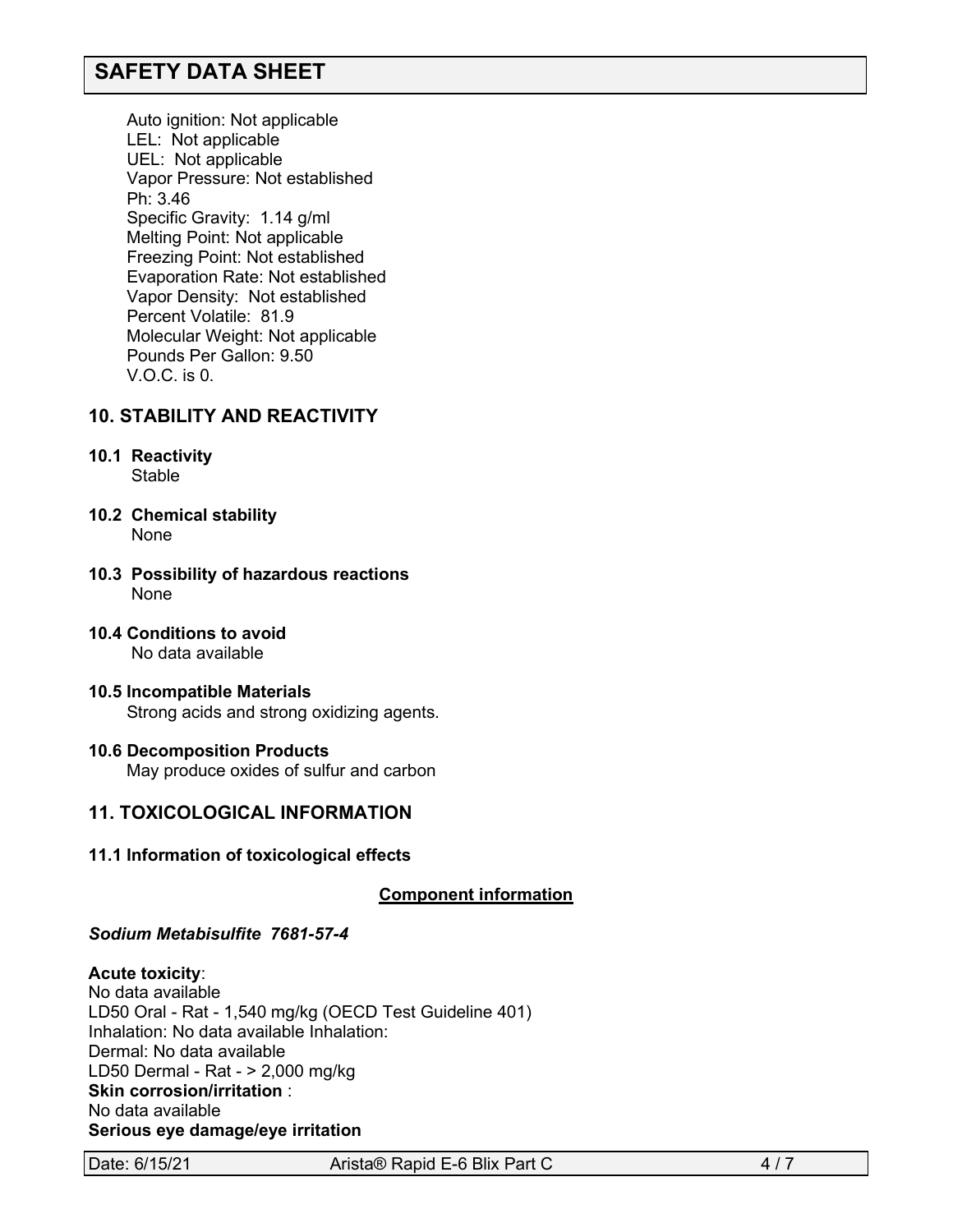Eyes - Rabbit

Result: Risk of serious damage to eyes. (OECD Test Guideline 405)

#### **Respiratory or skin sensitisation**

Prolonged or repeated exposure may cause allergic reactions in certain sensitive individuals.

#### **Germ cell mutagenicit**y

No data available

#### **Carcinogenicity**

**IARC: 3** - Group 3: Not classifiable as to its carcinogenicity to humans (Sodium sulphite) IARC: 3 - Group 3: Not classifiable as to its carcinogenicity to humans (Sodium metabisulphite)

**NTP**: No component of this product present at levels greater than or equal to 0.1% is identified as a known or anticipated carcinogen by NTP.

**OSHA:** No component of this product present at levels greater than or equal to 0.1% is identified as a carcinogen or potential carcinogen by OSHA.

#### **Reproductive toxicity**

No data available No data available

**Specific target organ toxicity** - single exposure

No data available Specific target organ toxicity - repeated exposure No data available

# **Aspiration hazard**

No data available

# **12. ECOLOGICAL INFORMATION**

# <sup>C</sup>**C**C**omponent information**

# *Sodium Metabisulfite 7681-57-4*

# 1**2.1 Toxicity**

Toxicity to fish LC50 - Oncorhynchus mykiss (rainbow trout) - 150 - 220 mg/l - 96 h

Toxicity to daphnia and other aquatic invertebrates EC50 - Daphnia magna (Water flea) 89 mg/l - 24 h

Toxicity to algae IC50 - Desmodesmus subspicatus (green algae) - 48 mg/l - 72 h

Toxicity to bacteria - Pseudomonas putida - 56 mg/l - 17 h 12.2

# **12.2 Persistence and degradability** No data available

# **12.3 Bioaccumulative potential**

No data available

#### **12.4 Mobility in soil** No data available

# **12.5 Results of PBT and vPvB assessment**

PBT/vPvB assessment not available as chemical safety assessment not required/not conducted

# **12.6 Other adverse effects**

An environmental hazard cannot be excluded in the event of unprofessional handling or disposal. Harmful to aquatic life.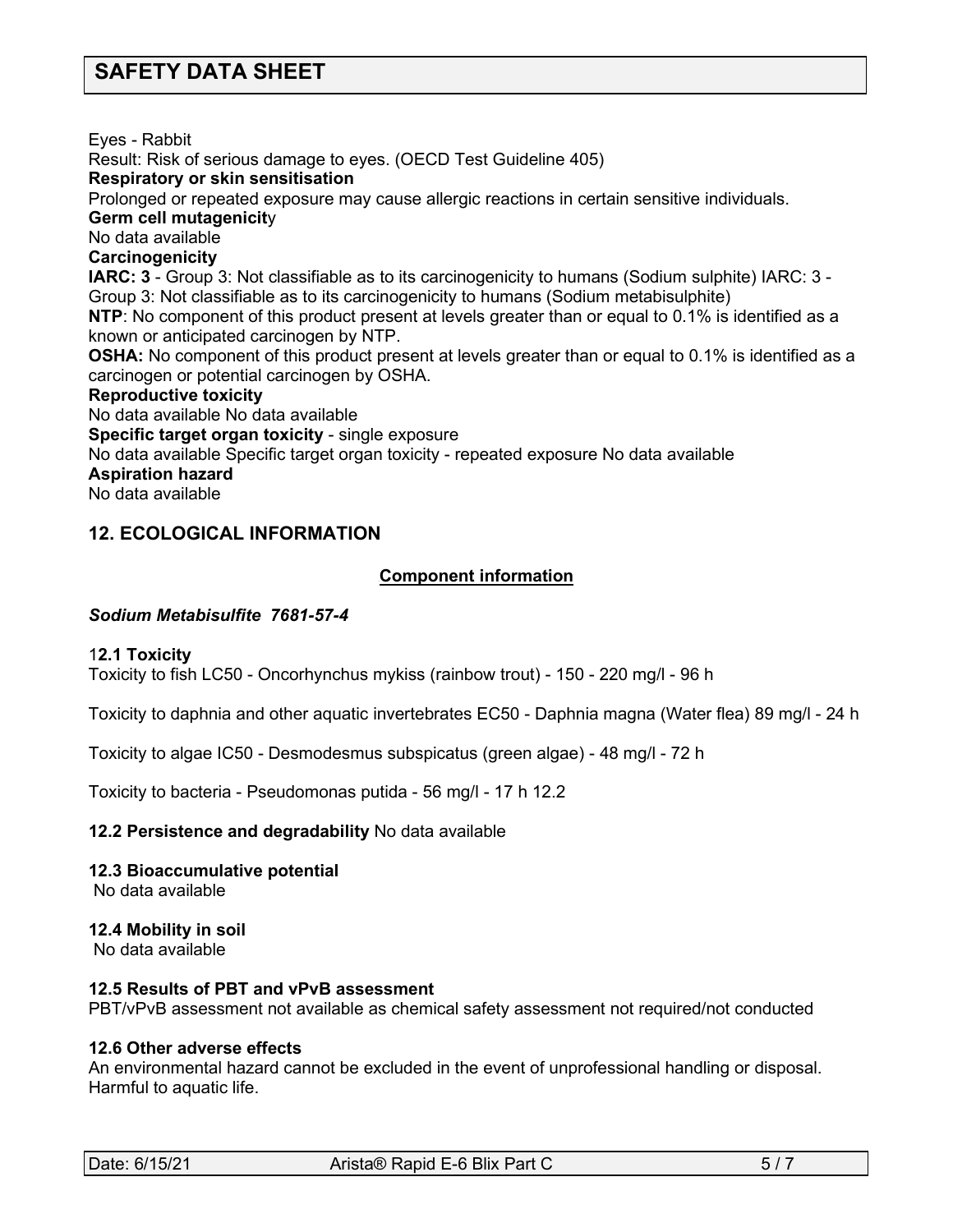# **13. DISPOSAL CONSIDERATIONS**

#### **13.1 Waste treatment methods**

#### **Product**

Preferred options for disposal are to send to licensed reclaimers, or to permitted incinerators. Any disposal practice must be in compliance with federal, state, and local regulations. Do not dump into sewers, ground, or any body of water.

# **14. TRANSPORT INFORMATION**

#### **DOT (US)**

Not a Dangerous Good

# **15. REGULATORY INFORMATION**

#### **SARA 302 Components**

The following components are subject to reporting: None

#### **SARA 313 Components**

The following components are subject to reporting levels established by SARA Title III, Section 313: None

### **SARA 311/312 Hazards**

Acute Health Hazard, Chronic Health Hazard

#### **California Prop 65 Components**

This product does not contain any chemicals known to the State of California to cause cancer, birth defects, or any other reproductive harm.

#### **TSCA**

All ingredients in this finished product are listed on the EPA TSCA INVENTORY.

# **SCAQMD Rule 443.1**

Photochemically Reactive: No Maximum Grams of VOC per Liter: 0 g/L Vapor Pressure: 18 mm Hg@ 20 Degrees C

# **16. OTHER INFORMATION**

#### **Full text of H-statements referred to under sections 2 and 3.**

Acute toxicity, Oral (Category 4), H302 Serious eye damage (Category 1), H318 Harmful to aquatic life (Category 3), H402